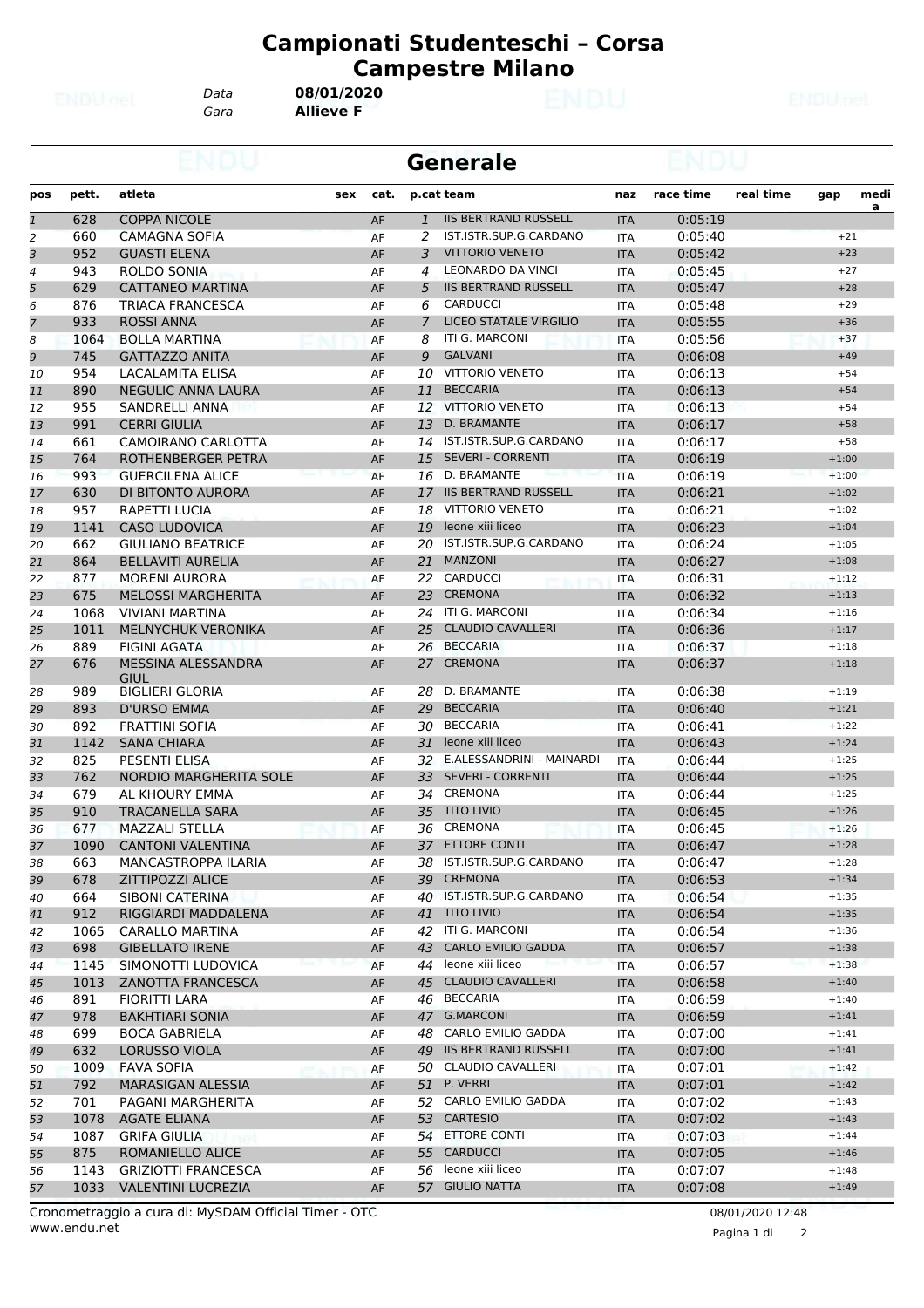| pos | pett. | atleta                                  | sex | cat. |    | p.cat team                    | naz        | race time | real time | gap     | medi |
|-----|-------|-----------------------------------------|-----|------|----|-------------------------------|------------|-----------|-----------|---------|------|
| 58  | 746   | ABOU EL MAKAREM HAGAR                   |     | AF   |    | 58 GALVANI                    | <b>ITA</b> | 0:07:09   |           | $+1:50$ | a    |
| 59  | 842   | <b>HAPAU ANDREA</b>                     |     | AF   |    | 59 I.I.S. GIOVANNI FALCONE -  | <b>ITA</b> | 0:07:09   |           | $+1:50$ |      |
| 60  | 1079  | <b>GUARDA MARTINA</b>                   |     | AF   |    | 60 CARTESIO                   | <b>ITA</b> | 0:07:10   |           | $+1:51$ |      |
| 61  | 631   | <b>CAZZETTA ALESSIA</b>                 |     | AF   |    | 61 IIS BERTRAND RUSSELL       | <b>ITA</b> | 0:07:10   |           | $+1:52$ |      |
| 62  | 763   | <b>SIOLI GIULIA ERICA</b>               |     | AF   | 62 | <b>SEVERI - CORRENTI</b>      | <b>ITA</b> | 0:07:11   |           | $+1:52$ |      |
| 63  | 879   | MORETTI BIANCA SAVIANA                  |     | AF   | 63 | <b>CARDUCCI</b>               | <b>ITA</b> | 0:07:11   |           | $+1:52$ |      |
| 64  | 911   | PILLA CLAUDIA                           |     | AF   | 64 | <b>TITO LIVIO</b>             | <b>ITA</b> | 0:07:12   |           | $+1:53$ |      |
| 65  | 914   | PISANI VALERIA MARIA                    |     | AF   |    | 65 TITO LIVIO                 | <b>ITA</b> | 0:07:12   |           | $+1:53$ |      |
| 66  | 702   | N'LANDU VEBANDI ABIGAIL                 |     | AF   | 66 | <b>CARLO EMILIO GADDA</b>     | <b>ITA</b> | 0:07:13   |           | $+1:54$ |      |
| 67  | 793   | <b>MARANGONI ELENA</b><br>CARLOTTA      |     | AF   |    | 67 P. VERRI                   | <b>ITA</b> | 0:07:13   |           | $+1:54$ |      |
| 68  | 850   | ZAPPA CASATI GAIA                       |     | AF   |    | 68 ARGENTIA                   | <b>ITA</b> | 0:07:18   |           | $+1:59$ |      |
| 69  | 1010  | <b>GIANAZZA SOFIA BEATRICE</b>          |     | AF   | 69 | <b>CLAUDIO CAVALLERI</b>      | <b>ITA</b> | 0:07:19   |           | $+2:00$ |      |
| 70  | 1012  | <b>OLIVA FEDERICA</b>                   |     | AF   | 70 | <b>CLAUDIO CAVALLERI</b>      | <b>ITA</b> | 0:07:22   |           | $+2:04$ |      |
| 71  | 1037  | ARIANNA LETIZIA                         |     | AF   | 71 | <b>GIULIO NATTA</b>           | <b>ITA</b> | 0:07:26   |           | $+2:07$ |      |
| 72  | 956   | FERRARI DAGRADA ZOE                     |     | AF   | 72 | <b>VITTORIO VENETO</b>        | <b>ITA</b> | 0:07:27   |           | $+2:08$ |      |
| 73  | 826   | <b>BEDONT MARIKA</b>                    |     | AF   | 73 | E.ALESSANDRINI - MAINARDI     | <b>ITA</b> | 0:07:27   |           | $+2:08$ |      |
| 74  | 1088  | <b>MARIANI MARTINA</b>                  |     | AF   | 74 | <b>ETTORE CONTI</b>           | <b>ITA</b> | 0:07:28   |           | $+2:09$ |      |
| 75  | 1066  | DI DONATO SOFIA                         |     | AF   | 75 | ITI G. MARCONI                | ITA        | 0:07:28   |           | $+2:09$ |      |
| 76  | 1091  | PIO LOCO MARTA                          |     | AF   | 76 | <b>ETTORE CONTI</b>           | <b>ITA</b> | 0:07:28   |           | $+2:10$ |      |
| 77  | 1035  | <b>AUTIERO ILONA</b>                    |     | AF   | 77 | <b>GIULIO NATTA</b>           | <b>ITA</b> | 0:07:29   |           | $+2:10$ |      |
| 78  | 913   | <b>GAFFORINI GIULIA</b>                 |     | AF   | 78 | <b>TITO LIVIO</b>             | <b>ITA</b> | 0:07:30   |           | $+2:11$ |      |
| 79  | 931   | <b>BERNARDINI TESSA</b>                 |     | AF   |    | 79 LICEO STATALE VIRGILIO     | <b>ITA</b> | 0:07:31   |           | $+2:12$ |      |
| 80  | 718   | <b>SIGNORINI GAIA</b>                   |     | AF   |    | 80 IS F.BESTA                 | <b>ITA</b> | 0:07:32   |           | $+2:13$ |      |
| 81  | 865   | PIAZZALUNGA ELISA                       |     | AF   | 81 | <b>MANZONI</b>                | <b>ITA</b> | 0:07:32   |           | $+2:13$ |      |
| 82  | 863   | <b>ALESANI MARTINA</b>                  |     | AF   | 82 | <b>MANZONI</b>                | <b>ITA</b> | 0:07:35   |           | $+2:16$ |      |
| 83  | 1067  | <b>LEONE STEFANIA</b>                   |     | AF   | 83 | ITI G. MARCONI                | <b>ITA</b> | 0:07:35   |           | $+2:17$ |      |
| 84  | 932   | <b>FRANCHINI VALERIA</b>                |     | AF   | 84 | LICEO STATALE VIRGILIO        | <b>ITA</b> | 0:07:36   |           | $+2:17$ |      |
| 85  | 747   | <b>TROLESE MARTA</b>                    |     | AF   |    | 85 GALVANI                    | <b>ITA</b> | 0:07:37   |           | $+2:18$ |      |
| 86  | 795   | <b>LAROCCA CHIARA</b>                   |     | AF   |    | 86 P. VERRI                   | <b>ITA</b> | 0:07:38   |           | $+2:19$ |      |
| 87  | 851   | PALMITESSA CHIARA                       |     | AF   |    | 87 ARGENTIA                   | ITA        | 0:07:45   |           | $+2:26$ |      |
| 88  | 1034  | PASQUALE GIADA                          |     | AF   | 88 | <b>GIULIO NATTA</b>           | <b>ITA</b> | 0:07:46   |           | $+2:27$ |      |
| 89  | 976   | <b>BARATTIERI CLAUDIA</b>               |     | AF   | 89 | <b>G.MARCONI</b>              | <b>ITA</b> | 0:07:47   |           | $+2:28$ |      |
| 90  | 852   | <b>BRAMBILLA GIULIA</b>                 |     | AF   |    | 90 ARGENTIA                   | <b>ITA</b> | 0:07:47   |           | $+2:28$ |      |
| 91  | 744   | <b>MANTOVANI SILVIA</b>                 |     | AF   |    | 91 GALVANI                    | <b>ITA</b> | 0:07:49   |           | $+2:30$ |      |
| 92  | 791   | <b>MORINI ALESSIA</b>                   |     | AF   |    | 92 P. VERRI                   | <b>ITA</b> | 0:07:49   |           | $+2:30$ |      |
| 93  | 827   | MEREGHETTI LETIZIA                      |     | AF   |    | 93 E.ALESSANDRINI - MAINARDI  | <b>ITA</b> | 0:07:51   |           | $+2:32$ |      |
| 94  | 930   | <b>ALBANO GIULIA</b>                    |     | AF   | 94 | LICEO STATALE VIRGILIO        | <b>ITA</b> | 0:07:52   |           | $+2:33$ |      |
| 95  | 1144  | <b>FLANAGAN AIDEEN</b>                  |     | AF   |    | 95 leone xiii liceo           | <b>ITA</b> | 0:07:52   |           | $+2:33$ |      |
| 96  | 1081  | VIALARDI ALESSIA                        |     | AF   |    | 96 CARTESIO                   | <b>ITA</b> | 0:07:56   |           | $+2:37$ |      |
| 97  | 934   | TORBOLI BIANCA MARIA                    |     | AF   |    | 97 LICEO STATALE VIRGILIO     | <b>ITA</b> | 0:07:56   |           | $+2:37$ |      |
| 98  | 980   | ZAMBRANO FRANCESCA                      |     | AF   |    | 98 G.MARCONI                  | <b>ITA</b> | 0:08:04   |           | $+2:45$ |      |
| 99  | 988   | ABU ASALAL ALICE                        |     | AF   |    | 99 D. BRAMANTE                | ITA        | 0:08:07   |           | $+2:48$ |      |
| 100 | 1123  | <b>ZANOTTI MARIA</b>                    |     | AF   |    | 100 ITET MAGGIOLINI           | <b>ITA</b> | 0:08:12   |           | $+2:53$ |      |
| 101 | 1126  | PUNGITORE ALICE                         |     | AF   |    | 101 ITET MAGGIOLINI           | ITA        | 0:08:12   |           | $+2:53$ |      |
| 102 | 1125  | NARDELLA LAVINIA                        |     | AF   |    | 102 ITET MAGGIOLINI           | <b>ITA</b> | 0:08:12   |           | $+2:53$ |      |
| 103 | 994   | MIRCEA GESICA                           |     | AF   |    | 103 D. BRAMANTE               | <b>ITA</b> | 0:08:20   |           | $+3:01$ |      |
| 104 | 716   | <b>BELLAVITI CHIARA</b>                 |     | AF   |    | 104 IS F.BESTA                | <b>ITA</b> | 0:08:30   |           | $+3:11$ |      |
| 105 | 813   | MIRRA ELISA                             |     | AF   |    | 105 PUECHER - OLIVETTI        | ITA        | 0:08:31   |           | $+3:12$ |      |
| 106 | 844   | PERERA SHENALI STEFANI                  |     | AF   |    | 106 I.I.S. GIOVANNI FALCONE - | <b>ITA</b> | 0:08:36   |           | $+3:17$ |      |
| 107 | 990   | <b>CARPI GAIA</b>                       |     | AF   |    | 107 D. BRAMANTE               | ITA        | 0:08:42   |           | $+3:23$ |      |
| 108 | 979   | <b>ESPOSITO GLORIA</b>                  |     | AF   |    | 108 G.MARCONI                 | <b>ITA</b> | 0:08:45   |           | $+3:26$ |      |
| 109 | 743   | <b>TRADICO LUNA</b>                     |     | AF   |    | 109 GALVANI                   | ITA        | 0:08:54   |           | $+3:35$ |      |
| 110 | 1024  | <b>GULISANO AURORA</b>                  |     | AF   |    | 110 PRIMO LEVI                | <b>ITA</b> | 0:09:12   |           | $+3:53$ |      |
| 111 | 1025  | ANDRIELLO ANNALISA                      |     | AF   |    | 111 PRIMO LEVI                | ITA        | 0:09:14   |           | $+3:55$ |      |
| 112 | 717   | <b>FERRERIO GIULIA</b>                  |     | AF   |    | 112 IS F.BESTA                | <b>ITA</b> | 0:09:17   |           | $+3:58$ |      |
| 113 | 796   | FOGLIA ALESSIA                          |     | AF   |    | 113 P. VERRI                  | ITA        | 0:09:21   |           | $+4:02$ |      |
| 114 | 1089  | <b>RADICI PETRA</b>                     |     | AF   |    | 114 ETTORE CONTI              | <b>ITA</b> | 0:09:24   |           | $+4:05$ |      |
| 115 | 812   | EL MAHBOUB JASMINE                      |     | AF   |    | 115 PUECHER - OLIVETTI        | <b>ITA</b> | 0:10:36   |           | $+5:17$ |      |
| 116 | 1080  | <b>JLAILI JASMINE</b>                   |     | AF   |    | 116 CARTESIO                  | <b>ITA</b> | 0:11:01   |           | $+5:42$ |      |
| 117 | 811   | <b>GAMBOA CAMPOS JOUSE</b><br>KAROQUI K |     | AF   |    | 117 PUECHER - OLIVETTI        | ITA        | 0:11:04   |           | $+5:45$ |      |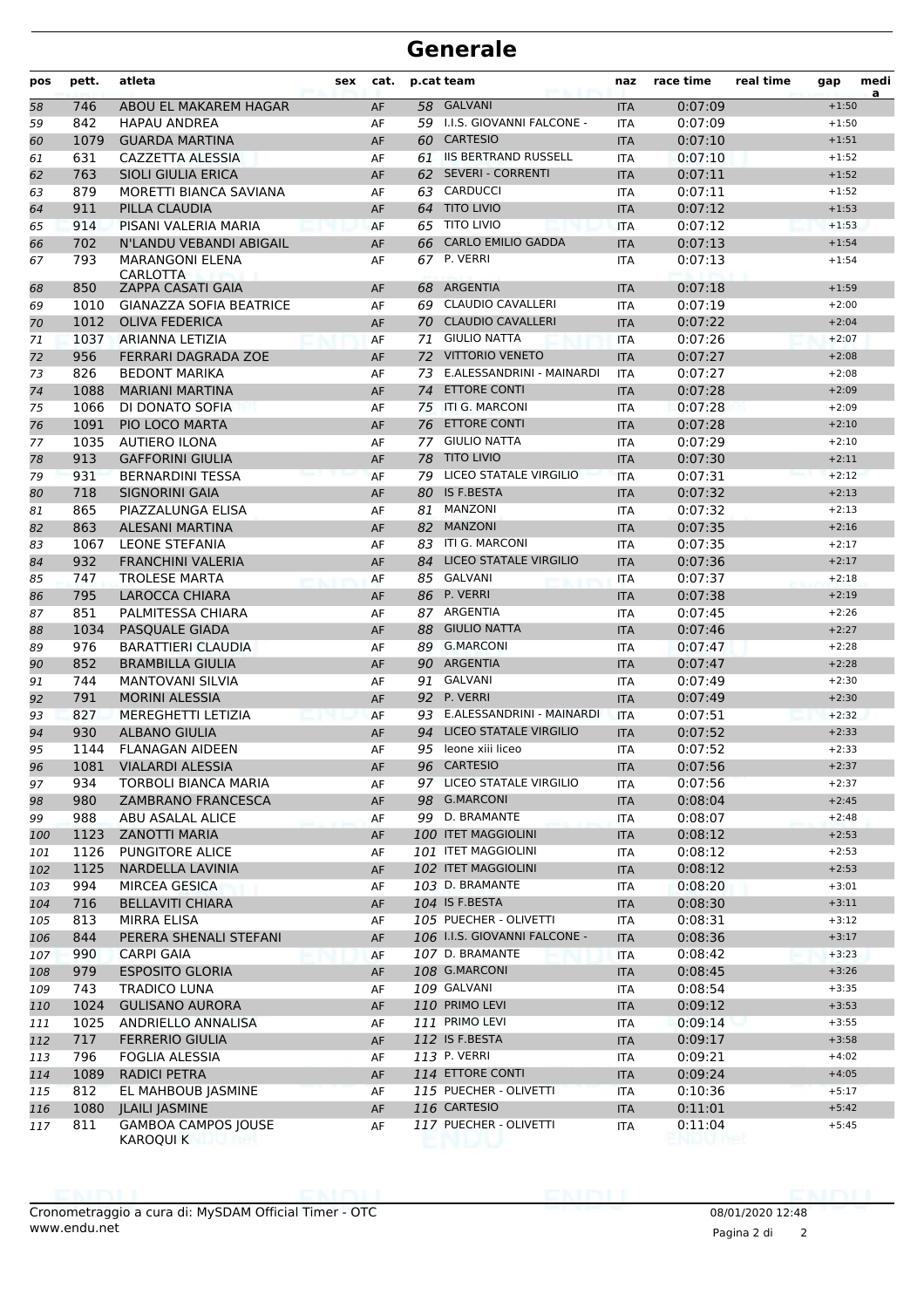*Data* **08/01/2020**

*Gara* **Allievi M**

|                |       |                                          |     |           |                | <b>Generale</b>              |            |           |           |         |           |
|----------------|-------|------------------------------------------|-----|-----------|----------------|------------------------------|------------|-----------|-----------|---------|-----------|
| pos            | pett. | atleta                                   | sex | cat.      |                | p.cat team                   | naz        | race time | real time | gap     | medi      |
| $\overline{1}$ | 731   | <b>CESANA ELIA STEFANO</b>               |     | AM        | $\mathbf{1}$   | <b>IIS ENRICO DE NICOLA</b>  | <b>ITA</b> | 0:07:00   |           |         | <u>a </u> |
| $\overline{a}$ | 1070  | <b>CANZI LORENZO</b>                     |     | AM        | 2              | ITI G. MARCONI               | <b>ITA</b> | 0:07:10   |           | $+11$   |           |
| 3              | 959   | DI CESARE PIETRO                         |     | AM        | 3              | <b>VITTORIO VENETO</b>       | <b>ITA</b> | 0:07:13   |           | $+13$   |           |
| 4              | 1092  | <b>BRUSCHI FABIO</b>                     |     | AM        | 4              | <b>ETTORE CONTI</b>          | <b>ITA</b> | 0:07:14   |           | $+14$   |           |
| 5              | 1140  | SALVAGGIO ANDEA                          |     | AM        | 5              | leone xiii liceo             | <b>ITA</b> | 0:07:15   |           | $+15$   |           |
| 6              | 961   | <b>ARCHI MATTEO</b>                      |     | AM        | 6              | <b>VITTORIO VENETO</b>       | <b>ITA</b> | 0:07:22   |           | $+22$   |           |
| $\overline{7}$ | 1069  | <b>MANTOVANI FILIPPO</b>                 |     | AM        | $\overline{7}$ | <b>ITI G. MARCONI</b>        | <b>ITA</b> | 0:07:22   |           | $+22$   |           |
| 8              | 1027  | PELLEGRINO ALESSIO                       |     | AM        | 8              | PRIMO LEVI                   | <b>ITA</b> | 0:07:22   |           | $+22$   |           |
| 9              | 960   | <b>QUARETTI FABIO ANGELO</b><br>MA       |     | AM        | 9              | <b>VITTORIO VENETO</b>       | <b>ITA</b> | 0:07:24   |           | $+24$   |           |
| 10             | 750   | <b>FRUMENTO FRANCESCO</b>                |     | ΑМ        | 10             | <b>GALVANI</b>               | <b>ITA</b> | 0:07:24   |           | $+24$   |           |
| 11             | 962   | <b>DE GIORGI LUCA</b>                    |     | AM        |                | 11 VITTORIO VENETO           | <b>ITA</b> | 0:07:24   |           | $+25$   |           |
| 12             | 946   | <b>GANDOLFI GUSTAVO</b>                  |     | AM        |                | 12 LEONARDO DA VINCI         | <b>ITA</b> | 0:07:26   |           | $+26$   |           |
| 13             | 1017  | <b>GEROLIN LORENZO</b>                   |     | AM        | 13             | <b>CLAUDIO CAVALLERI</b>     | <b>ITA</b> | 0:07:26   |           | $+26$   |           |
| 14             | 749   | <b>FACCINI SAMUELE</b>                   |     | AM        |                | 14 GALVANI                   | ITA        | 0:07:27   |           | $+27$   |           |
| 15             | 777   | <b>MONTANI EMANUELE</b>                  |     | AM        | 15             | G. GALILEI - R. LUXEMBURG    | <b>ITA</b> | 0:07:30   |           | $+30$   |           |
| 16             | 1052  | <b>CANDIANI FRANCESCO</b>                |     | AM        | 16             | FELTRINELLI                  | ITA        | 0:07:31   |           | $+31$   |           |
| 17             | 778   | <b>GATTI AARON</b>                       |     | AM        |                | 17 G. GALILEI - R. LUXEMBURG | <b>ITA</b> | 0:07:32   |           | $+32$   |           |
| 18             | 1014  | <b>ARIENTI MARCO</b>                     |     | AM        |                | 18 CLAUDIO CAVALLERI         | <b>ITA</b> | 0:07:32   |           | $+32$   |           |
| 19             | 1016  | <b>BUSON LUCA</b>                        |     | AM        | 19             | <b>CLAUDIO CAVALLERI</b>     | <b>ITA</b> | 0:07:33   |           | $+33$   |           |
| 20             | 1018  | PARAVATI SAMUELE                         |     | AM        |                | 20 CLAUDIO CAVALLERI         | <b>ITA</b> | 0:07:33   |           | $+33$   |           |
| 21             | 703   | <b>ANDREIS LUCA</b>                      |     | AM        |                | 21 CARLO EMILIO GADDA        | <b>ITA</b> | 0:07:34   |           | $+34$   |           |
| 22             | 751   | <b>PANZERI MICHELE</b>                   |     | AM        |                | 22 GALVANI                   | <b>ITA</b> | 0:07:37   |           | $+37$   |           |
| 23             | 633   | <b>GHIZZONI MIRKO</b>                    |     | AM        | 23             | <b>IIS BERTRAND RUSSELL</b>  | <b>ITA</b> | 0:07:37   |           | $+38$   |           |
| 24             | 685   | <b>MANCADORI RICCARDO</b>                |     | AM        |                | 24 CREMONA                   | <b>ITA</b> | 0:07:37   |           | $+38$   |           |
| 25             | 1130  | <b>GATTI ANDREA</b>                      |     | AM        | 25             | <b>ITET MAGGIOLINI</b>       | <b>ITA</b> | 0:07:38   |           | $+39$   |           |
| 26             | 1073  | <b>BIANCHETTIN JACOPO</b>                |     | AM        |                | 26 ITI G. MARCONI            | <b>ITA</b> | 0:07:39   |           | $+40$   |           |
| 27             | 768   | <b>ROMI GIACOMO</b>                      |     | AM        | 27             | <b>SEVERI - CORRENTI</b>     | <b>ITA</b> | 0:07:39   |           | $+40$   |           |
| 28             | 637   | DANIELE FILIPPO ACHILLE                  |     | AM        | 28             | <b>IIS BERTRAND RUSSELL</b>  | <b>ITA</b> | 0:07:40   |           | $+40$   |           |
| 29             | 1026  | <b>BRANCHINI DAVIDE</b>                  |     | AM        | 29             | PRIMO LEVI                   | <b>ITA</b> | 0:07:41   |           | $+41$   |           |
| 30             | 780   | <b>EJMAL HAMZA</b>                       |     | AM        | 30             | G. GALILEI - R. LUXEMBURG    | <b>ITA</b> | 0:07:42   |           | $+42$   |           |
| 31             | 654   | <b>MARIANI FILIPPO</b>                   |     | AM        | 31             | <b>SALVADOR ALLENDE</b>      | <b>ITA</b> | 0:07:44   |           | $+44$   |           |
| 32             | 833   | <b>GORGOGLIONE LUIS</b>                  |     | AM        |                | 32 E.ALESSANDRINI - MAINARDI | <b>ITA</b> | 0:07:44   |           | $+45$   |           |
| 33             | 835   | <b>PALLARO CRISTIAN</b>                  |     | <b>AM</b> | 33             | E.ALESSANDRINI - MAINARDI    | <b>ITA</b> | 0:07:48   |           | $+48$   |           |
| 34             | 945   | <b>BUCCOLO GIUSEPPE</b>                  |     | AM        | 34             | LEONARDO DA VINCI            | ITA        | 0:07:49   |           | $+49$   |           |
| 35             | 634   | <b>LATRONICO CRISTIAN</b>                |     | AM        | 35             | <b>IIS BERTRAND RUSSELL</b>  | <b>ITA</b> | 0:07:50   |           | $+50$   |           |
| 36             | 656   | ZILIOTTO MATTEO                          |     | AM        |                | 36 SALVADOR ALLENDE          | <b>ITA</b> | 0:07:50   |           | $+51$   |           |
| 37             | 870   | RANIERI JACOPO                           |     | AM        |                | 37 MANZONI                   | <b>ITA</b> | 0:07:51   |           | $+51$   |           |
|                | 963   | <b>MALAVOLTA LORENZO</b>                 |     |           |                | 38 VITTORIO VENETO           |            | 0:07:53   |           | $+53$   |           |
| 38             |       |                                          |     | AM        |                | 39 CARLO EMILIO GADDA        | ITA        |           |           | $+54$   |           |
| 39             | 705   | <b>GUERRA LORENZO</b>                    |     | AM        |                | <b>IIS ENRICO DE NICOLA</b>  | <b>ITA</b> | 0:07:54   |           |         |           |
| 40             | 733   | <b>COTRONE SAMUELE</b>                   |     | AM        | 40             | 41 CREMONA                   | ITA        | 0:07:54   |           | $+54$   |           |
| 41             | 683   | <b>ESPOSITO ANDREA</b>                   |     | AM        |                | 42 IST.ISTR.SUP.G.CARDANO    | <b>ITA</b> | 0:07:55   |           | $+55$   |           |
| 42             | 667   | <b>BUONO ANDREA</b>                      |     | AM        |                |                              | ITA        | 0:07:56   |           | $+56$   |           |
| 43             | 1137  | <b>MASCETTI FEDERICO</b>                 |     | AM        | 43             | leone xiii liceo             | <b>ITA</b> | 0:07:57   |           | $+58$   |           |
| 44             | 1086  | <b>SIDOTI LUCA</b>                       |     | AM        |                | 44 CARTESIO                  | <b>ITA</b> | 0:07:58   |           | $+58$   |           |
| 45             | 947   | PETTINELLI MATTEO                        |     | AM        | 45             | <b>LEONARDO DA VINCI</b>     | <b>ITA</b> | 0:07:58   |           | $+58$   |           |
| 46             | 1093  | ZAFFALONI FLAVIO                         |     | AM        | 46             | <b>ETTORE CONTI</b>          | <b>ITA</b> | 0:07:58   |           | $+58$   |           |
| 47             | 834   | <b>MEDA ANDREA</b>                       |     | AM        |                | 47 E.ALESSANDRINI - MAINARDI | <b>ITA</b> | 0:07:58   |           | $+59$   |           |
| 48             | 1028  | CARUGATI ALESSANDRO                      |     | AM        | 48             | PRIMO LEVI                   | ITA        | 0:07:59   |           | $+59$   |           |
| 49             | 1094  | <b>GABBA ALESSANDRO</b>                  |     | AM        | 49             | <b>ETTORE CONTI</b>          | <b>ITA</b> | 0:07:59   |           | $+59$   |           |
| 50             | 665   | <b>BETTOSCHI BOGDAN</b><br><b>ENRICO</b> |     | AМ        |                | 50 IST.ISTR.SUP.G.CARDANO    | ITA        | 0:08:00   |           | $+1:00$ |           |
| 51             | 936   | <b>SAPONARO CARLO</b>                    |     | AM        |                | 51 LICEO STATALE VIRGILIO    | <b>ITA</b> | 0:08:01   |           | $+1:02$ |           |
| 52             | 1029  | <b>GALIMBERTI DANIELE</b>                |     | AM        |                | 52 PRIMO LEVI                | ITA        | 0:08:02   |           | $+1:02$ |           |
| 53             | 882   | <b>MEDA GIACOMO</b>                      |     | AM        |                | 53 CARDUCCI                  | <b>ITA</b> | 0:08:05   |           | $+1:05$ |           |
| 54             | 686   | MILANO ALESSANDRO SIMO                   |     | ΑМ        |                | 54 CREMONA                   | ITA        | 0:08:05   |           | $+1:05$ |           |
| 55             | 866   | <b>CARUSO ULISSE</b>                     |     | AM        |                | 55 MANZONI                   | <b>ITA</b> | 0:08:06   |           | $+1:06$ |           |
| 56             | 722   | CHAIX IVAN PIETRO                        |     | AM        |                | 56 IS F.BESTA<br>END         | ITA        | 0:08:07   |           | $+1:07$ |           |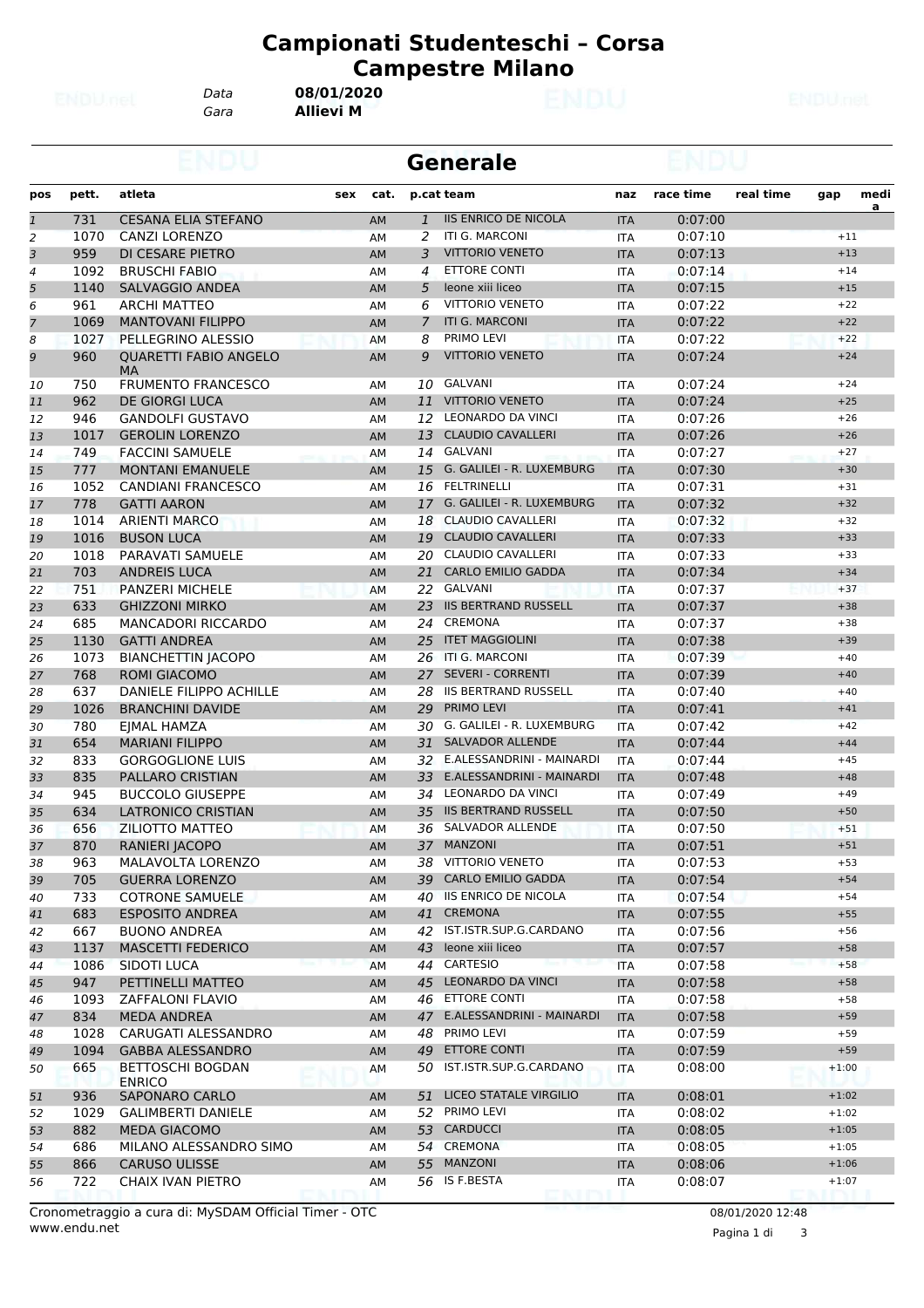| pos      | pett.       | atleta                                      | <b>sex</b> | cat.      |          | p.cat team                                   | naz               | race time          | real time | gap                | medi<br>a |
|----------|-------------|---------------------------------------------|------------|-----------|----------|----------------------------------------------|-------------------|--------------------|-----------|--------------------|-----------|
| 57       | 1136        | <b>BARBIERI GIOVANNI</b>                    |            | AM        |          | 57 leone xiii liceo                          | <b>ITA</b>        | 0:08:08            |           | $+1:08$            |           |
| 58       | 846         | <b>VIZZIELLI LUCA</b>                       |            | AM        | 58       | I.I.S. GIOVANNI FALCONE -                    | <b>ITA</b>        | 0:08:08            |           | $+1:08$            |           |
| 59       | 985         | <b>RIZZI MATTEO</b>                         |            | AM        |          | 59 G.MARCONI                                 | <b>ITA</b>        | 0:08:08            |           | $+1:08$            |           |
| 60       | 797         | <b>VALENTE ANTONIO</b>                      |            | AM        | 60       | P. VERRI                                     | ITA               | 0:08:09            |           | $+1:09$            |           |
| 61       | 1096        | ALBRIZIO EDOARDO                            |            | AM        | 61       | <b>ETTORE CONTI</b>                          | <b>ITA</b>        | 0:08:11            |           | $+1:11$            |           |
| 62       | 748         | <b>MINOTTO MARCO</b>                        |            | AM        | 62       | GALVANI                                      | <b>ITA</b>        | 0:08:11            |           | $+1:11$            |           |
| 63       | 800         | <b>MANNARA' TOMMASO</b>                     |            | AM        | 63       | P. VERRI                                     | <b>ITA</b>        | 0:08:11            |           | $+1:11$            |           |
| 64       | 1085        | <b>MILANO LORENZO</b>                       |            | AM        |          | 64 CARTESIO                                  | <b>ITA</b>        | 0:08:11            |           | $+1:11$            |           |
| 65       | 684         | <b>MAZZON CARLO EMILIO</b>                  |            | AM        |          | 65 CREMONA                                   | <b>ITA</b>        | 0:08:12            |           | $+1:12$            |           |
| 66       | 896         | <b>BONFANTINI PIETRO</b>                    |            | AM        | 66       | <b>BECCARIA</b>                              | ITA               | 0:08:12            |           | $+1:12$            |           |
| 67       | 1095        | PILLONI LORENZO                             |            | AM        | 67       | <b>ETTORE CONTI</b>                          | <b>ITA</b>        | 0:08:12            |           | $+1:13$            |           |
| 68       | 799         | NICOSIA DAVIDE                              |            | AM        | 68       | P. VERRI                                     | <b>ITA</b>        | 0:08:15            |           | $+1:15$            |           |
| 69       | 843         | PERRICONE MATTEO                            |            | AM        | 69       | I.I.S. GIOVANNI FALCONE -                    | <b>ITA</b>        | 0:08:15            |           | $+1:15$            |           |
| 70       | 724         | PERICOLO YONAS                              |            | AM        |          | 70 IS F.BESTA                                | <b>ITA</b>        | 0:08:15            |           | $+1:15$            |           |
| 71       | 996         | <b>BRUNETTI EMANUELE</b>                    |            | AM        | 71       | D. BRAMANTE                                  | <b>ITA</b>        | 0:08:16            |           | $+1:16$            |           |
| 72       | 1112        | UIKA ENDI                                   |            | AM        | 72       | ARTEMISIA GENTILESCHI                        | ITA               | 0:08:16            |           | $+1:16$            |           |
| 73       | 998         | <b>NAGGI FEDERICO</b>                       |            | AM        | 73       | D. BRAMANTE                                  | <b>ITA</b>        | 0:08:16            |           | $+1:16$            |           |
| 74       | 999         | <b>VICCIANTUONI PAOLO</b>                   |            | AM        |          | 74 D. BRAMANTE                               | <b>ITA</b>        | 0:08:17            |           | $+1:17$            |           |
| 75       | 1071        | <b>LUPI SIMONE</b>                          |            | AM        |          | 75 ITI G. MARCONI                            | <b>ITA</b>        | 0:08:17            |           | $+1:18$            |           |
| 76       | 832         | <b>FENOLI FILIPPO</b>                       |            | AM        | 76       | E.ALESSANDRINI - MAINARDI                    | <b>ITA</b>        | 0:08:18            |           | $+1:18$            |           |
| 77       | 918         | <b>BELLINI GIACOMO AURELIA</b>              |            | AM        |          | 77 TITO LIVIO                                | <b>ITA</b>        | 0:08:18            |           | $+1:18$            |           |
| 78       | 1128        | <b>TOCAR MAXIM</b>                          |            | AM        | 78       | <b>ITET MAGGIOLINI</b>                       | <b>ITA</b>        | 0:08:18            |           | $+1:18$            |           |
| 79       | 867         | <b>CELLA BRUNO</b>                          |            | AM        | 79       | <b>MANZONI</b>                               | <b>ITA</b>        | 0:08:18            |           | $+1:18$            |           |
| 80       | 1138        | DE GUARINONI MATTIA                         |            | AM        | 80       | leone xiii liceo                             | <b>ITA</b>        | 0:08:18            |           | $+1:18$            |           |
| 81       | 1139        | <b>HU SIHAO</b>                             |            | AM        | 81       | leone xiii liceo                             | <b>ITA</b>        | 0:08:18            |           | $+1:18$            |           |
| 82       | 732         | <b>COTRONE FEDERICO</b>                     |            | AM        |          | 82 IIS ENRICO DE NICOLA                      | <b>ITA</b>        | 0:08:19            |           | $+1:19$            |           |
| 83       | 706         | DEPICOLZUANE MATTIA                         |            | AM        | 83       | <b>CARLO EMILIO GADDA</b>                    | <b>ITA</b>        | 0:08:20            |           | $+1:20$            |           |
| 84       | 1056        | MAFFEZZOLI ANDREA                           |            | AM        | 84       | <b>FELTRINELLI</b>                           | ITA               | 0:08:24            |           | $+1:24$            |           |
| 85       | 894         | <b>CESI CARLO FEDERICO</b>                  |            | AM        | 85       | <b>BECCARIA</b>                              | <b>ITA</b>        | 0:08:25            |           | $+1:25$            |           |
| 86       | 895         | <b>GAZZI MARCO</b>                          |            | AM        | 86       | <b>BECCARIA</b>                              | <b>ITA</b>        | 0:08:25            |           | $+1:25$            |           |
| 87       | 1042        | <b>MORETTI MATTEO</b>                       |            | AM        | 87       | <b>GIULIO NATTA</b>                          | <b>ITA</b>        | 0:08:25            |           | $+1:25$            |           |
| 88       | 735         | MOHAMED MOHAMUD                             |            | AM        | 88       | <b>IIS ENRICO DE NICOLA</b>                  | ITA               | 0:08:28            |           | $+1:28$            |           |
| 89       | 707         | <b>ROMITO SAMUELE</b>                       |            | AM        |          | 89 CARLO EMILIO GADDA                        | <b>ITA</b>        | 0:08:28            |           | $+1:28$            |           |
| 90       | 816         | DI ROSA RAFFAELE                            |            | AM        |          | PUECHER - OLIVETTI<br>IST.ISTR.SUP.G.CARDANO | <b>ITA</b>        | 0:08:28            |           | $+1:28$            |           |
| 91       | 666         | <b>FERRUZZI GABRIELE</b>                    |            | AM        | 90       | <b>ITET MAGGIOLINI</b>                       | <b>ITA</b>        | 0:08:28            |           | $+1:29$<br>$+1:30$ |           |
| 92       | 1129<br>752 | <b>FAGNANI ANDREA</b><br><b>VALESI LUCA</b> |            | <b>AM</b> | 91<br>92 | GALVANI                                      | <b>ITA</b>        | 0:08:29<br>0:08:31 |           |                    |           |
| 93<br>94 | 721         | <b>BOSIS SIMONE</b>                         |            | AM        | 93       | IS F.BESTA                                   | <b>ITA</b>        | 0:08:31            |           | $+1:31$<br>$+1:31$ |           |
|          | 916         | <b>RAGUSA LUCA</b>                          |            | AM        |          | 94 TITO LIVIO                                | ITA               | 0:08:32            |           | $+1:32$            |           |
| 95       |             | MIGNEMI LEONARDO                            |            | AM        |          | 95 TITO LIVIO                                | <b>ITA</b>        | 0:08:33            |           | $+1:34$            |           |
| 96<br>97 | 917<br>903  | <b>ANTONAZZO LUIGI</b>                      |            | AM<br>AM  |          | 96 PARINI                                    | ITA<br><b>ITA</b> | 0:08:34            |           | $+1:34$            |           |
|          | 845         | <b>CAROBENE GABRIELE</b>                    |            | AM        |          | 97 I.I.S. GIOVANNI FALCONE -                 | ITA               | 0:08:34            |           | $+1:34$            |           |
| 98<br>99 | 668         | <b>MERENDA LORENZO</b>                      |            | AM        |          | 98 IST.ISTR.SUP.G.CARDANO                    | <b>ITA</b>        | 0:08:35            |           | $+1:35$            |           |
| 100      | 720         | <b>BELVISO LORENZO</b>                      |            | AM        |          | 99 IS F.BESTA                                | <b>ITA</b>        | 0:08:37            |           | $+1:37$            |           |
| 101      | 1111        | <b>DIANI TOMMASO</b>                        |            | AM        |          | 100 ARTEMISIA GENTILESCHI                    | <b>ITA</b>        | 0:08:38            |           | $+1:38$            |           |
| 102      | 1001        | <b>MORO SAMUELE</b>                         |            | AM        |          | 101 D. BRAMANTE                              | ITA               | 0:08:38            |           | $+1:39$            |           |
| 103      | 1038        | <b>NAVA RICCARDO</b>                        |            | AM        |          | 102 GIULIO NATTA                             | <b>ITA</b>        | 0:08:39            |           | $+1:39$            |           |
| 104      | 869         | MIGONE NICOLA                               |            | AM        |          | 103 MANZONI                                  | ITA               | 0:08:40            |           | $+1:40$            |           |
| 105      | 734         | <b>RANIERI MATTEO</b>                       |            | AM        |          | 104 IIS ENRICO DE NICOLA                     | <b>ITA</b>        | 0:08:41            |           | $+1:41$            |           |
| 106      | 898         | RANA SEBASTIANO                             |            | AM        |          | 105 BECCARIA                                 | ITA               | 0:08:44            |           | $+1:44$            |           |
| 107      | 897         | <b>FONTANA DANIELE</b>                      |            | AM        |          | 106 BECCARIA                                 | <b>ITA</b>        | 0:08:45            |           | $+1:45$            |           |
| 108      | 765         | CANZIANI FILIPPO                            |            | AM        |          | 107 SEVERI - CORRENTI                        | ITA               | 0:08:45            |           | $+1:45$            |           |
| 109      | 1059        | <b>TESTINI STEFANO</b>                      |            | AM        |          | 108 FELTRINELLI                              | <b>ITA</b>        | 0:08:46            |           | $+1:46$            |           |
| 110      | 1041        | <b>BERETTA RAOUL</b>                        |            | AM        |          | 109 GIULIO NATTA                             | ITA               | 0:08:47            |           | $+1:47$            |           |
| 111      | 767         | PELLEGATTA DAVIDE                           |            | AM        |          | 110 SEVERI - CORRENTI                        | <b>ITA</b>        | 0:08:49            |           | $+1:49$            |           |
| 112      | 915         | <b>MASCHIO MARIO</b>                        |            | AM        |          | 111 TITO LIVIO                               | ITA               | 0:08:55            |           | $+1:55$            |           |
| 113      | 725         | <b>NODA PONTE NIBALDO</b>                   |            | AM        |          | 112 IS F.BESTA                               | <b>ITA</b>        | 0:09:00            |           | $+2:00$            |           |
| 114      | 919         | <b>FELIPE</b><br><b>COSTANTINI BERARDO</b>  |            | AM        |          | <b>113 TITO LIVIO</b>                        | ITA               | 0:09:02            |           | $+2:02$            |           |
|          |             | ANDREA                                      |            |           |          |                                              |                   |                    |           |                    |           |
| 115      | 1032        | <b>NGOM FALLOU</b>                          |            | AM        |          | 114 PRIMO LEVI                               | <b>ITA</b>        | 0:09:02            |           | $+2:03$            |           |
| 116      | 1039        | SIMONE ANTONIO                              |            | AM        |          | 115 GIULIO NATTA                             | ITA               | 0:09:03            |           | $+2:04$            |           |
| 117      | 802         | DE FALCO THOMAS                             |            | AM        |          | 116 P. VERRI                                 | <b>ITA</b>        | 0:09:07            |           | $+2:07$            |           |
| 118      | 1131        | LUCIA ALESSANDRO                            |            | AM        |          | 117 ITET MAGGIOLINI                          | ITA               | 0:09:08            |           | $+2:08$            |           |
| 119      | 1053        | <b>CERRI FABIO</b>                          |            | AM        |          | 118 FELTRINELLI                              | <b>ITA</b>        | 0:09:08            |           | $+2:08$            |           |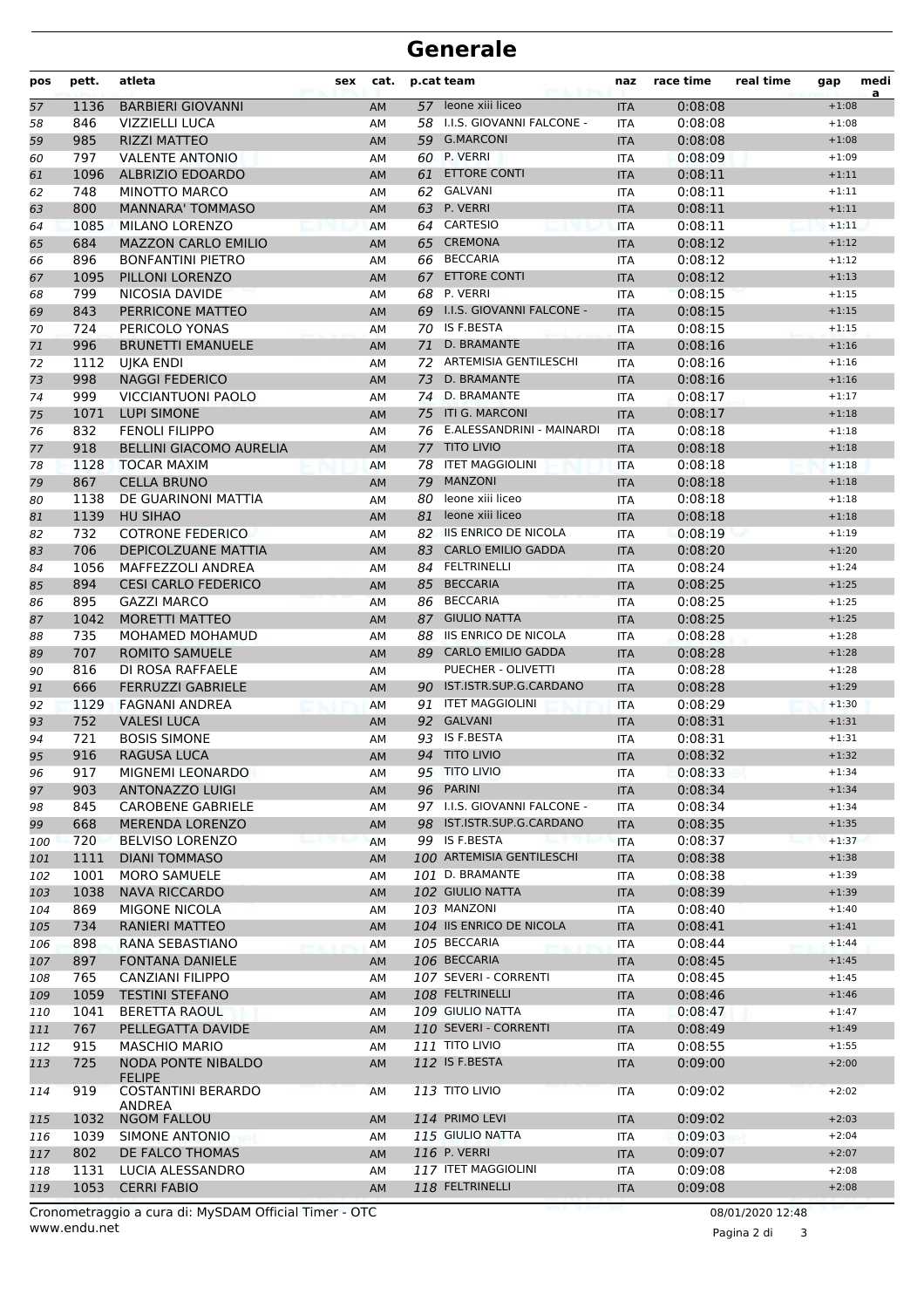| pos | pett. | atleta                     | sex | cat.      | p.cat team                    | naz        | race time | real time<br>medi<br>gap<br>a |
|-----|-------|----------------------------|-----|-----------|-------------------------------|------------|-----------|-------------------------------|
| 120 | 798   | <b>SCHIAVO NICOLO</b>      |     | <b>AM</b> | 119 P. VERRI                  | <b>ITA</b> | 0:09:09   | $+2:09$                       |
| 121 | 982   | <b>MARUCCHI GIOVANNI</b>   |     | AM        | 120 G.MARCONI                 | <b>ITA</b> | 0:09:10   | $+2:10$                       |
| 122 | 1084  | <b>CIVITARESE SIMONE</b>   |     | <b>AM</b> | 121 CARTESIO                  | <b>ITA</b> | 0:09:11   | $+2:11$                       |
| 123 | 997   | MONGUZZI MARIO             |     | AM        | 122 D. BRAMANTE               | <b>ITA</b> | 0:09:23   | $+2:23$                       |
| 124 | 655   | <b>AGOSTINETTO LORENZO</b> |     | <b>AM</b> | 123 SALVADOR ALLENDE          | <b>ITA</b> | 0:09:26   | $+2:26$                       |
| 125 | 1083  | <b>CANEVARI DAVIDE</b>     |     | AM        | 124 CARTESIO                  | <b>ITA</b> | 0:09:29   | $+2:29$                       |
| 126 | 1015  | <b>BORGHI ANDREA</b>       |     | <b>AM</b> | 125 CLAUDIO CAVALLERI         | <b>ITA</b> | 0:09:29   | $+2:29$                       |
| 127 | 948   | <b>RAHMAN ALTAFUR</b>      |     | AM        | 126 LEONARDO DA VINCI         | <b>ITA</b> | 0:09:30   | $+2:30$                       |
| 128 | 657   | PESSINA EMANUELE           |     | <b>AM</b> | 127 SALVADOR ALLENDE          | <b>ITA</b> | 0:09:33   | $+2:34$                       |
| 129 | 658   | DE LOTTO LORENZO           |     | AM        | 128 SALVADOR ALLENDE          | <b>ITA</b> | 0:09:35   | $+2:35$                       |
| 130 | 779   | ATTIA MOHAMED ABDELAA      |     | <b>AM</b> | 129 G. GALILEI - R. LUXEMBURG | <b>ITA</b> | 0:09:40   | $+2:40$                       |
| 131 | 904   | SCHETTINO FRANCESCO        |     | AM        | 130 PARINI                    | <b>ITA</b> | 0:09:47   | $+2:47$                       |
| 132 | 1082  | <b>BENHAOUA ELHOCINE</b>   |     | <b>AM</b> | 131 CARTESIO                  | <b>ITA</b> | 0:09:47   | $+2:48$                       |
| 133 | 981   | DI GIORGI GIORGIO          |     | AM        | 132 G.MARCONI                 | <b>ITA</b> | 0:09:57   | $+2:57$                       |
| 134 | 814   | <b>CAIMMI DAVIDE</b>       |     | <b>AM</b> | <b>PUECHER - OLIVETTI</b>     | <b>ITA</b> | 0:10:11   | $+3:11$                       |
| 135 | 1110  | DE CHIRICO TOMMASO         |     | AM        | 133 ARTEMISIA GENTILESCHI     | <b>ITA</b> | 0:10:20   | $+3:20$                       |
| 136 | 1040  | <b>IMPERADORE ALBERTO</b>  |     | <b>AM</b> | 134 GIULIO NATTA              | <b>ITA</b> | 0:10:26   | $+3:26$                       |
| 137 | 669   | <b>COVELLI ANDREA</b>      |     | AM        | 135 IST.ISTR.SUP.G.CARDANO    | <b>ITA</b> | 0:10:31   | $+3:31$                       |
| 138 | 1132  | <b>ODDO SIMONE</b>         |     | <b>AM</b> | 136 ITET MAGGIOLINI           | <b>ITA</b> | 0:10:36   | $+3:36$                       |
| 139 | 847   | <b>BORRONI ANREA</b>       |     | AM        | 137 I.I.S. GIOVANNI FALCONE - | <b>ITA</b> | 0:10:38   | $+3:38$                       |
| 140 | 1058  | <b>SAVCHUK IHOR</b>        |     | <b>AM</b> | 138 FELTRINELLI               | <b>ITA</b> | 0:10:42   | $+3:42$                       |
|     |       |                            |     |           |                               |            |           |                               |

|                                                       | ENDU                      |             | <b>ENDU</b>    |             | ENDU                      |                |
|-------------------------------------------------------|---------------------------|-------------|----------------|-------------|---------------------------|----------------|
| ENDUMet                                               |                           | <b>ENDU</b> |                | <b>ENDU</b> |                           | <b>ENDUnet</b> |
|                                                       | <b>ENDU</b>               |             | <b>ENDU</b>    |             | <b>ENDU</b>               |                |
| <b>ENDU</b>                                           |                           | <b>ENDU</b> |                | <b>ENDU</b> |                           | <b>ENDU</b>    |
|                                                       | <b>ENDU<sub>met</sub></b> |             | <b>ENDU</b>    |             | <b>ENDU<sub>DEL</sub></b> |                |
| <b>ENDU</b>                                           |                           | <b>ENDU</b> |                | <b>ENDU</b> |                           | <b>ENDU</b>    |
|                                                       | <b>ENDU</b>               |             | <b>ENDUnet</b> |             | <b>ENDU</b>               |                |
| ENDU                                                  |                           | <b>ENDU</b> |                | <b>ENDU</b> |                           | <b>ENDU</b>    |
|                                                       | <b>ENDU</b>               |             | ENDU           |             | ENDU                      |                |
| <b>ENDU</b>                                           |                           | <b>ENDU</b> |                | <b>ENDU</b> |                           | <b>ENDU</b>    |
|                                                       | ENDU <sub>net</sub>       |             | ENDU           |             | ENDUmet                   |                |
| Cronometraggio a cura di: MySDAM Official Timer - OTC |                           |             |                | ENDU        | 08/01/2020 12:48          | <b>ENDUL</b>   |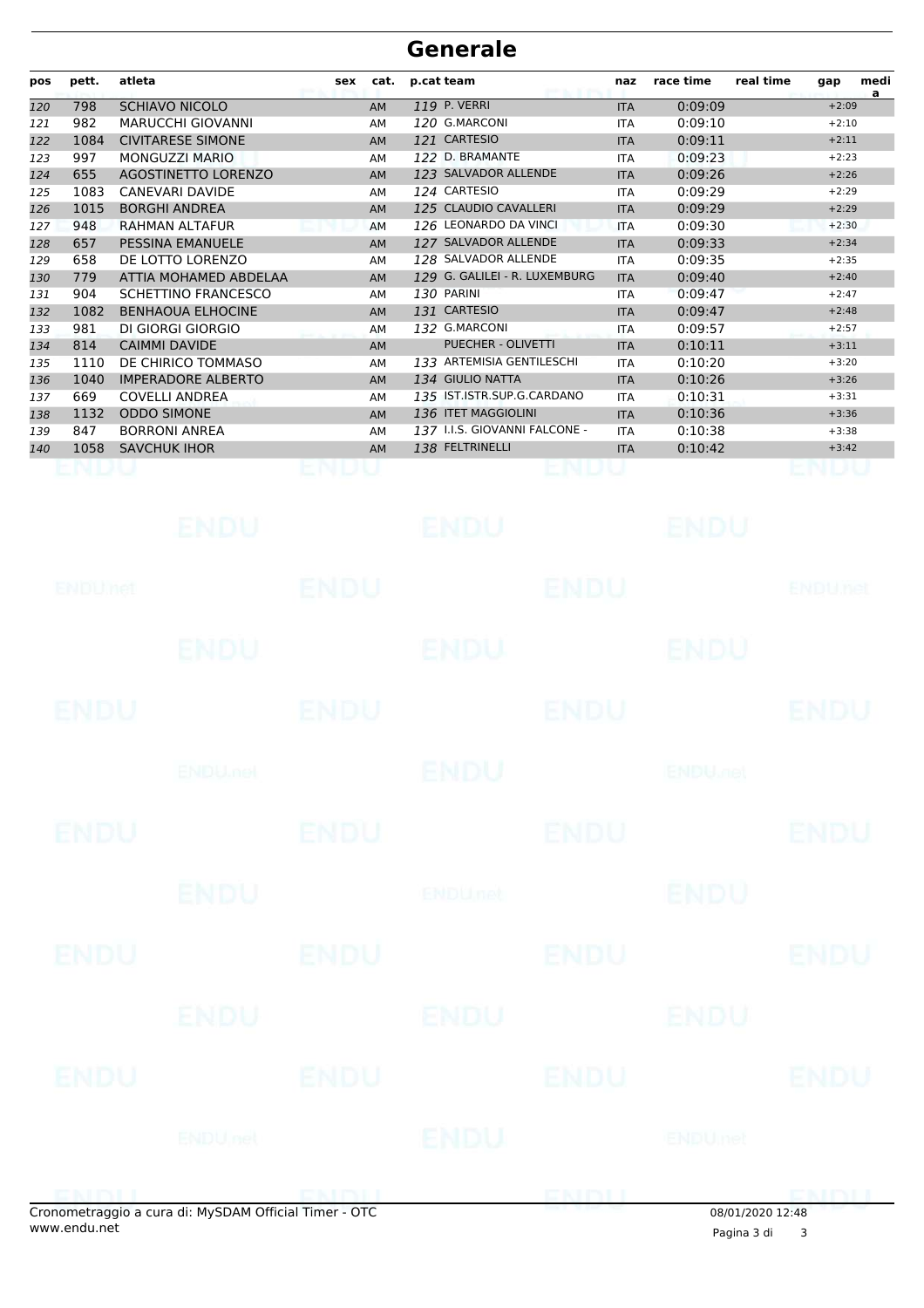# **Campionati Studenteschi – Corsa Campestre Milano<br>2020**<br>F

*Data* **08/01/2020**

*Gara* **Junior F**

|                          |       |                                   |     |      |                 | Generale                      |            |           |           |         |                |
|--------------------------|-------|-----------------------------------|-----|------|-----------------|-------------------------------|------------|-----------|-----------|---------|----------------|
| pos                      | pett. | atleta                            | sex | cat. |                 | p.cat team                    | naz        | race time | real time | gap     | medi           |
| $\mathbf{1}$             | 968   | <b>CARLINI ELISA</b>              |     | JF   | $\mathbf{1}$    | <b>VITTORIO VENETO</b>        | <b>ITA</b> | 0:08:29   |           |         | $\overline{a}$ |
| $\overline{a}$           | 1003  | <b>FERRARI ALICE</b>              |     | JF   | 2               | D. BRAMANTE                   | <b>ITA</b> | 0:08:30   |           |         | $+1$           |
| 3                        | 966   | <b>GIULIANI BEATRICE</b>          |     | JF   | 3               | <b>VITTORIO VENETO</b>        | <b>ITA</b> | 0:08:55   |           | $+26$   |                |
| $\overline{\mathcal{A}}$ | 920   | <b>RICCI GRIGNOLO</b><br>COSTANZA |     | JF   | 4               | <b>TITO LIVIO</b>             | <b>ITA</b> | 0:09:06   |           | $+37$   |                |
| 5                        | 970   | <b>RUSSO MARTINA</b>              |     | JF   | 5               | <b>VITTORIO VENETO</b>        | <b>ITA</b> | 0:09:23   |           | $+55$   |                |
| 6                        | 922   | <b>GELPI LUDOVICA</b>             |     | JF   | 6               | <b>TITO LIVIO</b>             | <b>ITA</b> | 0:09:25   |           | $+56$   |                |
| $\overline{7}$           | 1045  | <b>BANFI CECILIA B.</b>           |     | JF   | 7               | <b>GIULIO NATTA</b>           | <b>ITA</b> | 0:09:28   |           | $+59$   |                |
| 8                        | 1019  | PANCALDI MARTINA                  |     | JF   | 8               | <b>CLAUDIO CAVALLERI</b>      | <b>ITA</b> | 0:09:30   |           | $+1:01$ |                |
| 9                        | 642   | DE PAOLI MIRIAM                   |     | JF   | 9               | <b>IIS BERTRAND RUSSELL</b>   | <b>ITA</b> | 0:09:45   |           | $+1:16$ |                |
| 10                       | 1046  | DONA' MATILDE                     |     | JF   | 10              | <b>GIULIO NATTA</b>           | <b>ITA</b> | 0:09:45   |           | $+1:16$ |                |
| 11                       | 1175  | <b>BORSA SOFIA</b>                |     | JF   | 11              | <b>SALVADOR ALLENDE</b>       | <b>ITA</b> | 0:09:53   |           | $+1:24$ |                |
| 12                       | 727   | DEBONA LUDOVICA                   |     | JF   |                 | 12 IS F.BESTA                 | <b>ITA</b> | 0:09:55   |           | $+1:27$ |                |
| 13                       | 690   | <b>BANDERA YESSICA</b>            |     | JF   | 13              | <b>CREMONA</b>                | <b>ITA</b> | 0:09:56   |           | $+1:27$ |                |
| 14                       | 708   | <b>TORNATORE FEDERICA</b>         |     | IF   | 14              | <b>CARLO EMILIO GADDA</b>     | <b>ITA</b> | 0:09:58   |           | $+1:29$ |                |
| 15                       | 923   | <b>CELLA AURORA</b>               |     | IF.  | 15              | <b>TITO LIVIO</b>             | <b>ITA</b> | 0:10:02   |           | $+1:33$ |                |
| 16                       | 1173  | <b>BORGNINO SARA</b>              |     | JF   | 16              | <b>SALVADOR ALLENDE</b>       | <b>ITA</b> | 0:10:09   |           | $+1:40$ |                |
| 17                       | 884   | <b>BALLABIO VITTORIA</b>          |     | JF   | 17              | <b>CARDUCCI</b>               | <b>ITA</b> | 0:10:11   |           | $+1:42$ |                |
| 18                       | 689   | <b>MORICHI GAIA</b>               |     | JF   | 18              | <b>CREMONA</b>                | <b>ITA</b> | 0:10:27   |           | $+1:59$ |                |
| 19                       | 643   | <b>BIELLA VIRGINIA</b>            |     | JF   | 19              | <b>IIS BERTRAND RUSSELL</b>   | <b>ITA</b> | 0:10:31   |           | $+2:02$ |                |
| 20                       | 687   | <b>COMETTO EMMA</b>               |     | JF   | 20              | <b>CREMONA</b>                | <b>ITA</b> | 0:10:42   |           | $+2:13$ |                |
| 21                       | 1098  | <b>BARBIERI CLAUDIA</b>           |     | JF   | 21              | <b>ETTORE CONTI</b>           | <b>ITA</b> | 0:10:42   |           | $+2:14$ |                |
| 22                       | 670   | <b>MARANI GINEVRA</b>             |     | JF   | 22              | IST.ISTR.SUP.G.CARDANO        | <b>ITA</b> | 0:10:53   |           | $+2:24$ |                |
| 23                       | 823   | DELLAVEDOVA SILVIA                |     | JF   | 23              | PUECHER - OLIVETTI            | <b>ITA</b> | 0:10:58   |           | $+2:29$ |                |
| 24                       | 803   | PROJETTI ANNA                     |     | JF   | 24              | P. VERRI                      | <b>ITA</b> | 0:10:59   |           | $+2:31$ |                |
| 25                       | 1116  | <b>COLOMBO CAMILLA MARIA</b>      |     | IF.  | 25 <sub>2</sub> | <b>ARTEMISIA GENTILESCHI</b>  | <b>ITA</b> | 0:11:01   |           | $+2:32$ |                |
| 26                       | 1174  | <b>CERRAI MARGHERITA</b>          |     | JF   | 26              | <b>SALVADOR ALLENDE</b>       | <b>ITA</b> | 0:11:16   |           | $+2:47$ |                |
| 27                       | 645   | <b>GRIMALDI CHIARA</b>            |     | JF   | 27              | <b>IIS BERTRAND RUSSELL</b>   | <b>ITA</b> | 0:11:22   |           | $+2:53$ |                |
| 28                       | 646   | SALAH ABDELLA LAYLA               |     | JF   | 28              | <b>IIS BERTRAND RUSSELL</b>   | <b>ITA</b> | 0:11:44   |           | $+3:15$ |                |
| 29                       | 1115  | <b>BRIGAS MARTINA</b>             |     | JF   | 29              | <b>ARTEMISIA GENTILESCHI</b>  | <b>ITA</b> | 0:11:58   |           | $+3:29$ |                |
| 30                       | 939   | PORRO ARIANNA L                   |     | JF   | 30              | LICEO STATALE VIRGILIO        | <b>ITA</b> | 0:12:08   |           | $+3:39$ |                |
| 31                       | 1118  | <b>TOGNETTI REBECCA</b>           |     | JF   | 31              | <b>ARTEMISIA GENTILESCHI</b>  | <b>ITA</b> | 0:12:09   |           | $+3:40$ |                |
| 32                       | 820   | ALABANI LAMI HADIDJATOU           |     | JF   | 32              | PUECHER - OLIVETTI            | <b>ITA</b> | 0:12:15   |           | $+3:46$ |                |
| 33                       | 710   | <b>MIRABELLA ELISA</b>            |     | JF   | 33              | <b>CARLO EMILIO GADDA</b>     | <b>ITA</b> | 0:12:31   |           | $+4:02$ |                |
| 34                       | 709   | <b>GUIDI GIULIA</b>               |     | JF   |                 | 34 CARLO EMILIO GADDA         | <b>ITA</b> | 0:13:18   |           | $+4:50$ |                |
| 35                       | 858   | PRIFTI KLAUDIA                    |     | JF.  | 35              | <b>ARGENTIA</b>               | <b>ITA</b> | 0:13:22   |           | $+4:53$ |                |
| 36                       | 1117  | <b>CURTO MARTINA</b>              |     | JF.  | 36              | <b>ARTEMISIA GENTILESCHI</b>  | <b>ITA</b> | 0:14:12   |           | $+5:43$ |                |
| 37                       | 805   | <b>CILIBERTI BENEDETTA</b>        |     | JF   | 37              | P. VERRI                      | <b>ITA</b> | 0:14:15   |           | $+5:46$ |                |
|                          |       | <b>MARIA</b>                      |     |      |                 |                               |            |           |           |         |                |
| 38                       | 804   | <b>MARO SARA</b>                  |     | IF   | 38              | P. VERRI                      | <b>ITA</b> | 0:14:25   |           | $+5:56$ |                |
| 39                       | 937   | <b>GRILLO LETIZIA F</b>           |     | JF.  | 39              | <b>LICEO STATALE VIRGILIO</b> | <b>ITA</b> | 0:15:28   |           | $+6:59$ |                |

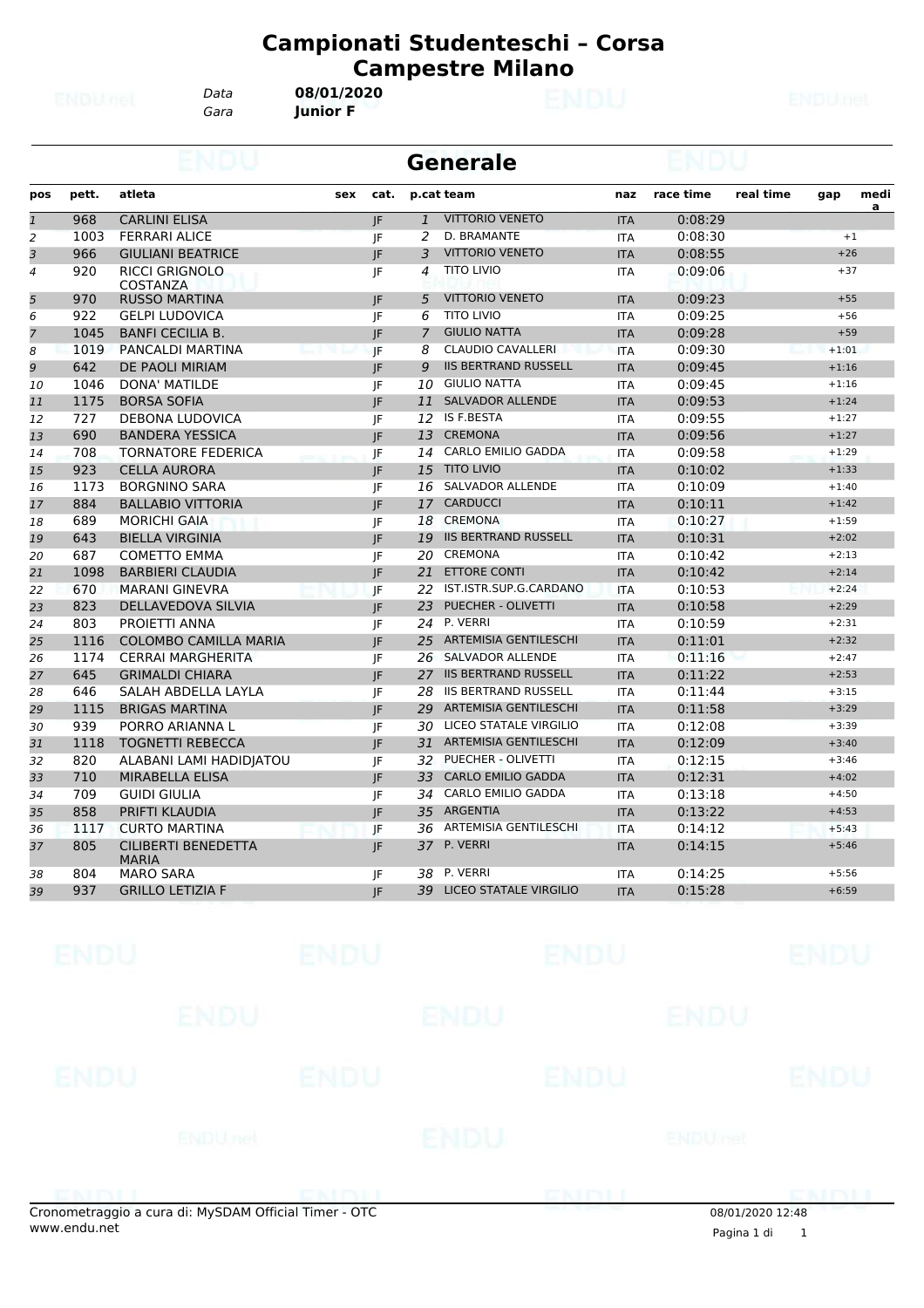*Gara* **Junior M** *Data* **08/01/2020**

|                |       |                           |      |              | <b>Generale</b>              |            |           |           |         |                |
|----------------|-------|---------------------------|------|--------------|------------------------------|------------|-----------|-----------|---------|----------------|
| pos            | pett. | atleta<br>sex             | cat. |              | p.cat team                   | naz        | race time | real time | gap     | medi           |
| $\overline{1}$ | 1172  | PINTUS MATTEO             | JM   | $\mathbf{1}$ | <b>SALVADOR ALLENDE</b>      | <b>ITA</b> | 0:07:50   |           |         | $\overline{a}$ |
| 2              | 1004  | <b>AMADORI RICCARDO</b>   | JM   | 2            | D. BRAMANTE                  | <b>ITA</b> | 0:07:50   |           | $+1$    |                |
| 3              | 971   | <b>FERRARIO GABRIELE</b>  | JM   | 3            | <b>VITTORIO VENETO</b>       | <b>ITA</b> | 0:08:26   |           | $+37$   |                |
| 4              | 1021  | <b>RE ALESSIO</b>         | JМ   | 4            | <b>CLAUDIO CAVALLERI</b>     | <b>ITA</b> | 0:08:31   |           | $+42$   |                |
| 5              | 972   | <b>RESTELLI GIOVANNI</b>  | JM   | 5            | <b>VITTORIO VENETO</b>       | <b>ITA</b> | 0:08:37   |           | $+47$   |                |
| 6              | 1171  | MUSUMECI RICCARDO         | JМ   | 6            | SALVADOR ALLENDE             | <b>ITA</b> | 0:08:42   |           | $+53$   |                |
| $\overline{7}$ | 1007  | <b>GUARNIERI FILIPPO</b>  | JM   | 7            | D. BRAMANTE                  | <b>ITA</b> | 0:08:47   |           | $+58$   |                |
| 8              | 886   | <b>TRIONFO LUDOVICO</b>   | JM   | 8            | <b>CARDUCCI</b>              | <b>ITA</b> | 0:08:49   |           | $+59$   |                |
| 9              | 848   | <b>VENTURA SAMUELE</b>    | JM   | 9            | I.I.S. GIOVANNI FALCONE -    | <b>ITA</b> | 0:08:55   |           | $+1:05$ |                |
| 10             | 902   | <b>BORSATTI PIETRO</b>    | JМ   | 10           | <b>BECCARIA</b>              | <b>ITA</b> | 0:08:58   |           | $+1:08$ |                |
| 11             | 1074  | <b>CAMONI STEFANO</b>     | JM   | 11           | <b>ITI G. MARCONI</b>        | <b>ITA</b> | 0:08:59   |           | $+1:09$ |                |
| 12             | 1020  | <b>CARUGO ALBERTO</b>     | JМ   |              | 12 CLAUDIO CAVALLERI         | <b>ITA</b> | 0:09:02   |           | $+1:13$ |                |
| 13             | 711   | LUE' SAMUELE              | JM   | 13           | <b>CARLO EMILIO GADDA</b>    | <b>ITA</b> | 0:09:02   |           | $+1:13$ |                |
| 14             | 1049  | <b>BARTOLI ALESSANDRO</b> | JM   |              | 14 GIULIO NATTA              | <b>ITA</b> | 0:09:04   |           | $+1:15$ |                |
| 15             | 784   | <b>MONTANI STEFANO</b>    | JM   | 15           | G. GALILEI - R. LUXEMBURG    | <b>ITA</b> | 0:09:07   |           | $+1:18$ |                |
| 16             | 925   | <b>MAFFI PIERLUIGI</b>    | JM   | 16           | <b>TITO LIVIO</b>            | <b>ITA</b> | 0:09:10   |           | $+1:21$ |                |
| 17             | 859   | <b>VERGA GERARDO</b>      | JM   |              | 17 ARGENTIA                  | <b>ITA</b> | 0:09:11   |           | $+1:22$ |                |
| 18             | 1169  | CASOLARO LUCA             | JМ   |              | 18 SALVADOR ALLENDE          | <b>ITA</b> | 0:09:12   |           | $+1:23$ |                |
| 19             | 712   | <b>FERRARIO NICHOLAS</b>  | JM   | 19           | <b>CARLO EMILIO GADDA</b>    | <b>ITA</b> | 0:09:14   |           | $+1:25$ |                |
| 20             | 1168  | <b>BONSI ENRICO</b>       | JM   |              | 20 BECCARIA                  | <b>ITA</b> | 0:09:14   |           | $+1:25$ |                |
| 21             | 1005  | <b>CERATI PIETRO</b>      | JM   | 21           | D. BRAMANTE                  | <b>ITA</b> | 0:09:22   |           | $+1:33$ |                |
| 22             | 973   | <b>MARCHESI JACOPO</b>    | JM   |              | 22 VITTORIO VENETO           | ITA        | 0:09:22   |           | $+1:33$ |                |
| 23             | 806   | POLIZZI ALESSANDRO        | JM   | 23           | P. VERRI                     | <b>ITA</b> | 0:09:23   |           | $+1:34$ |                |
| 24             | 840   | <b>RUBINO SEBASTIAN</b>   | JМ   |              | 24 E.ALESSANDRINI - MAINARDI | <b>ITA</b> | 0:09:27   |           | $+1:38$ |                |
| 25             | 873   | <b>CASTORO VITTORIO</b>   | JM   | 25           | <b>MANZONI</b>               | <b>ITA</b> | 0:09:28   |           | $+1:39$ |                |
| 26             | 887   | ZACCHETTI DAVIDE          | JM   |              | 26 CARDUCCI                  | <b>ITA</b> | 0:09:29   |           | $+1:40$ |                |
| 27             | 693   | <b>RIVA TOMMASO</b>       | JM   | 27           | <b>CREMONA</b>               | <b>ITA</b> | 0:09:30   |           | $+1:41$ |                |
| 28             | 1102  | LORELLO RICCARDO          | JМ   | 28           | <b>ETTORE CONTI</b>          | <b>ITA</b> | 0:09:30   |           | $+1:41$ |                |
| 29             | 755   | <b>JOUHARI OSSAMA</b>     | JM   | 29           | <b>GALVANI</b>               | <b>ITA</b> | 0:09:30   |           | $+1:41$ |                |
| 30             | 1076  | SPERANZA ANTONIO          | JM   |              | 30 ITI G. MARCONI            | <b>ITA</b> | 0:09:32   |           | $+1:43$ |                |
| 31             | 695   | <b>CARRADORE MASSIMO</b>  | JM   | 31           | <b>CREMONA</b>               | <b>ITA</b> | 0:09:34   |           | $+1:45$ |                |
| 32             | 874   | <b>CORNA VALERIO</b>      | JM   |              | 32 MANZONI                   | <b>ITA</b> | 0:09:36   |           | $+1:47$ |                |
| 33             | 849   | HAPAU IOAN OVIDIO         | JM   | 33           | I.I.S. GIOVANNI FALCONE -    | <b>ITA</b> | 0:09:37   |           | $+1:48$ |                |
| 34             | 757   | <b>CENTIMERI DAVIDE</b>   | JМ   |              | 34 GALVANI                   | <b>ITA</b> | 0:09:39   |           | $+1:50$ |                |
| 35             | 1101  | <b>GRIMALDI STEFANO</b>   | JM   | 35           | <b>ETTORE CONTI</b>          | <b>ITA</b> | 0:09:45   |           | $+1:56$ |                |
| 36             | 672   | <b>BIANCO LORENZO</b>     | JМ   |              | 36 IST.ISTR.SUP.G.CARDANO    | <b>ITA</b> | 0:09:45   |           | $+1:56$ |                |
| 37             | 810   | <b>FERRERO MATTEO</b>     | JM   |              | 37 P. VERRI                  | <b>ITA</b> | 0:09:47   |           | $+1:58$ |                |
| 38             | 837   | FRAMMARTINO SIMONE        | JM   |              | 38 E.ALESSANDRINI - MAINARDI | <b>ITA</b> | 0:09:48   |           | $+1:59$ |                |
| 39             | 838   | <b>GROLLA CRISTIAN</b>    | JM   |              | 39 E.ALESSANDRINI - MAINARDI | <b>ITA</b> | 0:09:49   |           | $+2:00$ |                |
| 40             | 836   | <b>BRIANZA ALBERT</b>     | JМ   | 40           | E.ALESSANDRINI - MAINARDI    | ITA        | 0:09:49   |           | $+2:00$ |                |
| 41             | 756   | <b>MERONI MANUEL</b>      | JM   |              | 41 GALVANI                   | <b>ITA</b> | 0:09:52   |           | $+2:03$ |                |
| 42             | 1075  | SODA MATTEO               | JM   |              | 42 ITI G. MARCONI            | ITA        | 0:09:53   |           | $+2:04$ |                |
| 43             | 872   | <b>CARBINI NICOLA</b>     | JM   | 43           | MANZONI                      | <b>ITA</b> | 0:09:53   |           | $+2:04$ |                |
| 44             | 1077  | SPINELLI ALESSANDRO       | JM   |              | 44 ITI G. MARCONI            | <b>ITA</b> | 0:09:54   |           | $+2:05$ |                |
| 45             | 647   | <b>GALLI ALESSANDRO</b>   | JM   |              | 45 IIS BERTRAND RUSSELL      | <b>ITA</b> | 0:09:56   |           | $+2:07$ |                |
| 46             | 714   | <b>NORO SAMUEL</b>        | JМ   |              | 46 CARLO EMILIO GADDA        | ITA        | 0:09:57   |           | $+2:08$ |                |
| 47             | 644   | SLIEPEVICH NICOLO         | JM   |              | 47 IIS BERTRAND RUSSELL      | <b>ITA</b> | 0:09:57   |           | $+2:08$ |                |
| 48             | 713   | LANDOLINA GIOELE          | JM   |              | 48 CARLO EMILIO GADDA        | ITA        | 0:10:04   |           | $+2:15$ |                |
| 49             | 928   | <b>CAPORASO MARCO</b>     | JM   |              | 49 TITO LIVIO                | <b>ITA</b> | 0:10:04   |           | $+2:15$ |                |
| 50             | 899   | <b>REPOSSI MASSIMO</b>    | JM   |              | 50 BECCARIA                  | ITA        | 0:10:05   |           | $+2:16$ |                |
| 51             | 860   | <b>CHIERA FABIO</b>       | JM   |              | 51 ARGENTIA                  | <b>ITA</b> | 0:10:07   |           | $+2:17$ |                |
| 52             | 728   | <b>MANNINO JACOPO</b>     | JМ   |              | 52 IS F.BESTA                | ITA        | 0:10:08   |           | $+2:18$ |                |
| 53             | 906   | <b>ABRATE GIOVANNI</b>    | JM   |              | 53 PARINI                    | <b>ITA</b> | 0:10:08   |           | $+2:19$ |                |
| 54             | 1062  | <b>BORSERINI RICCARDO</b> | JM   |              | 54 FELTRINELLI               | ITA        | 0:10:09   |           | $+2:20$ |                |
| 55             | 1048  | <b>MANSAB EMIN</b>        | JM   |              | 55 GIULIO NATTA              | <b>ITA</b> | 0:10:09   |           | $+2:20$ |                |
| 56             | 758   | PERRELLA ALESSANDRO       | JM   |              | 56 GALVANI                   | ITA        | 0:10:11   |           | $+2:22$ |                |
| 57             | 1103  | <b>BERETTA FILIPPO</b>    | JM   |              | 57 ETTORE CONTI              | <b>ITA</b> | 0:10:12   |           | $+2:23$ |                |
|                |       |                           |      |              |                              |            |           |           |         |                |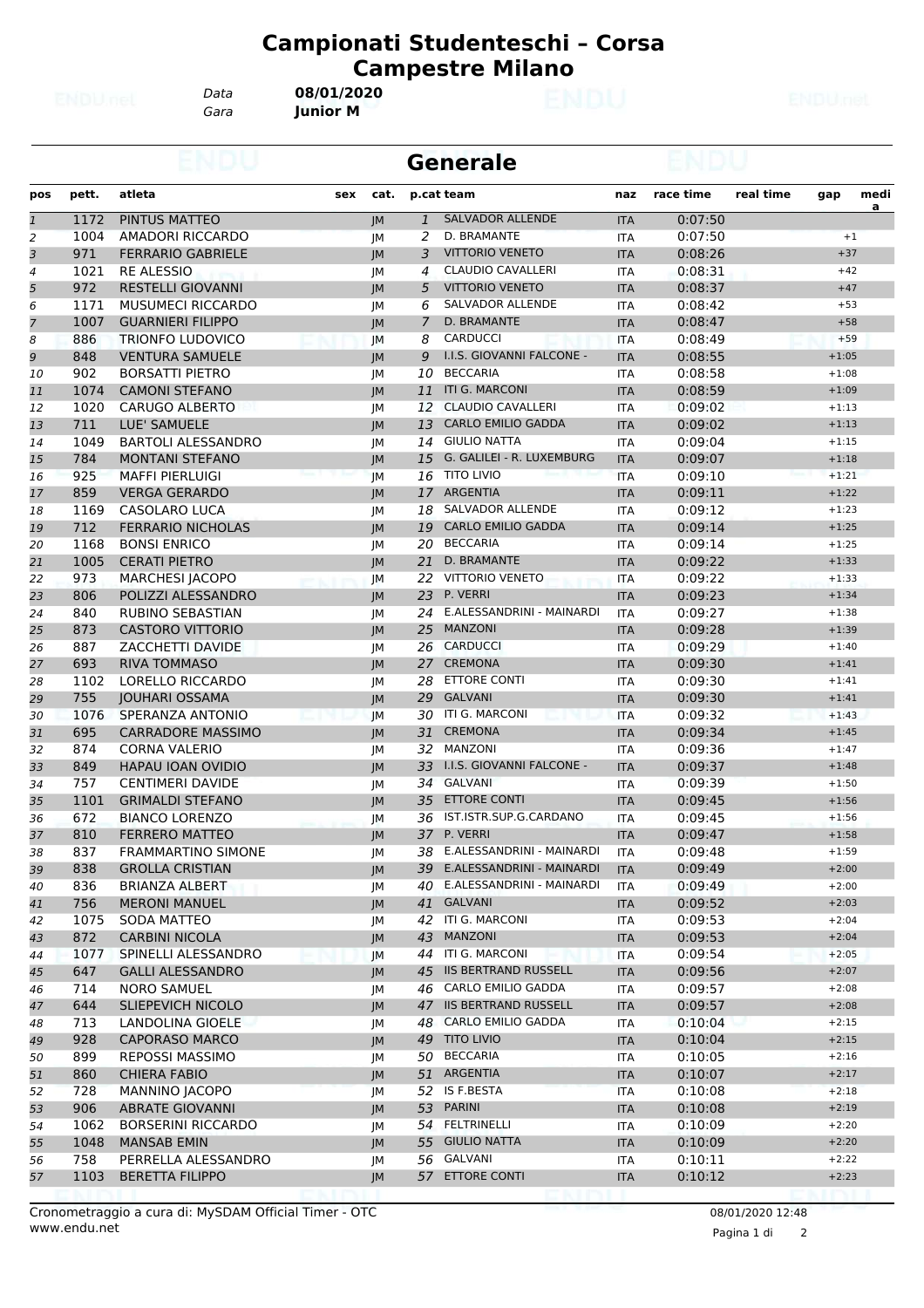| pos      | pett.       | atleta                                                | sex         | cat.      |          | p.cat team                                    | naz                      | race time                 | real time        | gap                | medi<br>a |
|----------|-------------|-------------------------------------------------------|-------------|-----------|----------|-----------------------------------------------|--------------------------|---------------------------|------------------|--------------------|-----------|
| 58       | 983         | <b>CURRIDORI LUDOVIDO</b>                             |             | <b>JM</b> | 58       | <b>G.MARCONI</b>                              | <b>ITA</b>               | 0:10:12                   |                  | $+2:23$            |           |
| 59       | 926         | <b>BRIGLIADORO RICCARDO</b>                           |             | JM        | 59       | <b>TITO LIVIO</b>                             | <b>ITA</b>               | 0:10:15                   |                  | $+2:26$            |           |
| 60       | 739         | <b>BRUSCO MATTEO</b>                                  |             | <b>JM</b> | 60       | <b>IIS ENRICO DE NICOLA</b>                   | <b>ITA</b>               | 0:10:17                   |                  | $+2:28$            |           |
| 61       | 986         | <b>FAITANINI MATTEO</b>                               |             | JM        | 61       | <b>G.MARCONI</b>                              | <b>ITA</b>               | 0:10:19                   |                  | $+2:29$            |           |
| 62       | 1047        | <b>EVANGELISTA MATTIA</b>                             |             | JM        | 62       | <b>GIULIO NATTA</b>                           | <b>ITA</b>               | 0:10:20                   |                  | $+2:31$            |           |
| 63       | 1105        | <b>DREON CARLO</b>                                    |             | JМ        | 63       | <b>ETTORE CONTI</b><br>IST.ISTR.SUP.G.CARDANO | <b>ITA</b>               | 0:10:24                   |                  | $+2:35$            |           |
| 64       | 673<br>941  | <b>CARACCIOLO ALBERTO</b><br>PARAPINI ALESSANDRO      |             | IM        | 64<br>65 | LICEO STATALE VIRGILIO                        | <b>ITA</b><br><b>ITA</b> | 0:10:25<br>0:10:27        |                  | $+2:36$<br>$+2:38$ |           |
| 65<br>66 | 1134        | <b>RIBERTO SIMONE</b>                                 |             | JM<br>JM  | 66       | <b>ITET MAGGIOLINI</b>                        | <b>ITA</b>               | 0:10:28                   |                  | $+2:39$            |           |
| 67       | 786         | <b>MAIORANO SIMONE</b>                                |             | JM        | 67       | G. GALILEI - R. LUXEMBURG                     | <b>ITA</b>               | 0:10:31                   |                  | $+2:42$            |           |
| 68       | 1061        | <b>ACCURSO VINCENZO</b>                               |             | JM        | 68       | <b>FELTRINELLI</b>                            | <b>ITA</b>               | 0:10:33                   |                  | $+2:44$            |           |
| 69       | 1170        | <b>DIAFERIO ANDREA</b>                                |             | JМ        | 69       | <b>SALVADOR ALLENDE</b>                       | <b>ITA</b>               | 0:10:34                   |                  | $+2:45$            |           |
| 70       | 901         | MICHELANGELI LORENZO                                  |             | IM        | 70       | <b>BECCARIA</b>                               | <b>ITA</b>               | 0:10:36                   |                  | $+2:47$            |           |
| 71       | 900         | <b>NASPRO GIULIO</b>                                  |             | JМ        | 71       | <b>BECCARIA</b>                               | <b>ITA</b>               | 0:10:44                   |                  | $+2:55$            |           |
| 72       | 635         | DI LELLO LORENZO                                      |             | IM        | 72       | <b>IIS BERTRAND RUSSELL</b>                   | <b>ITA</b>               | 0:10:50                   |                  | $+3:01$            |           |
| 73       | 671         | <b>COLUCCIO VINCENZO</b>                              |             | JM        | 73       | IST.ISTR.SUP.G.CARDANO                        | <b>ITA</b>               | 0:10:54                   |                  | $+3:05$            |           |
| 74       | 729         | MORÃ^ ALESSANDRO                                      |             | JM        | 74       | <b>IS F.BESTA</b>                             | <b>ITA</b>               | 0:10:54                   |                  | $+3:05$            |           |
| 75       | 927         | DEHO' MARCO ANTONIO                                   |             | JМ        | 75       | <b>TITO LIVIO</b>                             | <b>ITA</b>               | 0:11:00                   |                  | $+3:11$            |           |
| 76       | 787         | <b>CAMMARATA FEDERICO</b>                             |             | IM        | 76       | G. GALILEI - R. LUXEMBURG                     | <b>ITA</b>               | 0:11:21                   |                  | $+3:32$            |           |
| 77       | 788         | <b>BRAGHIERI KEVIN JAVIER</b>                         |             | JM        | 77       | G. GALILEI - R. LUXEMBURG                     | <b>ITA</b>               | 0:11:21                   |                  | $+3:32$            |           |
| 78       | 715         | <b>CASANDRINI GIACOMO</b>                             |             | IM        | 78       | <b>CARLO EMILIO GADDA</b>                     | <b>ITA</b>               | 0:11:38                   |                  | $+3:49$            |           |
| 79       | 907         | <b>BUSSOLA MORENO</b>                                 |             | JM        | 79       | <b>PARINI</b>                                 | <b>ITA</b>               | 0:11:47                   |                  | $+3:57$            |           |
| 80       | 909         | <b>GIORDANO</b><br><b>BRUNO PIER DANIELE</b>          |             | JM        | 80       | <b>PARINI</b>                                 | <b>ITA</b>               | 0:11:52                   |                  | $+4:03$            |           |
| 81       | 987         | <b>MADONINI ANDREA</b>                                |             | JМ        | 81       | <b>G.MARCONI</b>                              | <b>ITA</b>               | 0:13:26                   |                  | $+5:37$            |           |
| 82       | 940         | <b>CASIRAGHI MICHELE</b>                              |             | <b>JM</b> | 82       | LICEO STATALE VIRGILIO                        | <b>ITA</b>               | 0:13:52                   |                  | $+6:03$            |           |
| 83       | 809         | <b>BONAITA LORENZO</b>                                |             | JМ        | 83       | P. VERRI                                      | <b>ITA</b>               | 0:16:16                   |                  | $+8:26$            |           |
| 84       | 808         | DI FELICE DAVIDE                                      |             | IM        |          | 84 P. VERRI                                   | <b>ITA</b>               | 0:16:16                   |                  | $+8:27$            |           |
|          | ENDUMet     | ENDU.                                                 | ENDU        |           |          | ENDU<br>ENDU                                  |                          | ENDU                      |                  | ENDUnet            |           |
|          | ENDU        |                                                       | ENDU        |           |          | ENDU                                          |                          |                           |                  | ENDL               |           |
|          |             | <b>ENDU<sub>met</sub></b>                             |             |           |          | ENDU                                          |                          | <b>ENDU<sub>DER</sub></b> |                  |                    |           |
|          | <b>ENDU</b> |                                                       | <b>ENDU</b> |           |          | <b>ENDU</b>                                   |                          |                           |                  | <b>ENDU</b>        |           |
|          |             | <b>ENDU</b>                                           |             |           |          | ENDUnet                                       |                          | <b>ENDU</b>               |                  |                    |           |
|          | ENDU        |                                                       | <b>ENDU</b> |           |          | <b>ENDU</b>                                   |                          |                           |                  | ENDU               |           |
|          |             | ENDU                                                  |             |           |          | ENDU                                          |                          | ENDU                      |                  |                    |           |
|          | ENDU        |                                                       | <b>ENDU</b> |           |          | <b>ENDU</b>                                   |                          |                           |                  | <b>ENDU</b>        |           |
|          |             | <b>ENDU</b> nel                                       |             |           |          | ENDU                                          |                          | ENDUmet                   |                  |                    |           |
|          |             | Cronometraggio a cura di: MySDAM Official Timer - OTC |             |           |          | ENDLI                                         |                          |                           | 08/01/2020 12:48 |                    |           |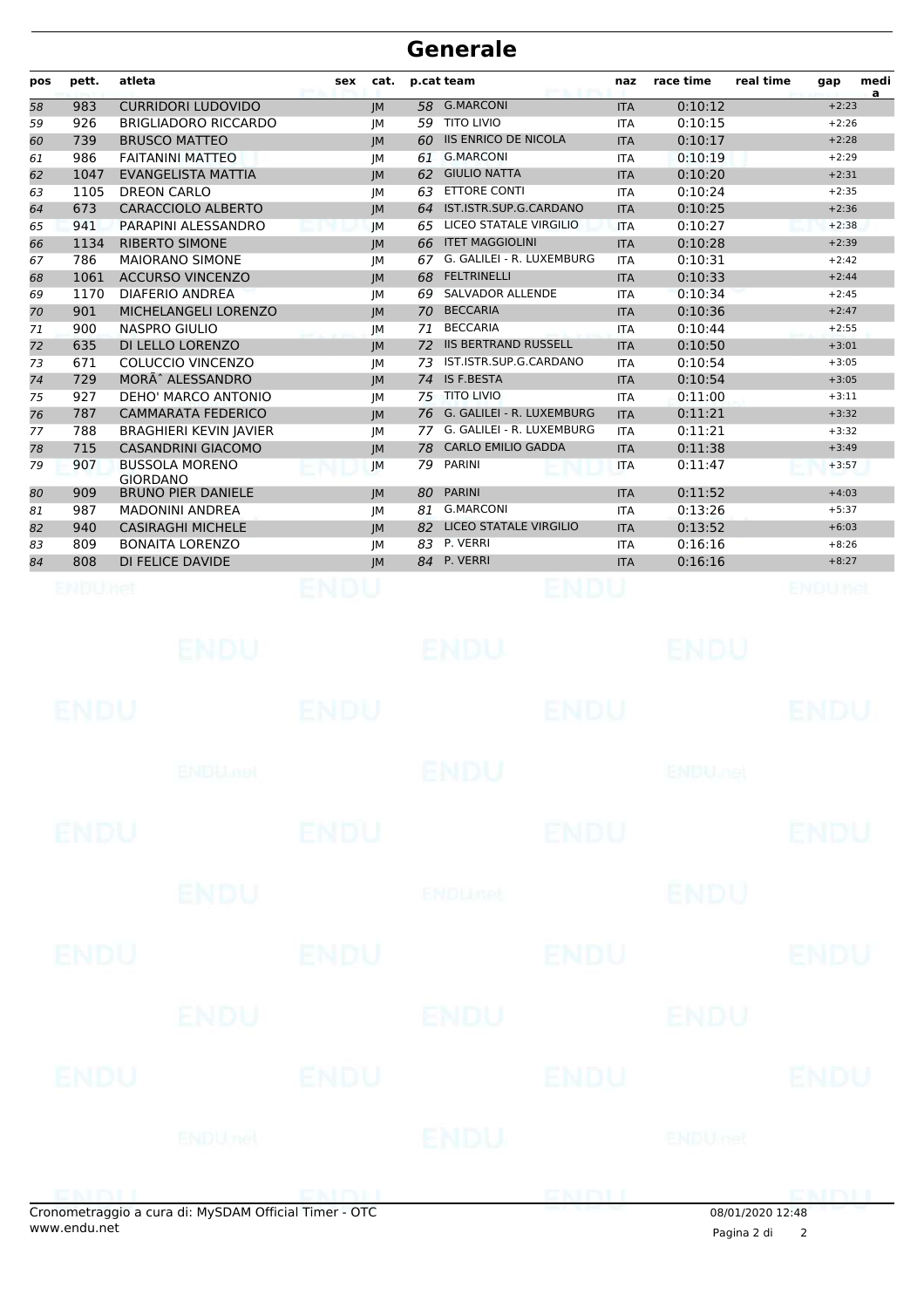*Gara* **Cadette F** *Data* **08/01/2020**

|              |                |                             |     |           |                | <b>Generale</b>              |            |           |           |       |           |
|--------------|----------------|-----------------------------|-----|-----------|----------------|------------------------------|------------|-----------|-----------|-------|-----------|
| pos          | pett.          | atleta                      | sex | cat.      |                | p.cat team                   | naz        | race time | real time | gap   | medi      |
| $\mathbf{1}$ | 73             | SIDENIUS SOFIA              |     | <b>CF</b> | $\mathbf{1}$   | IC DON MILANI LOCATE DI T    | <b>ITA</b> | 0:03:55   |           |       | <u>a </u> |
| 2            | 491            | <b>CAROTENUTO ELENA</b>     |     | <b>CF</b> | 2              | I.C. MARGHERITA HACK         | <b>ITA</b> | 0:04:04   |           | $+9$  |           |
| 3            | 558            | <b>GUASTI CHIARA</b>        |     | <b>CF</b> | 3              | I.C. VIA IV NOVEMBRE CORN    | <b>ITA</b> | 0:04:05   |           | $+10$ |           |
| 4            | 580            | <b>VOLPATO EMMA</b>         |     | CF        | 4              | I.C. VIA MOISE' LORIA        | <b>ITA</b> | 0:04:06   |           | $+11$ |           |
| 5            | 168            | <b>ZAPPA VIOLA</b>          |     | <b>CF</b> | 5              | IC A.B. SABIN/SEGRATE        | <b>ITA</b> | 0:04:07   |           | $+12$ |           |
| 6            | 474            | <b>BOCA ALESSANDRA</b>      |     | <b>CF</b> | 6              | DE MARCHI - PADERNO          | <b>ITA</b> | 0:04:10   |           | $+15$ |           |
| 7            | 581            | <b>MESTRONI BIANCA</b>      |     | CF        | $\overline{7}$ | I.C. VIA MOISE' LORIA        | <b>ITA</b> | 0:04:12   |           | $+17$ |           |
| 8            | 600            | PLANGGER VITTORIA           |     | CF        | 8              | SCUOLA SECONDARIA DI I GR    | <b>ITA</b> | 0:04:14   |           | $+19$ |           |
| 9            | 518            | <b>BASTONE LUCIA</b>        |     | <b>CF</b> | 9              | IC VIALE LEGNANO - PARABI    | <b>ITA</b> | 0:04:19   |           | $+24$ |           |
| 10           | 366            | <b>TORTORETO SOFIA</b>      |     | CF        |                | 10 LEONE TOLSTOI             | <b>ITA</b> | 0:04:19   |           | $+24$ |           |
| 11           | 136            | <b>ROMAN LINDA</b>          |     | <b>CF</b> | 11             | IC FABRIZIO DE ANDRE'/PES    | <b>ITA</b> | 0:04:20   |           | $+25$ |           |
| 12           | 165            | <b>CALDERA MIRIAM</b>       |     | <b>CF</b> | 12             | IC A.B. SABIN/SEGRATE        | <b>ITA</b> | 0:04:20   |           | $+25$ |           |
| 13           | 494            | <b>VIVARELLI DANIELA</b>    |     | <b>CF</b> | 13             | I.C. MARGHERITA HACK         | <b>ITA</b> | 0:04:21   |           | $+26$ |           |
| 14           | 438            | <b>CARIOTI CHIARA</b>       |     | <b>CF</b> | 14             | I.C.BREDA                    | <b>ITA</b> | 0:04:22   |           | $+27$ |           |
| 15           | 456            | <b>GAMBINO CHIARA</b>       |     | CF        | 15             | I.C. VIA LINNEO/MILANO       | <b>ITA</b> | 0:04:22   |           | $+27$ |           |
| 16           | 258            | ZIANO NICOLETTA             |     | <b>CF</b> |                | 16 IC RICCARDO MASSA/MILANO  | <b>ITA</b> | 0:04:23   |           | $+27$ |           |
| 17           | 475            | TAVELLA ANITA               |     | <b>CF</b> | 17             | DE MARCHI - PADERNO          | <b>ITA</b> | 0:04:24   |           | $+29$ |           |
| 18           | 94             | LUISONI JULIETTE            |     | <b>CF</b> | 18             | IC GALILEI/CORSICO           | <b>ITA</b> | 0:04:24   |           | $+29$ |           |
| 19           | 183            | <b>SCUTERI LUCREZIA</b>     |     | <b>CF</b> | 19             | IC LEONARDO DA VINCI/SETT    | <b>ITA</b> | 0:04:28   |           | $+33$ |           |
| 20           | 235            | <b>FIORELLA REBECCA</b>     |     | CF        | 20             | IC G. BORSI/MILANO           | ITA        | 0:04:29   |           | $+34$ |           |
| 21           | 582            | PRESTERA' CATERINA          |     | <b>CF</b> | 21             | I.C. VIA MOISE' LORIA        | <b>ITA</b> | 0:04:30   |           | $+35$ |           |
|              | 182            | <b>BELLI ELENA</b>          |     |           |                | 22 IC LEONARDO DA VINCI/SETT |            | 0:04:30   |           | $+35$ |           |
| 22<br>23     |                |                             |     | <b>CF</b> |                | 23 SCUOLA SECONDARIA DI I GR | <b>ITA</b> |           |           |       |           |
|              | 599            | SILVA CONFALONI LETIZIA     |     | <b>CF</b> |                |                              | <b>ITA</b> | 0:04:33   |           | $+37$ |           |
| 24           | 164            | <b>ANIBALDI GIORGIA</b>     |     | <b>CF</b> |                | 24 IC A.B. SABIN/SEGRATE     | <b>ITA</b> | 0:04:33   |           | $+38$ |           |
| 25           | 276            | <b>QUACQUARELLI CAMILLA</b> |     | <b>CF</b> | 25             | IC M.GANDHI/TREZZANO         | <b>ITA</b> | 0:04:36   |           | $+41$ |           |
| 26           | 602            | <b>BONZIO BENEDETTA</b>     |     | <b>CF</b> |                | 26 SCUOLA SECONDARIA DI I GR | <b>ITA</b> | 0:04:36   |           | $+41$ |           |
| 27           | 275            | <b>DODI DELIA KILLARY</b>   |     | CF        | 27             | IC M.GANDHI/TREZZANO         | <b>ITA</b> | 0:04:37   |           | $+42$ |           |
| 28           | 603            | FOLETTI BENEDETTA           |     | CF        |                | 28 SCUOLA SECONDARIA DI I GR | <b>ITA</b> | 0:04:37   |           | $+42$ |           |
| 29           | 536            | <b>LANCINI SILVIA</b>       |     | <b>CF</b> | 29             | IC VIA IV NOVEMBRE - PARA    | <b>ITA</b> | 0:04:38   |           | $+43$ |           |
| 30           | 237            | <b>SQUILLACE AURORA</b>     |     | <b>CF</b> | 30             | IC G. BORSI/MILANO           | <b>ITA</b> | 0:04:40   |           | $+45$ |           |
| 31           | $\overline{4}$ | <b>MERLO GIORGIA</b>        |     | CF        | 31             | IC MANZONI/COLOGNO           | <b>ITA</b> | 0:04:41   |           | $+46$ |           |
| 32           | 122            | <b>DESTRO NICOLE</b>        |     | CF        |                | 32 IC FRANCESCHI/TREZZANO S/ | <b>ITA</b> | 0:04:42   |           | $+47$ |           |
| 33           | 364            | <b>BIBOLOTTI FABIOLA</b>    |     | <b>CF</b> | 33             | <b>LEONE TOLSTOJ</b>         | <b>ITA</b> | 0:04:42   |           | $+47$ |           |
| 34           | 155            | STELLACCI YLENIA            |     | CF        |                | 34 IC A.MANZONI/CORMANO      | <b>ITA</b> | 0:04:42   |           | $+47$ |           |
| 35           | 493            | VIVARELLI CLAUDIA           |     | <b>CF</b> | 35             | I.C. MARGHERITA HACK         | <b>ITA</b> | 0:04:42   |           | $+47$ |           |
| 36           | 492            | <b>SPOLDI ANITA</b>         |     | CF        |                | 36 I.C. MARGHERITA HACK      | <b>ITA</b> | 0:04:43   |           | $+48$ |           |
| 37           | 509            | <b>CAMPANA EMMA</b>         |     | CF        |                | 37 I.C. DI BINASCO           | <b>ITA</b> | 0:04:44   |           | $+49$ |           |
| 38           | 510            | <b>COMPIANI NICOLE</b>      |     | CF        |                | 38 I.C. DI BINASCO           | <b>ITA</b> | 0:04:44   |           | $+49$ |           |
| 39           | 77             | <b>BEGNIS SARA</b>          |     | <b>CF</b> |                | 39 IC DON MILANI LOCATE DI T | <b>ITA</b> | 0:04:46   |           | $+50$ |           |
| 40           | 154            | RUZZON SARA                 |     | CF        |                | 40 IC A.MANZONI/CORMANO      | ITA        | 0:04:46   |           | $+51$ |           |
| 41           | 520            | <b>ROSSI BEATRICE SARA</b>  |     | <b>CF</b> |                | 41 IC VIALE LEGNANO - PARABI | <b>ITA</b> | 0:04:46   |           | $+51$ |           |
| 42           | 521            | PRANDO JENNIPHER            |     | CF        |                | 42 IC VIALE LEGNANO - PARABI | ITA        | 0:04:46   |           | $+51$ |           |
| 43           | 184            | <b>NANI ALICE</b>           |     | <b>CF</b> |                | 43 IC LEONARDO DA VINCI/SETT | <b>ITA</b> | 0:04:46   |           | $+51$ |           |
| 44           | 442            | <b>FACCONI SARA</b>         |     | <b>CF</b> |                | 44 I.C.BREDA                 | ITA        | 0:04:46   |           | $+51$ |           |
| 45           | 236            | SALATI MARIANNA             |     | CF        |                | 45 IC G. BORSI/MILANO        | <b>ITA</b> | 0:04:47   |           | $+52$ |           |
| 46           | 1162           | EL SHAMI RODAINA            |     | CF        |                | 46 IC "VIA MAFFUCCI" MILANO  | ITA        | 0:04:48   |           | $+53$ |           |
| 47           | 257            | <b>TREBBI AMALIA</b>        |     | CF        |                | 47 IC RICCARDO MASSA/MILANO  | <b>ITA</b> | 0:04:48   |           | $+53$ |           |
| 48           | 460            | <b>GARNIER VITTORIA</b>     |     | CF        |                | 48 I.C. VIA LINNEO/MILANO    | ITA        | 0:04:48   |           | $+53$ |           |
| 49           | 490            | <b>BONAZZI CHIARA</b>       |     | <b>CF</b> |                | 49 I.C. MARGHERITA HACK      | <b>ITA</b> | 0:04:48   |           | $+53$ |           |
| 50           | 396            | ZUCCHETTI AURORA            |     | CF        |                | 50 G.UNGARETTI - MELZO       | ITA        | 0:04:49   |           | $+54$ |           |
| 51           | 167            | <b>LARICCIA MATILDE</b>     |     | <b>CF</b> |                | 51 IC A.B. SABIN/SEGRATE     | <b>ITA</b> | 0:04:49   |           | $+54$ |           |
| 52           | 348            | <b>BORGONOVO MARTA</b>      |     | CF        |                | 52 IC ALLENDE PADERNO        | ITA        | 0:04:51   |           | $+56$ |           |
| 53           | 393            | VASSENNA VIRGINIA           |     | <b>CF</b> |                | 53 G.UNGARETTI - MELZO       | <b>ITA</b> | 0:04:51   |           | $+56$ |           |
| 54           | 439            | PAPPALARDO RACHELE          |     | CF        |                | 54 I.C.BREDA                 | ITA        | 0:04:52   |           | $+57$ |           |
|              |                | MARIA                       |     |           |                |                              |            |           |           |       |           |
| 55           | 601            | <b>FALCIOLA MARTINA</b>     |     | <b>CF</b> |                | 55 SCUOLA SECONDARIA DI I GR | <b>ITA</b> | 0:04:53   |           | $+58$ |           |
| 56           | 1165           | PUZZO ANITA                 |     | CF        |                | 56 IC "VIA MAFFUCCI" MILANO  | ITA        | 0:04:53   |           | $+58$ |           |
| 57           | $\mathbf{2}$   | <b>GHIFFANTI LETIZIA</b>    |     | <b>CF</b> |                | 57 IC MANZONI/COLOGNO        | <b>ITA</b> | 0:04:53   |           | $+58$ |           |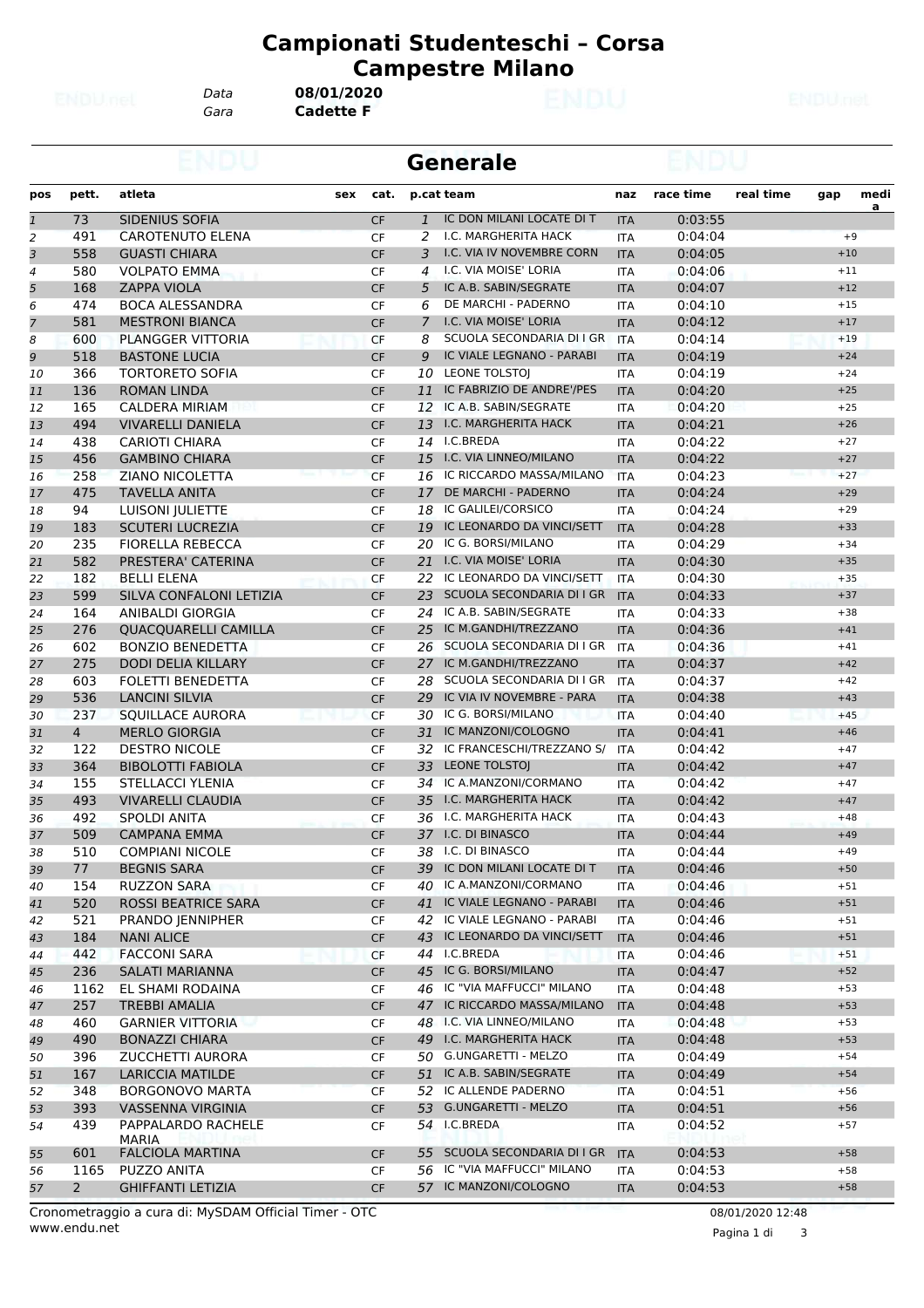| pos | pett.          | atleta                                          | <b>sex</b> | cat.      |    | p.cat team                                              | naz        | race time | real time | gap                | medi<br>a |
|-----|----------------|-------------------------------------------------|------------|-----------|----|---------------------------------------------------------|------------|-----------|-----------|--------------------|-----------|
| 58  | 253            | <b>ASTI FEDERICA</b>                            |            | <b>CF</b> |    | 58 IC RICCARDO MASSA/MILANO                             | <b>ITA</b> | 0:04:54   |           | $+59$              |           |
| 59  | 166            | <b>GRANDI TESSA</b>                             |            | CF        |    | 59 IC A.B. SABIN/SEGRATE                                | ITA        | 0:04:56   |           | $+1:01$            |           |
| 60  | 519            | ROSSETTI SOFIA MARIA E.                         |            | <b>CF</b> |    | 60 IC VIALE LEGNANO - PARABI                            | <b>ITA</b> | 0:04:56   |           | $+1:01$            |           |
| 61  | 579            | <b>FONTANA MARGHERITA</b>                       |            | CF        |    | 61 I.C. VIA MOISE' LORIA                                | <b>ITA</b> | 0:04:57   |           | $+1:02$            |           |
| 62  | 59             | <b>CURCI SARA</b>                               |            | <b>CF</b> | 62 | <b>IC BASIGLIO</b>                                      | <b>ITA</b> | 0:04:57   |           | $+1:02$            |           |
| 63  | 185            | ROVIDA BEATRICE                                 |            | <b>CF</b> |    | 63 IC LEONARDO DA VINCI/SETT                            | <b>ITA</b> | 0:04:58   |           | $+1:03$            |           |
| 64  | 5 <sup>5</sup> | DI CONSOLO CHIARA                               |            | <b>CF</b> | 64 | IC MANZONI/COLOGNO                                      | <b>ITA</b> | 0:04:58   |           | $+1:03$            |           |
| 65  | 392            | <b>ARCAGNI SOFIA</b>                            |            | <b>CF</b> |    | 65 G.UNGARETTI - MELZO                                  | <b>ITA</b> | 0:04:58   |           | $+1:03$            |           |
| 66  | 58             | LAVAGNINO VITTORIA                              |            | <b>CF</b> |    | 66 IC BASIGLIO                                          | <b>ITA</b> | 0:04:59   |           | $+1:03$            |           |
| 67  | 239            | <b>VITALONE XENIA ASTRID</b>                    |            | CF        | 67 | IC G. BORSI/MILANO                                      | <b>ITA</b> | 0:04:59   |           | $+1:04$            |           |
| 68  | 522            | <b>DELL'ACQUA IRIS</b>                          |            | <b>CF</b> | 68 | IC VIALE LEGNANO - PARABI                               | <b>ITA</b> | 0:04:59   |           | $+1:04$            |           |
| 69  | 537            | MERAVIGLIA CECILIA                              |            | CF        | 69 | IC VIA IV NOVEMBRE - PARA                               | <b>ITA</b> | 0:05:00   |           | $+1:05$            |           |
| 70  | 57             | <b>GUGLIELMINOTTI SARA</b>                      |            | <b>CF</b> | 70 | <b>IC BASIGLIO</b>                                      | <b>ITA</b> | 0:05:00   |           | $+1:05$            |           |
| 71  | 347            | PRENDIN EMMA                                    |            | CF        | 71 | IC ALLENDE PADERNO                                      | ITA        | 0:05:00   |           | $+1:05$            |           |
|     |                | <b>FRANCESCA</b>                                |            |           |    |                                                         |            |           |           |                    |           |
| 72  | 349            | <b>IANNAZZO GAIA</b>                            |            | <b>CF</b> | 72 | IC ALLENDE PADERNO                                      | <b>ITA</b> | 0:05:01   |           | $+1:06$            |           |
| 73  | 293            | <b>DELICATO VANESSA</b>                         |            | <b>CF</b> |    | 73 IC CAPPONI/MILANO                                    | <b>ITA</b> | 0:05:01   |           | $+1:06$            |           |
| 74  | 386            | <b>CONROTTO MATILDE</b>                         |            | <b>CF</b> | 74 | IC R.PEZZANI/MILANO                                     | <b>ITA</b> | 0:05:02   |           | $+1:07$            |           |
| 75  | 368            | PEDRAZZINI CECILIA                              |            | CF        | 75 | <b>LEONE TOLSTOI</b>                                    | ITA        | 0:05:03   |           | $+1:08$            |           |
| 76  | 119            | <b>MARINONI MARTA</b>                           |            | <b>CF</b> |    | 76 IC FRANCESCHI/TREZZANO S/                            | <b>ITA</b> | 0:05:04   |           | $+1:08$            |           |
| 77  | 1163           | <b>DURO GRETA</b>                               |            | <b>CF</b> | 77 | IC "VIA MAFFUCCI" MILANO                                | <b>ITA</b> | 0:05:04   |           | $+1:09$            |           |
| 78  | 294            | LA GROIA AGNESE                                 |            | CF        | 78 | <b>IC CAPPONI/MILANO</b>                                | <b>ITA</b> | 0:05:05   |           | $+1:10$            |           |
| 79  | 346            | PETRACCHINI FRANCESCA                           |            | <b>CF</b> |    | 79 IC ALLENDE PADERNO                                   | <b>ITA</b> | 0:05:05   |           | $+1:10$            |           |
| 80  | 559            | <b>PRUITI SOFIA</b>                             |            | <b>CF</b> | 80 | I.C. VIA IV NOVEMBRE CORN                               | <b>ITA</b> | 0:05:05   |           | $+1:10$            |           |
| 81  | 476            | <b>COZZI VERA</b>                               |            | CF        | 81 | DE MARCHI - PADERNO                                     | <b>ITA</b> | 0:05:06   |           | $+1:11$            |           |
| 82  | 322            | <b>MULAS MARTINA</b>                            |            | <b>CF</b> | 82 | IC RINNOVATA PIZZIGONI/MI                               | <b>ITA</b> | 0:05:06   |           | $+1:11$            |           |
| 83  | 92             | <b>CONTI ALESSIA</b>                            |            | <b>CF</b> | 83 | IC GALILEI/CORSICO                                      | <b>ITA</b> | 0:05:07   |           | $+1:12$            |           |
| 84  | 511            | <b>FACCHI GLORIA</b>                            |            | <b>CF</b> |    | 84 I.C. DI BINASCO                                      | <b>ITA</b> | 0:05:07   |           | $+1:12$            |           |
| 85  | 1167           | <b>BERTACCHI ADA</b>                            |            | <b>CF</b> |    | 85 IC "VIA MAFFUCCI" MILANO                             | <b>ITA</b> | 0:05:08   |           | $+1:13$            |           |
| 86  | 76             | <b>CASATI SERENA</b>                            |            | <b>CF</b> |    | 86 IC DON MILANI LOCATE DI T                            | <b>ITA</b> | 0:05:08   |           | $+1:13$            |           |
| 87  | 394            | <b>DAMIANI CHIARA</b>                           |            | CF        | 87 | <b>G.UNGARETTI - MELZO</b>                              | ITA        | 0:05:08   |           | $+1:13$            |           |
| 88  | 539            | <b>NEBULONI ESTER</b>                           |            | <b>CF</b> | 88 | IC VIA IV NOVEMBRE - PARA                               | <b>ITA</b> | 0:05:08   |           | $+1:13$            |           |
| 89  | 424            | <b>FUSETTI CARLOTTA</b>                         |            | <b>CF</b> | 89 | <b>GOBETTI - TREZZANO SUL NA</b>                        | <b>ITA</b> | 0:05:08   |           | $+1:13$            |           |
| 90  | 421            | <b>CATALANO GIULIA</b>                          |            | <b>CF</b> | 90 | <b>GOBETTI - TREZZANO SUL NA</b>                        | <b>ITA</b> | 0:05:09   |           | $+1:14$            |           |
| 91  | 477            | <b>MANELLI ARIANNA</b>                          |            | <b>CF</b> | 91 | DE MARCHI - PADERNO                                     | <b>ITA</b> | 0:05:09   |           | $+1:14$            |           |
| 92  | 382            | <b>ZACCARI LUCIA</b>                            |            | <b>CF</b> |    | 92 IC R.PEZZANI/MILANO                                  | <b>ITA</b> | 0:05:10   |           | $+1:15$            |           |
| 93  | 138            | <b>MORETTI ILARIA</b>                           |            | CF        | 93 | IC FABRIZIO DE ANDRE'/PES                               | <b>ITA</b> | 0:05:10   |           | $+1:15$            |           |
| 94  | 302            | <b>BERTOLOTTI MARTINA</b>                       |            | <b>CF</b> | 94 | IC IQBAL MASIH/MILANO                                   | <b>ITA</b> | 0:05:11   |           | $+1:16$            |           |
| 95  | 292            | <b>MERCURIO CHIARA</b>                          |            | CF        |    | 95 IC CAPPONI/MILANO                                    | <b>ITA</b> | 0:05:11   |           | $+1:16$            |           |
| 96  | 137            | SALAZAR NAOMI                                   |            | CF        |    | 96 IC FABRIZIO DE ANDRE'/PES                            | <b>ITA</b> | 0:05:11   |           | $+1:16$            |           |
| 97  | 557            | <b>DANCI CRISTINA</b>                           |            | CF        |    | 97 I.C. VIA IV NOVEMBRE CORN                            | ITA        | 0:05:12   |           | $+1:17$            |           |
| 98  | 1166           | <b>GRASSI ALICE</b>                             |            | <b>CF</b> |    | 98 IC "VIA MAFFUCCI" MILANO                             | <b>ITA</b> | 0:05:13   |           | $+1:18$            |           |
| 99  | 384            | CAVAGNA MARTINA                                 |            | CF        |    | 99 IC R.PEZZANI/MILANO                                  | ITA        | 0:05:13   |           | $+1:18$            |           |
| 100 | 186            | <b>SIDOTI MELISSA</b>                           |            | <b>CF</b> |    | 100 IC LEONARDO DA VINCI/SETT                           | <b>ITA</b> | 0:05:14   |           | $+1:19$            |           |
| 101 | 458            | <b>VOTTERO VALENTINA</b>                        |            | CF        |    | 101 I.C. VIA LINNEO/MILANO                              | ITA        | 0:05:15   |           | $+1:20$            |           |
| 102 | 459            | <b>BRACCI LAVINIA</b>                           |            | CF        |    | 102 I.C. VIA LINNEO/MILANO                              | <b>ITA</b> | 0:05:15   |           | $+1:20$            |           |
| 103 | 93             | <b>FARAG HBEBA</b>                              |            | CF        |    | 103 IC GALILEI/CORSICO                                  | <b>ITA</b> | 0:05:16   |           | $+1:21$            |           |
| 104 | 156            | DE ROSA SARA                                    |            | <b>CF</b> |    | 104 IC A.MANZONI/CORMANO                                | <b>ITA</b> | 0:05:16   |           | $+1:21$            |           |
| 105 | 91             | <b>BELFIORI GLORIA</b>                          |            | CF        |    | 105 IC GALILEI/CORSICO                                  | ITA        | 0:05:16   |           | $+1:21$            |           |
| 106 | 157            | <b>TOSCANO SERENA</b>                           |            | <b>CF</b> |    | 106 IC A.MANZONI/CORMANO                                | <b>ITA</b> | 0:05:19   |           | $+1:23$            |           |
| 107 | 508            | BENVEGN Ö FRANCESCA                             |            | <b>CF</b> |    | 107 I.C. DI BINASCO                                     | ITA        | 0:05:19   |           | $+1:24$            |           |
| 108 | 254            | <b>CANNOLICCHIO SVEVA</b>                       |            | CF        |    | 108 IC RICCARDO MASSA/MILANO                            | <b>ITA</b> | 0:05:19   |           | $+1:24$            |           |
|     | 420            | <b>TALIA</b><br><b>BIANCHI GAIA LUCIA</b>       |            |           |    | 109 GOBETTI - TREZZANO SUL NA                           |            | 0:05:19   |           |                    |           |
| 109 |                |                                                 |            | CF        |    | 110 IC FABRIZIO DE ANDRE'/PES                           | ITA        |           |           | $+1:24$            |           |
| 110 | 139            | <b>FILIPOV VALERIA</b>                          |            | CF        |    |                                                         | <b>ITA</b> | 0:05:20   |           | $+1:25$            |           |
| 111 | 414<br>75      | <b>VENTURELLI ALLEGRA</b><br><b>SPELTA EMMA</b> |            | CF        |    | 111 PADRE PINO PUGLISI<br>112 IC DON MILANI LOCATE DI T | ITA        | 0:05:20   |           | $+1:25$<br>$+1:25$ |           |
| 112 |                |                                                 |            | <b>CF</b> |    |                                                         | <b>ITA</b> | 0:05:20   |           |                    |           |
| 113 | 56             | TARONI SONIA                                    |            | CF        |    | 113 IC BASIGLIO                                         | <b>ITA</b> | 0:05:21   |           | $+1:26$            |           |
| 114 | 440            | MURARO GIULIA MEG                               |            | CF        |    | 114 I.C.BREDA                                           | <b>ITA</b> | 0:05:22   |           | $+1:26$            |           |
| 115 | 158            | <b>VIOLA DILETTA</b>                            |            | CF        |    | 115 IC A.MANZONI/CORMANO                                | <b>ITA</b> | 0:05:22   |           | $+1:27$            |           |
| 116 | 540            | <b>BUCCERI GIULIA</b>                           |            | <b>CF</b> |    | 116 IC VIA IV NOVEMBRE - PARA                           | <b>ITA</b> | 0:05:24   |           | $+1:29$            |           |
| 117 | 238            | <b>OUTALEB WISSAL</b>                           |            | CF        |    | 117 IC G. BORSI/MILANO                                  | ITA        | 0:05:24   |           | $+1:29$            |           |
| 118 | 457            | <b>CICIRETTI SVEVA</b>                          |            | <b>CF</b> |    | 118 I.C. VIA LINNEO/MILANO                              | <b>ITA</b> | 0:05:24   |           | $+1:29$            |           |
| 119 | 120            | DE LORENZI SIMONA                               |            | CF        |    | 119 IC FRANCESCHI/TREZZANO S/                           | <b>ITA</b> | 0:05:24   |           | $+1:29$            |           |
| 120 | 118            | PAOLELLA CHARLOTTE                              |            | CF        |    | 120 IC FRANCESCHI/TREZZANO S/                           | <b>ITA</b> | 0:05:25   |           | $+1:30$            |           |

www.endu.net Cronometraggio a cura di: MySDAM Official Timer - OTC 08/01/2020 12:48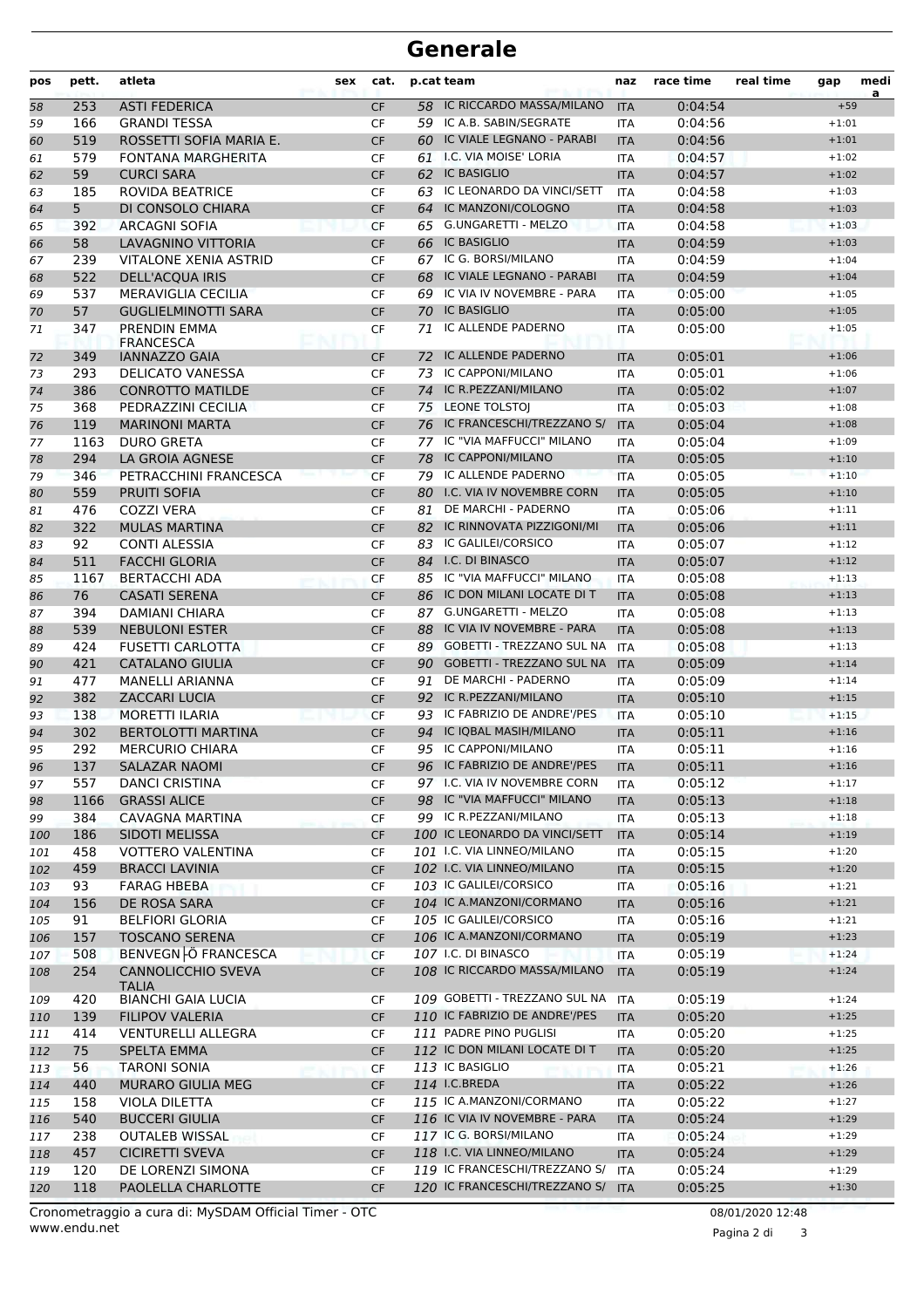| pos | pett.        | atleta                                | sex | cat.      | p.cat team                    | naz        | race time | real time | gap     | medi<br>a |
|-----|--------------|---------------------------------------|-----|-----------|-------------------------------|------------|-----------|-----------|---------|-----------|
| 121 | 74           | <b>GANDOLFI EMMA</b>                  |     | <b>CF</b> | 121 IC DON MILANI LOCATE DI T | <b>ITA</b> | 0:05:25   |           | $+1:30$ |           |
| 122 | 140          | <b>ZANONI CHIARA</b>                  |     | <b>CF</b> | 122 IC FABRIZIO DE ANDRE'/PES | <b>ITA</b> | 0:05:26   |           | $+1:31$ |           |
| 123 | 441          | <b>GRAVINESE ALESSANDRA</b>           |     | <b>CF</b> | 123 I.C.BREDA                 | <b>ITA</b> | 0:05:26   |           | $+1:31$ |           |
| 124 | 385          | <b>DELLE DONNE GIADA</b>              |     | CF        | 124 IC R.PEZZANI/MILANO       | <b>ITA</b> | 0:05:28   |           | $+1:33$ |           |
| 125 | 383          | <b>DE MARCO ELISA</b>                 |     | <b>CF</b> | 125 IC R.PEZZANI/MILANO       | <b>ITA</b> | 0:05:29   |           | $+1:34$ |           |
| 126 | 318          | <b>CASSAGHI GRETA</b>                 |     | <b>CF</b> | 126 IC RINNOVATA PIZZIGONI/MI | <b>ITA</b> | 0:05:29   |           | $+1:34$ |           |
| 127 | 320          | DE MATTIA CHIARA                      |     | <b>CF</b> | 127 IC RINNOVATA PIZZIGONI/MI | <b>ITA</b> | 0:05:29   |           | $+1:34$ |           |
| 128 | 219          | <b>LUI GIORGIA</b>                    |     | <b>CF</b> | 128 ISTITUTO COMPRENSIVO DI P | <b>ITA</b> | 0:05:29   |           | $+1:34$ |           |
| 129 | 37           | <b>BALSANO MARTINA NICOLE</b>         |     | <b>CF</b> | 129 IC D.ALIGHIERI/VITTUONE   | <b>ITA</b> | 0:05:30   |           | $+1:35$ |           |
| 130 | 38           | <b>COLOMBO GIORGIA</b>                |     | <b>CF</b> | 130 IC D.ALIGHIERI/VITTUONE   | <b>ITA</b> | 0:05:30   |           | $+1:35$ |           |
| 131 | 274          | CARACUNDO ALCIV AILEN<br><b>ANAHI</b> |     | <b>CF</b> | 131 IC M.GANDHI/TREZZANO      | <b>ITA</b> | 0:05:30   |           | $+1:35$ |           |
| 132 | 40           | <b>OLIVARES LUCIA</b>                 |     | <b>CF</b> | 132 IC D.ALIGHIERI/VITTUONE   | <b>ITA</b> | 0:05:31   |           | $+1:36$ |           |
| 133 | 556          | <b>CALEFFI ASIA</b>                   |     | <b>CF</b> | 133 I.C. VIA IV NOVEMBRE CORN | <b>ITA</b> | 0:05:32   |           | $+1:36$ |           |
| 134 | 256          | <b>GROHOVAZ STELLA</b>                |     | <b>CF</b> | 134 IC RICCARDO MASSA/MILANO  | <b>ITA</b> | 0:05:32   |           | $+1:37$ |           |
| 135 | 39           | <b>FERRARIO ALICE</b>                 |     | <b>CF</b> | 135 IC D.ALIGHIERI/VITTUONE   | <b>ITA</b> | 0:05:33   |           | $+1:38$ |           |
| 136 | 319          | <b>CHEN YIHUI FIONA</b>               |     | <b>CF</b> | 136 IC RINNOVATA PIZZIGONI/MI | <b>ITA</b> | 0:05:35   |           | $+1:40$ |           |
| 137 | 411          | <b>MAFFIONE REBECCA</b>               |     | <b>CF</b> | 137 PADRE PINO PUGLISI        | <b>ITA</b> | 0:05:37   |           | $+1:42$ |           |
| 138 | 218          | <b>BOSATELLI AURORA</b>               |     | <b>CF</b> | 138 ISTITUTO COMPRENSIVO DI P | <b>ITA</b> | 0:05:39   |           | $+1:44$ |           |
| 139 | 95           | <b>SILIN MIHAELA</b>                  |     | <b>CF</b> | 139 IC GALILEI/CORSICO        | <b>ITA</b> | 0:05:40   |           | $+1:44$ |           |
| 140 | 121          | URSELLI MARICA ILARY                  |     | CF        | 140 IC FRANCESCHI/TREZZANO S/ | <b>ITA</b> | 0:05:42   |           | $+1:47$ |           |
| 141 | 41           | PELLEGATTA GIULIA                     |     | <b>CF</b> | 141 IC D.ALIGHIERI/VITTUONE   | <b>ITA</b> | 0:05:43   |           | $+1:48$ |           |
| 142 | 410          | <b>MONACO FRANCESCA</b>               |     | <b>CF</b> | 142 PADRE PINO PUGLISI        | <b>ITA</b> | 0:05:43   |           | $+1:48$ |           |
| 143 | 220          | DI FELICE KLAUDIA                     |     | <b>CF</b> | 143 ISTITUTO COMPRENSIVO DI P | <b>ITA</b> | 0:05:45   |           | $+1:50$ |           |
| 144 | 365          | <b>GIDARO LINDA</b>                   |     | <b>CF</b> | 144 LEONE TOLSTOI             | <b>ITA</b> | 0:05:48   |           | $+1:53$ |           |
| 145 | 350          | <b>CINCOTTO SOFIA</b>                 |     | <b>CF</b> | 145 IC ALLENDE PADERNO        | <b>ITA</b> | 0:05:49   |           | $+1:54$ |           |
| 146 | 296          | CAMPARI ANA DEUSARINA                 |     | <b>CF</b> | 146 IC CAPPONI/MILANO         | <b>ITA</b> | 0:05:57   |           | $+2:02$ |           |
| 147 | 305          | MOHAMED AHMED HOSNI<br>AI             |     | <b>CF</b> | 147 IC IQBAL MASIH/MILANO     | <b>ITA</b> | 0:06:02   |           | $+2:07$ |           |
| 148 | 303          | CASILAO JODI MARIE                    |     | <b>CF</b> | 148 IC IQBAL MASIH/MILANO     | <b>ITA</b> | 0:06:21   |           | $+2:26$ |           |
| 149 | 304          | <b>LOMBARDI CAMILLA</b>               |     | <b>CF</b> | 149 IC IQBAL MASIH/MILANO     | <b>ITA</b> | 0:06:40   |           | $+2:45$ |           |
| 150 | $\mathbf{1}$ | <b>TONON ALICE</b>                    |     | <b>CF</b> | 150 IC MANZONI/COLOGNO        | <b>ITA</b> | 0:06:43   |           | $+2:48$ |           |
| 151 | 295          | <b>MARTEMUCCI PAOLA</b>               |     | <b>CF</b> | 151 IC CAPPONI/MILANO         | <b>ITA</b> | 0:06:44   |           | $+2:49$ |           |
|     |              |                                       |     |           |                               |            |           |           |         |           |

|             | onometraggio a cura di: MySDAM Official Timer - OTC |             |             |             | 08/01/2020 12:48          |              |
|-------------|-----------------------------------------------------|-------------|-------------|-------------|---------------------------|--------------|
|             | <b>ENDUnet</b>                                      |             | ENDU        | ENDU        | <b>ENDUmet</b>            | <b>EMALI</b> |
| <b>ENDU</b> |                                                     | <b>ENDU</b> |             | <b>ENDU</b> |                           | <b>ENDU</b>  |
|             | <b>ENDU</b>                                         |             | <b>ENDU</b> |             | ENDU                      |              |
| ENDU        |                                                     | <b>ENDU</b> |             | <b>ENDU</b> |                           | <b>ENDU</b>  |
|             | <b>ENDU</b>                                         |             | ENDUnet     |             | <b>ENDU</b>               |              |
| <b>ENDU</b> |                                                     | <b>ENDU</b> |             | <b>ENDU</b> |                           | <b>ENDU</b>  |
|             | <b>ENDU<sub>met</sub></b>                           |             | <b>ENDU</b> |             | <b>ENDU<sub>DEL</sub></b> |              |
| <b>ENDU</b> |                                                     | <b>ENDU</b> |             | <b>ENDU</b> |                           | <b>ENDU</b>  |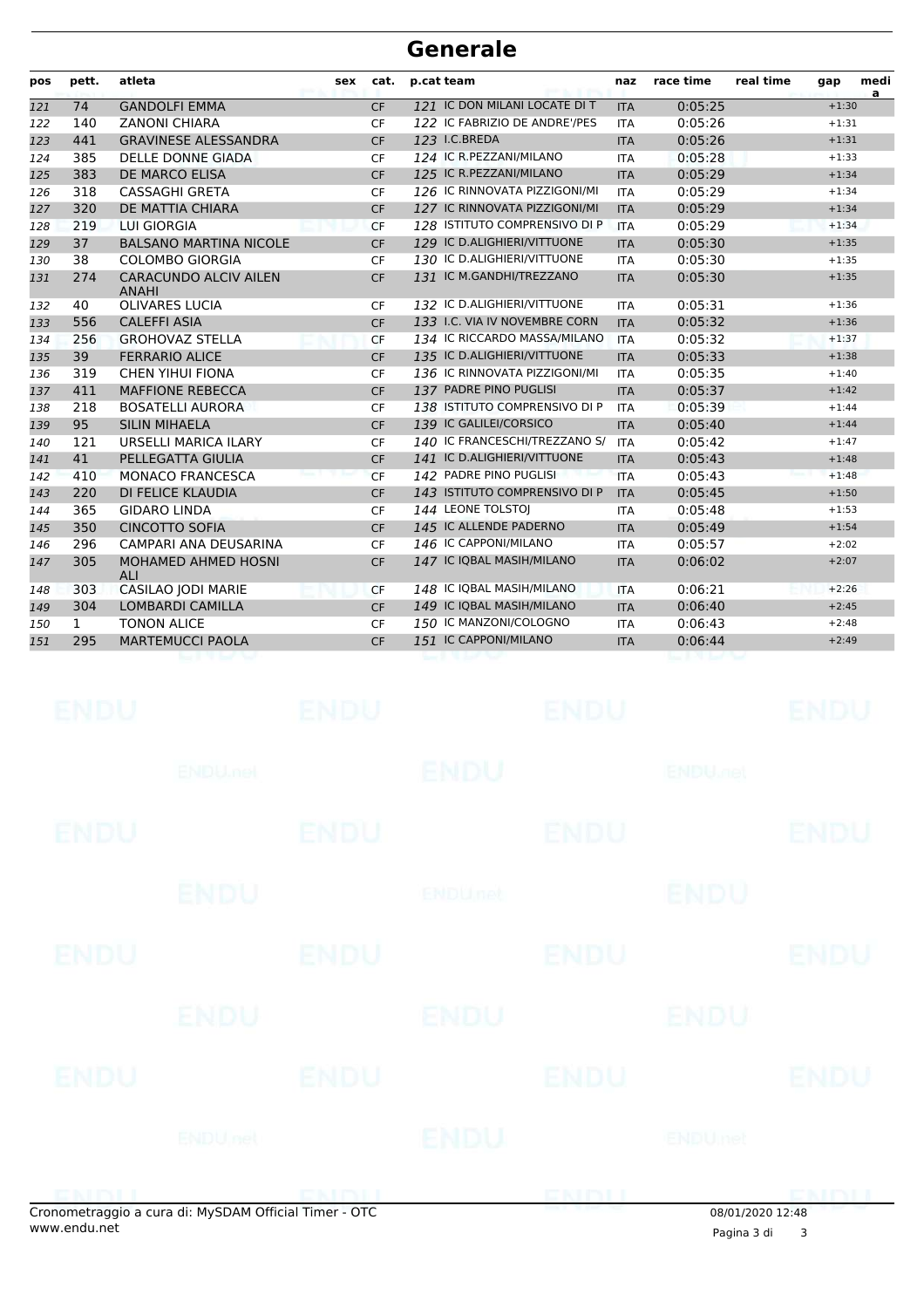*Gara* **Cadetti M** *Data* **08/01/2020**

|                |            |                                                 | <b>Generale</b> |                        |                |                                                    |                          |                    |           |                |          |
|----------------|------------|-------------------------------------------------|-----------------|------------------------|----------------|----------------------------------------------------|--------------------------|--------------------|-----------|----------------|----------|
| pos            | pett.      | atleta                                          | sex             | cat.                   |                | p.cat team                                         | naz                      | race time          | real time | gap            | medi     |
| $\overline{1}$ | 173        | <b>RAVA' ROMEO</b>                              |                 | <b>CM</b>              | $\mathbf{1}$   | IC A.B. SABIN/SEGRATE                              | <b>ITA</b>               | 0:05:09            |           |                | <u>a</u> |
| 2              | 478        | <b>ARENA FABRIZIO</b>                           |                 | <b>CM</b>              | 2              | DE MARCHI - PADERNO                                | <b>ITA</b>               | 0:05:15            |           | $+6$           |          |
| 3              | 187        | <b>VULCANO DIEGO ROCCO</b>                      |                 | <b>CM</b>              | 3              | IC LEONARDO DA VINCI/SETT                          | <b>ITA</b>               | 0:05:16            |           | $+7$           |          |
| 4              | 97         | <b>FILIPPONI MATTEO</b>                         |                 | <b>CM</b>              | 4              | <b>IC GALILEI/CORSICO</b>                          | <b>ITA</b>               | 0:05:22            |           | $+13$          |          |
| 5              | 515        | <b>FERRARI LUCA</b>                             |                 | <b>CM</b>              | 5              | I.C. DI BINASCO                                    | <b>ITA</b>               | 0:05:22            |           | $+13$          |          |
| 6              | 171        | <b>CERRA LUCA</b>                               |                 | <b>CM</b>              | 6              | IC A.B. SABIN/SEGRATE                              | <b>ITA</b>               | 0:05:23            |           | $+14$          |          |
| $\overline{7}$ | 325        | <b>MARGARUCCI EDUARDO</b>                       |                 | <b>CM</b>              | $\overline{7}$ | IC RINNOVATA PIZZIGONI/MI                          | <b>ITA</b>               | 0:05:28            |           | $+19$          |          |
| 8              | 561        | <b>GALLO GABRIELE</b>                           |                 | <b>CM</b>              | 8              | I.C. VIA IV NOVEMBRE CORN                          | <b>ITA</b>               | 0:05:30            |           | $+20$          |          |
| 9              | 278        | <b>BORRELLI MATTEO</b>                          |                 | <b>CM</b>              | 9              | IC M.GANDHI/TREZZANO                               | <b>ITA</b>               | 0:05:31            |           | $+22$          |          |
| 10             | 354        | ZANGHI ALESSANDRO                               |                 | <b>CM</b>              | 10             | IC ALLENDE PADERNO                                 | <b>ITA</b>               | 0:05:31            |           | $+22$          |          |
| 11             | 351        | <b>GIURANNA OSSEE</b><br><b>MERVEILLE</b>       |                 | <b>CM</b>              | 11             | IC ALLENDE PADERNO                                 | <b>ITA</b>               | 0:05:34            |           | $+25$          |          |
| 12             | 397        | <b>SAGNI MAJID</b>                              |                 | <b>CM</b>              | 12             | G.UNGARETTI - MELZO                                | <b>ITA</b>               | 0:05:35            |           | $+26$          |          |
| 13             | 124        | DIENG IBA                                       |                 | <b>CM</b>              | 13             | IC FRANCESCHI/TREZZANO S/                          | <b>ITA</b>               | 0:05:36            |           | $+27$          |          |
| 14             | 1157       | NAFATI YASSIN                                   |                 | <b>CM</b>              |                | 14 IC "VIA MAFFUCCI" MILANO                        | <b>ITA</b>               | 0:05:37            |           | $+28$          |          |
| 15             | 43         | <b>MONACO GIANLUCA</b>                          |                 | <b>CM</b>              | 15             | IC D.ALIGHIERI/VITTUONE                            | <b>ITA</b>               | 0:05:38            |           | $+28$          |          |
| 16             | 172        | <b>CERRA FEDERICO</b>                           |                 | <b>CM</b>              | 16             | IC A.B. SABIN/SEGRATE                              | <b>ITA</b>               | 0:05:40            |           | $+31$          |          |
| 17             | 584        | <b>BALLABIO LEONARDO</b>                        |                 | <b>CM</b>              |                | 17 I.C. VIA MOISE' LORIA                           | <b>ITA</b>               | 0:05:40            |           | $+31$          |          |
| 18             | 479        | <b>BERNARDI SEBASTIANO</b>                      |                 | <b>CM</b>              | 18             | DE MARCHI - PADERNO                                | <b>ITA</b>               | 0:05:40            |           | $+31$          |          |
| 19             | 513        | <b>CICERI ANDREA</b>                            |                 | <b>CM</b>              | 19             | I.C. DI BINASCO                                    | <b>ITA</b>               | 0:05:41            |           | $+32$          |          |
| 20             | 159        | <b>CASSANI DIEGO</b>                            |                 | <b>CM</b>              | 20             | IC A.MANZONI/CORMANO                               | <b>ITA</b>               | 0:05:42            |           | $+33$          |          |
| 21             | 574        | <b>OLIVA SAMUELE</b>                            |                 | <b>CM</b>              | 21             | I.C. ANNA FRANK/RHO                                | <b>ITA</b>               | 0:05:42            |           | $+33$          |          |
| 22             | 123        | <b>CARRARA DIEGO</b>                            |                 | <b>CM</b>              | 22             | IC FRANCESCHI/TREZZANO S/                          | <b>ITA</b>               | 0:05:44            |           | $+35$          |          |
| 23             | 415        | <b>FRIGERIO TOMMASO</b>                         |                 | <b>CM</b>              | 23             | PADRE PINO PUGLISI                                 | <b>ITA</b>               | 0:05:44            |           | $+35$          |          |
| 24             | 1160       | <b>JAPPELLI LUDOVICO</b>                        |                 | <b>CM</b>              | 24             | IC "VIA MAFFUCCI" MILANO                           | <b>ITA</b>               | 0:05:45            |           | $+35$          |          |
| 25             | 480        | PATELLA LORENZO                                 |                 | <b>CM</b>              | 25             | DE MARCHI - PADERNO                                | <b>ITA</b>               | 0:05:45            |           | $+36$          |          |
| 26             | 113        | PERERA NIRASH                                   |                 | <b>CM</b>              | 26             | IC COPERNICO/CORSICO                               | <b>ITA</b>               | 0:05:46            |           | $+36$          |          |
| 27             | 240        | <b>IEMMI DARIO</b>                              |                 | <b>CM</b>              | 27             | IC G. BORSI/MILANO                                 | <b>ITA</b>               | 0:05:46            |           | $+37$          |          |
| 28             | 189        | <b>VARVAGLIONE ANDREA</b>                       |                 | <b>CM</b>              | 28             | IC LEONARDO DA VINCI/SETT                          | <b>ITA</b>               | 0:05:47            |           | $+38$          |          |
| 29             | 523        | <b>NAPOLI LORENZO</b>                           |                 | <b>CM</b>              | 29             | IC VIALE LEGNANO - PARABI                          | <b>ITA</b>               | 0:05:47            |           | $+38$          |          |
| 30             | 461        | PIAZZOLLA EDOARDO                               |                 | <b>CM</b>              | 30             | I.C. VIA LINNEO/MILANO                             | <b>ITA</b>               | 0:05:47            |           | $+38$          |          |
| 31             | 389        | <b>ALFIERI JACOPO</b>                           |                 | <b>CM</b>              | 31             | IC R.PEZZANI/MILANO                                | <b>ITA</b>               | 0:05:49            |           | $+39$          |          |
| 32             | 443        | <b>SALA EMANUELE</b>                            |                 | <b>CM</b>              |                | 32 I.C.BREDA                                       | <b>ITA</b>               | 0:05:49            |           | $+40$          |          |
| 33             | 373        | <b>SERAFICO MARCO</b><br><b>GIACOMO</b>         |                 | <b>CM</b>              | 33             | <b>LEONE TOLSTOJ</b><br>DE MARCHI - PADERNO        | <b>ITA</b>               | 0:05:49<br>0:05:49 |           | $+40$          |          |
| 34             | 481        | <b>ENCISO BRAVO EDUARDO</b>                     |                 | <b>CM</b>              | 34             |                                                    | ITA                      |                    |           | $+40$          |          |
| 35             | 241        | <b>FINOLI EMANUELE</b>                          |                 | <b>CM</b>              | 35             | IC G. BORSI/MILANO<br>36 I.C. VIA MOISE' LORIA     | <b>ITA</b>               | 0:05:50            |           | $+41$          |          |
| 36             | 586        | <b>SCOTTI RICCARDO</b>                          |                 | <b>CM</b>              |                |                                                    | <b>ITA</b>               | 0:05:51            |           | $+42$          |          |
| 37             | 400        | <b>ARCAGNI MATTEO</b><br>ROSSI PIETRO GIOVANNI  |                 | <b>CM</b>              |                | 37 G.UNGARETTI - MELZO<br>38 I.C. VIA MOISE' LORIA | <b>ITA</b>               | 0:05:52            |           | $+43$          |          |
| 38             | 585<br>324 |                                                 |                 | <b>CM</b>              |                | 39 IC RINNOVATA PIZZIGONI/MI                       | ITA                      | 0:05:54            |           | $+45$<br>$+45$ |          |
| 39<br>40       | 323        | <b>MARCHOR ZACCARIA</b><br><b>BOGNANI DIEGO</b> |                 | <b>CM</b>              | 40             | IC RINNOVATA PIZZIGONI/MI                          | <b>ITA</b><br>ITA        | 0:05:55<br>0:05:56 |           | $+47$          |          |
| 41             | 169        | LOMBARDO ROCCO                                  |                 | <b>CM</b><br><b>CM</b> |                | 41 IC A.B. SABIN/SEGRATE                           |                          | 0:05:56            |           | $+47$          |          |
| 42             | 517        | <b>RE CRISTIANO</b>                             |                 | <b>CM</b>              |                | 42 I.C. DI BINASCO                                 | <b>ITA</b><br>ITA        | 0:05:56            |           | $+47$          |          |
| 43             | 462        | DE DONA' GIOVANNI                               |                 | <b>CM</b>              |                | 43 I.C. VIA LINNEO/MILANO                          | <b>ITA</b>               | 0:05:57            |           | $+48$          |          |
|                | 608        | ROMIERI MARTI                                   |                 |                        |                | 44 SCUOLA SECONDARIA DI I GR                       |                          | 0:05:57            |           | $+48$          |          |
| 44<br>45       | 352        | <b>SEGHEZZI MATTEO</b>                          |                 | <b>CM</b>              |                | 45 IC ALLENDE PADERNO                              | <b>ITA</b><br><b>ITA</b> | 0:05:57            |           | $+48$          |          |
| 46             | 388        | <b>ALMASIYA RUSTAM</b>                          |                 | <b>CM</b><br><b>CM</b> |                | 46 IC R.PEZZANI/MILANO                             | ITA                      | 0:05:58            |           | $+49$          |          |
| 47             | 563        | <b>GIANGUALANO ELIA</b>                         |                 |                        |                | 47 I.C. VIA IV NOVEMBRE CORN                       |                          | 0:05:58            |           | $+49$          |          |
|                | 45         |                                                 |                 | <b>CM</b>              | 48             | IC D.ALIGHIERI/VITTUONE                            | <b>ITA</b>               |                    |           | $+49$          |          |
| 48<br>49       | 28         | <b>RUSSO GIANLUCA</b><br>MEZZASALMA LUCA        |                 | <b>CM</b><br><b>CM</b> | 49             | IC ADA NEGRI/MAGNAGO                               | <b>ITA</b><br><b>ITA</b> | 0:05:58<br>0:05:59 |           | $+50$          |          |
| 50             | 262        | <b>OLIMPO EMANUELE</b>                          |                 | <b>CM</b>              |                | 50 IC RICCARDO MASSA/MILANO                        | <b>ITA</b>               | 0:05:59            |           | $+50$          |          |
| 51             | 279        | <b>DESSI' EMANUELE</b>                          |                 | <b>CM</b>              |                | 51 IC M.GANDHI/TREZZANO                            | <b>ITA</b>               | 0:05:59            |           | $+50$          |          |
| 52             | 61         | <b>MAVILIO FRANCESCO</b>                        |                 | <b>CM</b>              | 52             | IC BASIGLIO                                        | ITA                      | 0:05:59            |           | $+50$          |          |
|                |            | ANGEL                                           |                 |                        |                |                                                    |                          |                    |           |                |          |
| 53             | 64         | LOT TOMMASO                                     |                 | <b>CM</b>              | 53             | <b>IC BASIGLIO</b>                                 | <b>ITA</b>               | 0:06:00            |           | $+51$          |          |
| 54             | 63         | LAJATO NATHAN                                   |                 | <b>CM</b>              | 54             | <b>IC BASIGLIO</b>                                 | ITA                      | 0:06:01            |           | $+52$          |          |
| 55             | 62         | LIBUTTI SERGIO                                  |                 | CM                     |                | 55 IC BASIGLIO                                     | <b>ITA</b>               | 0:06:01            |           | $+52$          |          |
| 56             | 163        | <b>ZULIAN DANIELE</b>                           |                 | <b>CM</b>              |                | 56 IC A.MANZONI/CORMANO                            | ITA                      | 0:06:01            |           | $+52$          |          |

www.endu.net Cronometraggio a cura di: MySDAM Official Timer - OTC 08/01/2020 12:48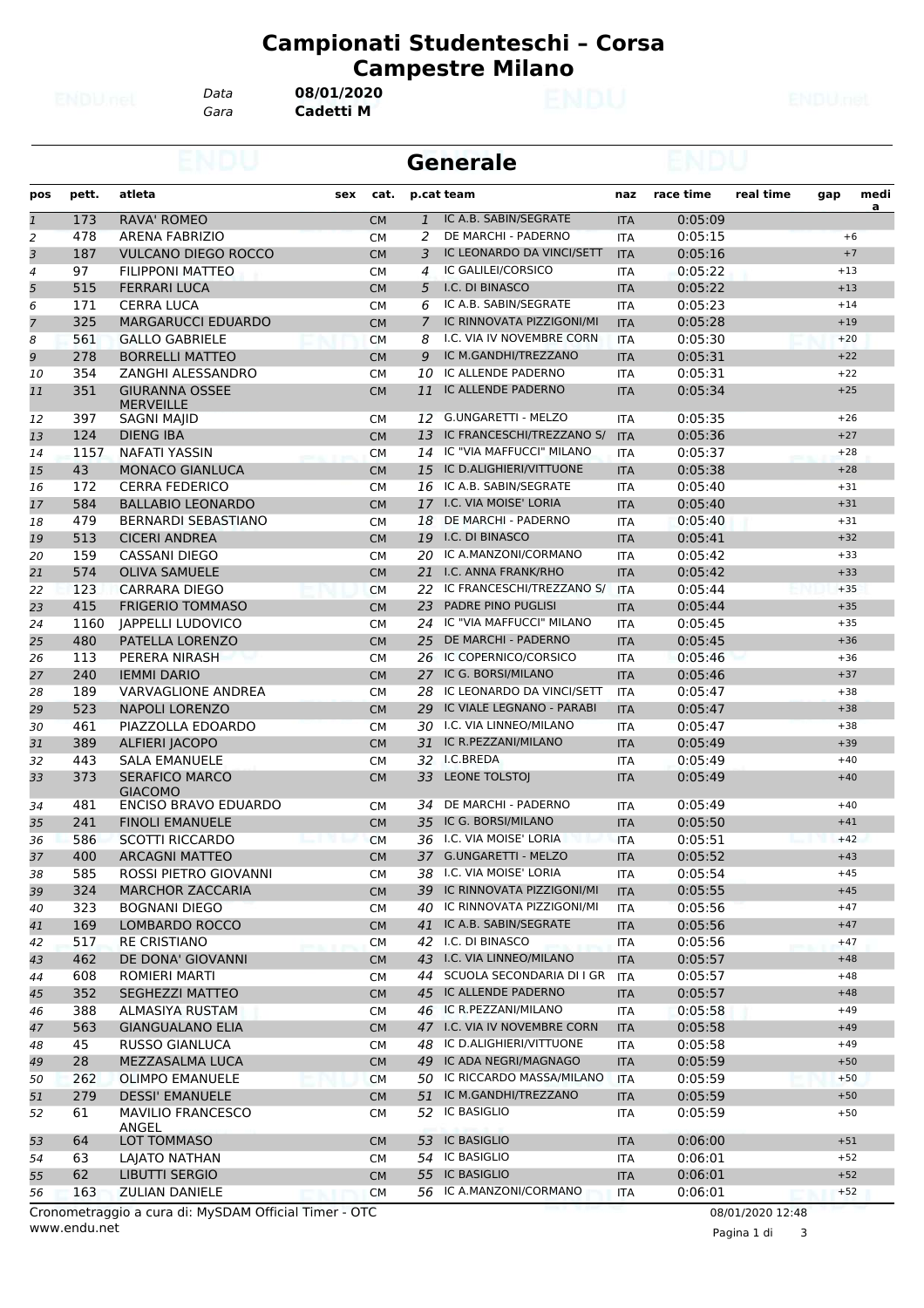| pos | atleta<br>pett.<br>sex<br>cat.<br>p.cat team |                                           | naz       | race time | real time                     | gap        | medi<br>a |  |         |  |
|-----|----------------------------------------------|-------------------------------------------|-----------|-----------|-------------------------------|------------|-----------|--|---------|--|
| 57  | 588                                          | OPPIDO OTTAVIO FILIPPO                    | <b>CM</b> |           | 57 I.C. VIA MOISE' LORIA      | <b>ITA</b> | 0:06:02   |  | $+52$   |  |
| 58  | 606                                          | <b>BARBARINI LORENZO</b>                  | <b>CM</b> |           | 58 SCUOLA SECONDARIA DI I GR  | <b>ITA</b> | 0:06:02   |  | $+53$   |  |
| 59  | 444                                          | LATTISI FRANCESCO                         | <b>CM</b> |           | 59 I.C.BREDA                  | <b>ITA</b> | 0:06:03   |  | $+54$   |  |
| 60  | 497                                          | PAUDICE LORENZO                           | <b>CM</b> | 60        | <b>I.C. MARGHERITA HACK</b>   | <b>ITA</b> | 0:06:03   |  | $+54$   |  |
| 61  | 142                                          | <b>ZANOTELLI MARCO</b>                    | <b>CM</b> | 61        | IC FABRIZIO DE ANDRE'/PES     | <b>ITA</b> | 0:06:04   |  | $+55$   |  |
| 62  | 525                                          | <b>OLDANI FILIPPO</b>                     | <b>CM</b> |           | 62 IC VIALE LEGNANO - PARABI  | <b>ITA</b> | 0:06:05   |  | $+56$   |  |
| 63  | 280                                          | <b>CEREDA EDOARDO</b>                     | <b>CM</b> | 63        | IC M.GANDHI/TREZZANO          | <b>ITA</b> | 0:06:06   |  | $+57$   |  |
| 64  | 242                                          | <b>MONGELLI MATTIA</b>                    | <b>CM</b> |           | 64 IC G. BORSI/MILANO         | <b>ITA</b> | 0:06:07   |  | $+58$   |  |
| 65  | 1158                                         | <b>GACCI GIACOMO</b>                      | <b>CM</b> | 65        | IC "VIA MAFFUCCI" MILANO      | <b>ITA</b> | 0:06:08   |  | $+58$   |  |
| 66  | 355                                          | <b>LENTI CRISTIAN</b>                     | <b>CM</b> | 66        | IC ALLENDE PADERNO            | <b>ITA</b> | 0:06:08   |  | $+59$   |  |
| 67  | 244                                          | <b>VITALONE ALEXANDER ERIK</b>            | <b>CM</b> | 67        | IC G. BORSI/MILANO            | <b>ITA</b> | 0:06:08   |  | $+59$   |  |
| 68  | 26                                           | <b>TESTA FABIANGELO GERE</b>              | <b>CM</b> | 68        | IC ADA NEGRI/MAGNAGO          | <b>ITA</b> | 0:06:09   |  | $+59$   |  |
| 69  | 353                                          | DI CINTIO MATTEO                          | <b>CM</b> | 69        | IC ALLENDE PADERNO            | <b>ITA</b> | 0:06:09   |  | $+1:00$ |  |
| 70  | 607                                          | <b>GALLARATI LUCA</b>                     | <b>CM</b> |           | 70 SCUOLA SECONDARIA DI I GR  | <b>ITA</b> | 0:06:09   |  | $+1:00$ |  |
| 71  | 170                                          | <b>GARLASCHI DANIELE</b>                  | <b>CM</b> | 71        | IC A.B. SABIN/SEGRATE         | <b>ITA</b> | 0:06:10   |  | $+1:01$ |  |
| 72  | 604                                          | <b>TOSI ALESSANDRO</b>                    | <b>CM</b> | 72        | SCUOLA SECONDARIA DI I GR     | <b>ITA</b> | 0:06:10   |  | $+1:01$ |  |
| 73  | 6                                            | MONASTERIO DIEGO                          | <b>CM</b> | 73        | IC MANZONI/COLOGNO            | <b>ITA</b> | 0:06:11   |  | $+1:02$ |  |
| 74  | 263                                          | THORSEN DAVIDE NIELS                      | <b>CM</b> | 74        | IC RICCARDO MASSA/MILANO      | <b>ITA</b> | 0:06:11   |  | $+1:02$ |  |
| 75  | 465                                          | LOMBARDO ALESSANDRO                       | <b>CM</b> | 75        | I.C. VIA LINNEO/MILANO        | <b>ITA</b> | 0:06:12   |  | $+1:03$ |  |
|     |                                              | <b>FRAN</b>                               |           |           |                               |            |           |  |         |  |
| 76  | 445                                          | <b>CARIBONI NICOLO'</b>                   | <b>CM</b> |           | 76 I.C.BREDA                  | <b>ITA</b> | 0:06:12   |  | $+1:03$ |  |
| 77  | 498                                          | <b>SCOROPAN GABRIELE</b><br><b>ANTONI</b> | <b>CM</b> |           | 77 I.C. MARGHERITA HACK       | <b>ITA</b> | 0:06:13   |  | $+1:03$ |  |
| 78  | 188                                          | <b>BELLI LUCA EDOARDO</b>                 | <b>CM</b> |           | 78 IC LEONARDO DA VINCI/SETT  | <b>ITA</b> | 0:06:14   |  | $+1:05$ |  |
| 79  | 527                                          | <b>FAGNANI CHRISTIAN</b>                  | <b>CM</b> | 79        | IC VIALE LEGNANO - PARABI     | <b>ITA</b> | 0:06:14   |  | $+1:05$ |  |
| 80  | 44                                           | PEQINI ALBAN                              | <b>CM</b> | 80        | IC D.ALIGHIERI/VITTUONE       | <b>ITA</b> | 0:06:14   |  | $+1:05$ |  |
| 81  | 78                                           | <b>GAGLIARDI NICOLA</b>                   | <b>CM</b> | 81        | IC DON MILANI LOCATE DI T     | <b>ITA</b> | 0:06:15   |  | $+1:06$ |  |
| 82  | 24                                           | SPADARO FEDERICO                          | <b>CM</b> | 82        | IC ADA NEGRI/MAGNAGO          | <b>ITA</b> | 0:06:15   |  | $+1:06$ |  |
| 83  | 416                                          | <b>GRAMEGNA MATTEO</b>                    | <b>CM</b> | 83        | <b>PADRE PINO PUGLISI</b>     | <b>ITA</b> | 0:06:15   |  | $+1:06$ |  |
| 84  | 417                                          | <b>MOSCHELLA LUCA</b>                     | <b>CM</b> |           | 84 PADRE PINO PUGLISI         | <b>ITA</b> | 0:06:16   |  | $+1:07$ |  |
| 85  | 605                                          | <b>SPINOLA FILIPPO</b>                    | <b>CM</b> | 85        | SCUOLA SECONDARIA DI I GR     | <b>ITA</b> | 0:06:16   |  | $+1:07$ |  |
| 86  | 495                                          | <b>BERNARDINI SIMONE</b>                  | <b>CM</b> | 86        | I.C. MARGHERITA HACK          | <b>ITA</b> | 0:06:17   |  | $+1:07$ |  |
| 87  | 308                                          | <b>BERTOLINI DIEGO</b>                    | <b>CM</b> | 87        | IC IQBAL MASIH/MILANO         | <b>ITA</b> | 0:06:17   |  | $+1:08$ |  |
| 88  | 541                                          | SIA DIEGO                                 | <b>CM</b> | 88        | IC VIA IV NOVEMBRE - PARA     | <b>ITA</b> | 0:06:18   |  | $+1:09$ |  |
| 89  | 190                                          | <b>MANARA GABRIEL</b><br><b>LORENZO</b>   | <b>CM</b> | 89        | IC LEONARDO DA VINCI/SETT     | <b>ITA</b> | 0:06:18   |  | $+1:09$ |  |
| 90  | 161                                          | <b>LEONI MATTIA</b>                       | <b>CM</b> | 90        | IC A.MANZONI/CORMANO          | <b>ITA</b> | 0:06:18   |  | $+1:09$ |  |
| 91  | 243                                          | <b>BRONZINI LEONARDO</b>                  | <b>CM</b> | 91        | IC G. BORSI/MILANO            | <b>ITA</b> | 0:06:19   |  | $+1:10$ |  |
| 92  | 399                                          | RUBICONDO MATTIA                          | <b>CM</b> | 92        | G.UNGARETTI - MELZO           | <b>ITA</b> | 0:06:19   |  | $+1:10$ |  |
| 93  | 390                                          | <b>AMATO GAETANO</b>                      | <b>CM</b> |           | 93 IC R.PEZZANI/MILANO        | <b>ITA</b> | 0:06:20   |  | $+1:11$ |  |
| 94  | 398                                          | PIZZUTI NICOLA                            | <b>CM</b> |           | 94 G.UNGARETTI - MELZO        | ITA        | 0:06:21   |  | $+1:11$ |  |
| 95  | 516                                          | <b>MAGGI RICCARDO</b>                     | <b>CM</b> |           | 95 I.C. DI BINASCO            | <b>ITA</b> | 0:06:21   |  | $+1:12$ |  |
| 96  | 370                                          | DE VAL LUCA                               | <b>CM</b> |           | 96 LEONE TOLSTOJ              | ITA        | 0:06:21   |  | $+1:12$ |  |
| 97  | 542                                          | <b>ZAMBOLIN NICOLO'</b>                   | <b>CM</b> |           | 97 IC VIA IV NOVEMBRE - PARA  | <b>ITA</b> | 0:06:22   |  | $+1:13$ |  |
| 98  | 141                                          | <b>BENETTI TOMMASO</b>                    | <b>CM</b> |           | 98 IC FABRIZIO DE ANDRE'/PES  | ITA        | 0:06:22   |  | $+1:13$ |  |
| 99  | 299                                          | PIRROTTI TOMMASO                          | <b>CM</b> |           | 99 IC CAPPONI/MILANO          | <b>ITA</b> | 0:06:23   |  | $+1:14$ |  |
| 100 | 82                                           | <b>FERRO WALTER</b>                       | <b>CM</b> |           | 100 IC DON MILANI LOCATE DI T | ITA        | 0:06:24   |  | $+1:15$ |  |
|     | 391                                          | <b>FORNASIERO EMANUELE</b>                | <b>CM</b> |           | 101 IC R.PEZZANI/MILANO       | <b>ITA</b> | 0:06:24   |  | $+1:15$ |  |
| 101 | 429                                          | <b>ZANGROSSI FEDERICO</b>                 | <b>CM</b> |           | 102 GOBETTI - TREZZANO SUL NA | <b>ITA</b> | 0:06:25   |  | $+1:16$ |  |
| 102 | 372                                          | <b>MARINOSCI ANDREA</b>                   |           |           | 103 LEONE TOLSTOJ             |            | 0:06:26   |  | $+1:17$ |  |
| 103 |                                              |                                           | <b>CM</b> |           | 104 IC A.MANZONI/CORMANO      | <b>ITA</b> |           |  |         |  |
| 104 | 160                                          | <b>DELLE CAVE GABRIELE</b>                | <b>CM</b> |           |                               | ITA        | 0:06:26   |  | $+1:17$ |  |
| 105 | 496                                          | <b>CAMPATELLI MARCO</b>                   | <b>CM</b> |           | 105 I.C. MARGHERITA HACK      | <b>ITA</b> | 0:06:26   |  | $+1:17$ |  |
| 106 | 426                                          | CHIAVERINI MATTEO                         | <b>CM</b> |           | 106 GOBETTI - TREZZANO SUL NA | <b>ITA</b> | 0:06:27   |  | $+1:18$ |  |
| 107 | 127                                          | DONVITO LEONARDO                          | <b>CM</b> |           | 107 IC FRANCESCHI/TREZZANO S/ | <b>ITA</b> | 0:06:28   |  | $+1:19$ |  |
| 108 | 387                                          | <b>BERSELLI GIACOMO</b>                   | <b>CM</b> |           | 108 IC R.PEZZANI/MILANO       | ITA        | 0:06:28   |  | $+1:19$ |  |
| 109 | 499                                          | <b>TORTI MARCELLO</b>                     | <b>CM</b> |           | 109 I.C. MARGHERITA HACK      | <b>ITA</b> | 0:06:28   |  | $+1:19$ |  |
| 110 | 543                                          | DELL'ACQUA SIMONE                         | <b>CM</b> |           | 110 IC VIA IV NOVEMBRE - PARA | ITA        | 0:06:28   |  | $+1:19$ |  |
| 111 | 126                                          | MICRANI ALESSANDRO                        | <b>CM</b> |           | 111 IC FRANCESCHI/TREZZANO S/ | <b>ITA</b> | 0:06:29   |  | $+1:19$ |  |
| 112 | 514                                          | DELEDDA DANIELE                           | <b>CM</b> |           | 112 I.C. DI BINASCO           | ITA        | 0:06:29   |  | $+1:20$ |  |
| 113 | 98                                           | PIAZZOLLA MATTEO                          | <b>CM</b> |           | 113 IC GALILEI/CORSICO        | <b>ITA</b> | 0:06:29   |  | $+1:20$ |  |
| 114 | 526                                          | D'ACCI LORENZO                            | <b>CM</b> |           | 114 IC VIALE LEGNANO - PARABI | ITA        | 0:06:29   |  | $+1:20$ |  |
| 115 | 79                                           | <b>COSTA ANDREA</b>                       | <b>CM</b> |           | 115 IC DON MILANI LOCATE DI T | <b>ITA</b> | 0:06:30   |  | $+1:21$ |  |
| 116 | 96                                           | AHMED OMAR                                | <b>CM</b> |           | 116 IC GALILEI/CORSICO        | ITA        | 0:06:30   |  | $+1:21$ |  |
| 117 | 222                                          | ACCOTO ANDREA                             | <b>CM</b> |           | 117 ISTITUTO COMPRENSIVO DI P | <b>ITA</b> | 0:06:31   |  | $+1:21$ |  |
| 118 | 369                                          | AMENDOLA TOMMASO                          | <b>CM</b> |           | 118 LEONE TOLSTOJ             | ITA        | 0:06:31   |  | $+1:22$ |  |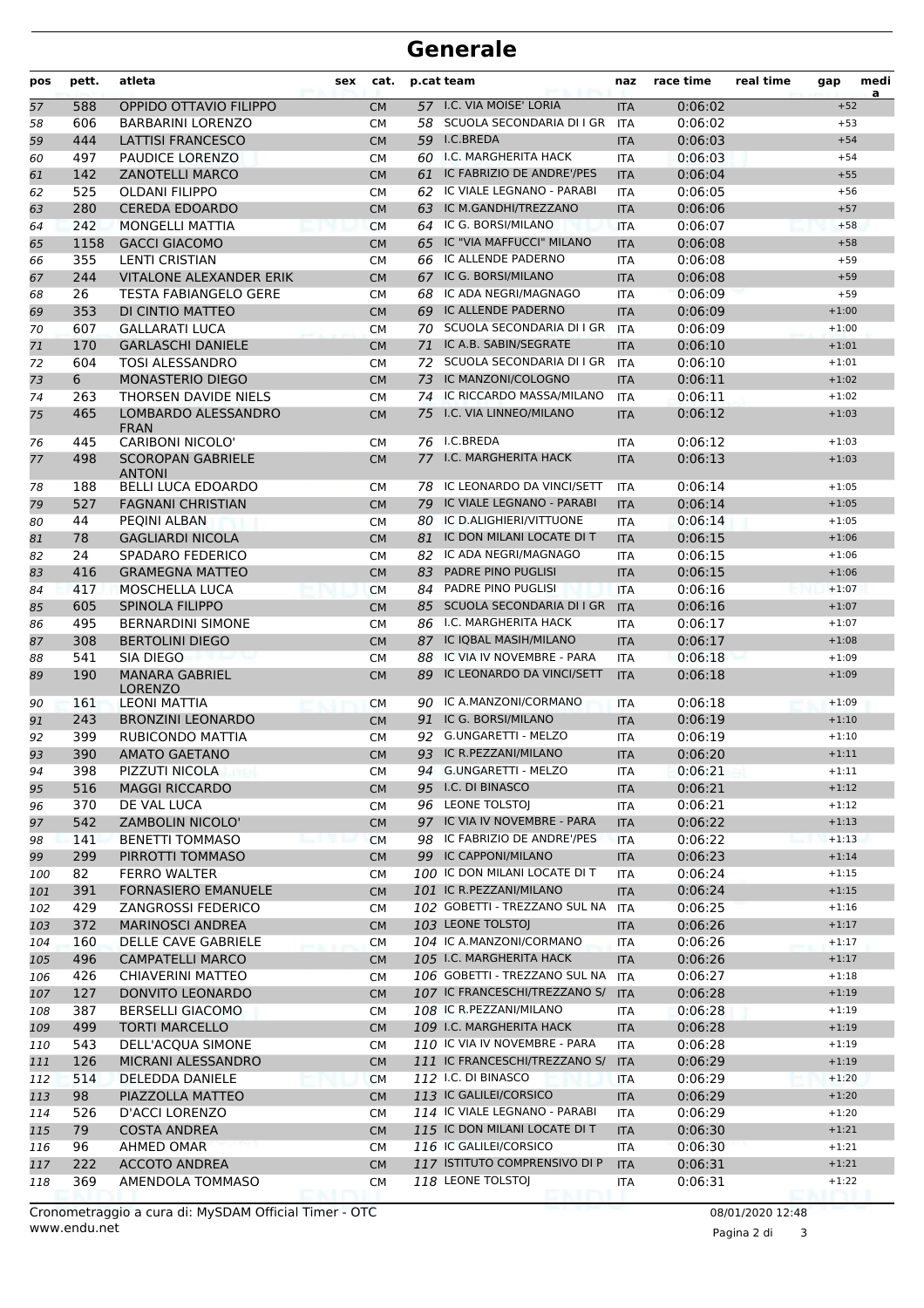| pos | pett.           | atleta                       | sex | cat.      | p.cat team                    | naz        | race time | real time | gap     | medi<br>a |
|-----|-----------------|------------------------------|-----|-----------|-------------------------------|------------|-----------|-----------|---------|-----------|
| 119 | 25              | <b>MORIN GIACOMO ANTONIO</b> |     | <b>CM</b> | 119 IC ADA NEGRI/MAGNAGO      | <b>ITA</b> | 0:06:32   |           | $+1:22$ |           |
| 120 | 306             | <b>GUZZO MENZO SIMONE</b>    |     | <b>CM</b> | 120 IC IQBAL MASIH/MILANO     | <b>ITA</b> | 0:06:32   |           | $+1:23$ |           |
| 121 | 544             | <b>COLOMBO MATTEO</b>        |     | <b>CM</b> | 121 IC VIA IV NOVEMBRE - PARA | <b>ITA</b> | 0:06:32   |           | $+1:23$ |           |
| 122 | 81              | SALTARELLO LUCA              |     | <b>CM</b> | 122 IC DON MILANI LOCATE DI T | <b>ITA</b> | 0:06:32   |           | $+1:23$ |           |
| 123 | 144             | <b>VALVERDE KAUA</b>         |     | <b>CM</b> | 123 IC FABRIZIO DE ANDRE'/PES | <b>ITA</b> | 0:06:33   |           | $+1:24$ |           |
| 124 | 143             | VANZETTO LEONARDO            |     | <b>CM</b> | 124 IC FABRIZIO DE ANDRE'/PES | <b>ITA</b> | 0:06:33   |           | $+1:24$ |           |
| 125 | 575             | <b>SUAREZ CARLOS</b>         |     | <b>CM</b> | 125 I.C. ANNA FRANK/RHO       | <b>ITA</b> | 0:06:34   |           | $+1:25$ |           |
| 126 | 145             | ABASCIA ALESSANDRO           |     | <b>CM</b> | 126 IC FABRIZIO DE ANDRE'/PES | <b>ITA</b> | 0:06:34   |           | $+1:25$ |           |
| 127 | 425             | <b>CHIAVERINI FEDERICO</b>   |     | <b>CM</b> | 127 GOBETTI - TREZZANO SUL NA | <b>ITA</b> | 0:06:34   |           | $+1:25$ |           |
| 128 | 1159            | <b>GOBIN ANSLEY</b>          |     | <b>CM</b> | 128 IC "VIA MAFFUCCI" MILANO  | <b>ITA</b> | 0:06:34   |           | $+1:25$ |           |
| 129 | 326             | <b>SCACCIA JACOPO</b>        |     | <b>CM</b> | 129 IC RINNOVATA PIZZIGONI/MI | <b>ITA</b> | 0:06:35   |           | $+1:26$ |           |
| 130 | 162             | <b>TRAINA NICOLAS</b>        |     | <b>CM</b> | 130 IC A.MANZONI/CORMANO      | <b>ITA</b> | 0:06:36   |           | $+1:27$ |           |
| 131 | 300             | <b>GORLA LUCA</b>            |     | <b>CM</b> | 131 IC CAPPONI/MILANO         | <b>ITA</b> | 0:06:36   |           | $+1:27$ |           |
| 132 | 224             | <b>BONACARA ALESSANDRO</b>   |     | <b>CM</b> | 132 ISTITUTO COMPRENSIVO DI P | <b>ITA</b> | 0:06:36   |           | $+1:27$ |           |
| 133 | 578             | PELTI FEDERICO               |     | <b>CM</b> | 133 I.C. ANNA FRANK/RHO       | <b>ITA</b> | 0:06:38   |           | $+1:29$ |           |
| 134 | 464             | <b>DHIMITRI GIULIO</b>       |     | <b>CM</b> | 134 I.C. VIA LINNEO/MILANO    | <b>ITA</b> | 0:06:40   |           | $+1:31$ |           |
| 135 | 42              | <b>LONDINO RICCARDO</b>      |     | <b>CM</b> | 135 IC D.ALIGHIERI/VITTUONE   | <b>ITA</b> | 0:06:40   |           | $+1:31$ |           |
| 136 | 463             | FONTANAZZA RICCARDO          |     | <b>CM</b> | 136 I.C. VIA LINNEO/MILANO    | <b>ITA</b> | 0:06:41   |           | $+1:32$ |           |
| 137 | 225             | <b>GUIDOTTI TOMMASO</b>      |     | <b>CM</b> | 137 ISTITUTO COMPRENSIVO DI P | <b>ITA</b> | 0:06:42   |           | $+1:33$ |           |
| 138 | 418             | MOTTADELLI CHRISTIAN         |     | <b>CM</b> | 138 PADRE PINO PUGLISI        | <b>ITA</b> | 0:06:42   |           | $+1:33$ |           |
| 139 | 545             | ANGELUCCI LEONARDO           |     | <b>CM</b> | 139 IC VIA IV NOVEMBRE - PARA | <b>ITA</b> | 0:06:43   |           | $+1:34$ |           |
| 140 | 125             | <b>CARMELI ANDREA</b>        |     | <b>CM</b> | 140 IC FRANCESCHI/TREZZANO S/ | <b>ITA</b> | 0:06:43   |           | $+1:34$ |           |
| 141 | 401             | <b>CIPRIANI MATTEO</b>       |     | <b>CM</b> | 141 G.UNGARETTI - MELZO       | <b>ITA</b> | 0:06:45   |           | $+1:35$ |           |
| 142 | 447             | <b>GIUSTI ALESSIO</b>        |     | <b>CM</b> | 142 I.C.BREDA                 | <b>ITA</b> | 0:06:46   |           | $+1:37$ |           |
| 143 | 260             | <b>GOBBO ANDREA ENEA</b>     |     | <b>CM</b> | 143 IC RICCARDO MASSA/MILANO  | <b>ITA</b> | 0:06:47   |           | $+1:38$ |           |
| 144 | 60              | <b>BUENVENIDA DANIEL</b>     |     | <b>CM</b> | 144 IC BASIGLIO               | <b>ITA</b> | 0:06:47   |           | $+1:38$ |           |
| 145 | 1161            | <b>VILIGIARDI LORENZO</b>    |     | <b>CM</b> | 145 IC "VIA MAFFUCCI" MILANO  | <b>ITA</b> | 0:06:48   |           | $+1:39$ |           |
| 146 | 191             | <b>LENZI LEONARDO</b>        |     | <b>CM</b> | 146 IC LEONARDO DA VINCI/SETT | <b>ITA</b> | 0:06:50   |           | $+1:41$ |           |
| 147 | 307             | PIROVANO LORENZO             |     | <b>CM</b> | 147 IC IQBAL MASIH/MILANO     | <b>ITA</b> | 0:06:53   |           | $+1:43$ |           |
| 148 | 524             | <b>SANCHEZ LUCIO</b>         |     | <b>CM</b> | 148 IC VIALE LEGNANO - PARABI | <b>ITA</b> | 0:06:53   |           | $+1:44$ |           |
| 149 | 46              | <b>MARIONI DAVIDE</b>        |     | <b>CM</b> | 149 IC D.ALIGHIERI/VITTUONE   | <b>ITA</b> | 0:06:53   |           | $+1:44$ |           |
| 150 | 427             | GIOE' ANDREA                 |     | <b>CM</b> | 150 GOBETTI - TREZZANO SUL NA | <b>ITA</b> | 0:06:55   |           | $+1:46$ |           |
| 151 | 100             | <b>SADDEMI LUCA</b>          |     | <b>CM</b> | 151 IC GALILEI/CORSICO        | <b>ITA</b> | 0:06:56   |           | $+1:47$ |           |
| 152 | 446             | ZACCHETTI RICCARDO           |     | <b>CM</b> | 152 I.C.BREDA                 | <b>ITA</b> | 0:07:00   |           | $+1:51$ |           |
| 153 | 428             | <b>VENTURI EDOARDO</b>       |     | <b>CM</b> | 153 GOBETTI - TREZZANO SUL NA | <b>ITA</b> | 0:07:02   |           | $+1:53$ |           |
| 154 | 565             | <b>GARAVAGLIA DIEGO</b>      |     | <b>CM</b> | 154 I.C. VIA IV NOVEMBRE CORN | <b>ITA</b> | 0:07:08   |           | $+1:59$ |           |
| 155 | 114             | <b>MARIANI GIACOMO</b>       |     | <b>CM</b> | 155 IC COPERNICO/CORSICO      | <b>ITA</b> | 0:07:18   |           | $+2:09$ |           |
| 156 | 419             | <b>MUSCAN ALBERTO</b>        |     | <b>CM</b> | 156 PADRE PINO PUGLISI        | <b>ITA</b> | 0:07:23   |           | $+2:14$ |           |
| 157 | 309             | <b>FLORIT DANIEL</b>         |     | <b>CM</b> | 157 IC IQBAL MASIH/MILANO     | <b>ITA</b> | 0:07:31   |           | $+2:22$ |           |
| 158 | 576             | <b>MANNOLO YARI</b>          |     | <b>CM</b> | 158 I.C. ANNA FRANK/RHO       | <b>ITA</b> | 0:07:43   |           | $+2:34$ |           |
| 159 | 10 <sup>°</sup> | <b>IANNICELLI CHRISTIAN</b>  |     | <b>CM</b> | 159 IC MANZONI/COLOGNO        | <b>ITA</b> | 0:07:58   |           | $+2:49$ |           |
| 160 | 117             | <b>SACCU MATTEO</b>          |     | <b>CM</b> | 160 IC COPERNICO/CORSICO      | <b>ITA</b> | 0:08:07   |           | $+2:58$ |           |
| 161 | 115             | <b>ORNITO ANDREA</b>         |     | <b>CM</b> | 161 IC COPERNICO/CORSICO      | <b>ITA</b> | 0:08:18   |           | $+3:09$ |           |
| 162 | 99              | SABATINI PAOLO               |     | <b>CM</b> | 162 IC GALILEI/CORSICO        | <b>ITA</b> | 0:08:25   |           | $+3:16$ |           |
| 163 | 116             | PAGLIUCA EDOARDO FELIPE      |     | <b>CM</b> | 163 IC COPERNICO/CORSICO      | <b>ITA</b> | 0:08:29   |           | $+3:20$ |           |
|     |                 |                              |     |           |                               |            |           |           |         |           |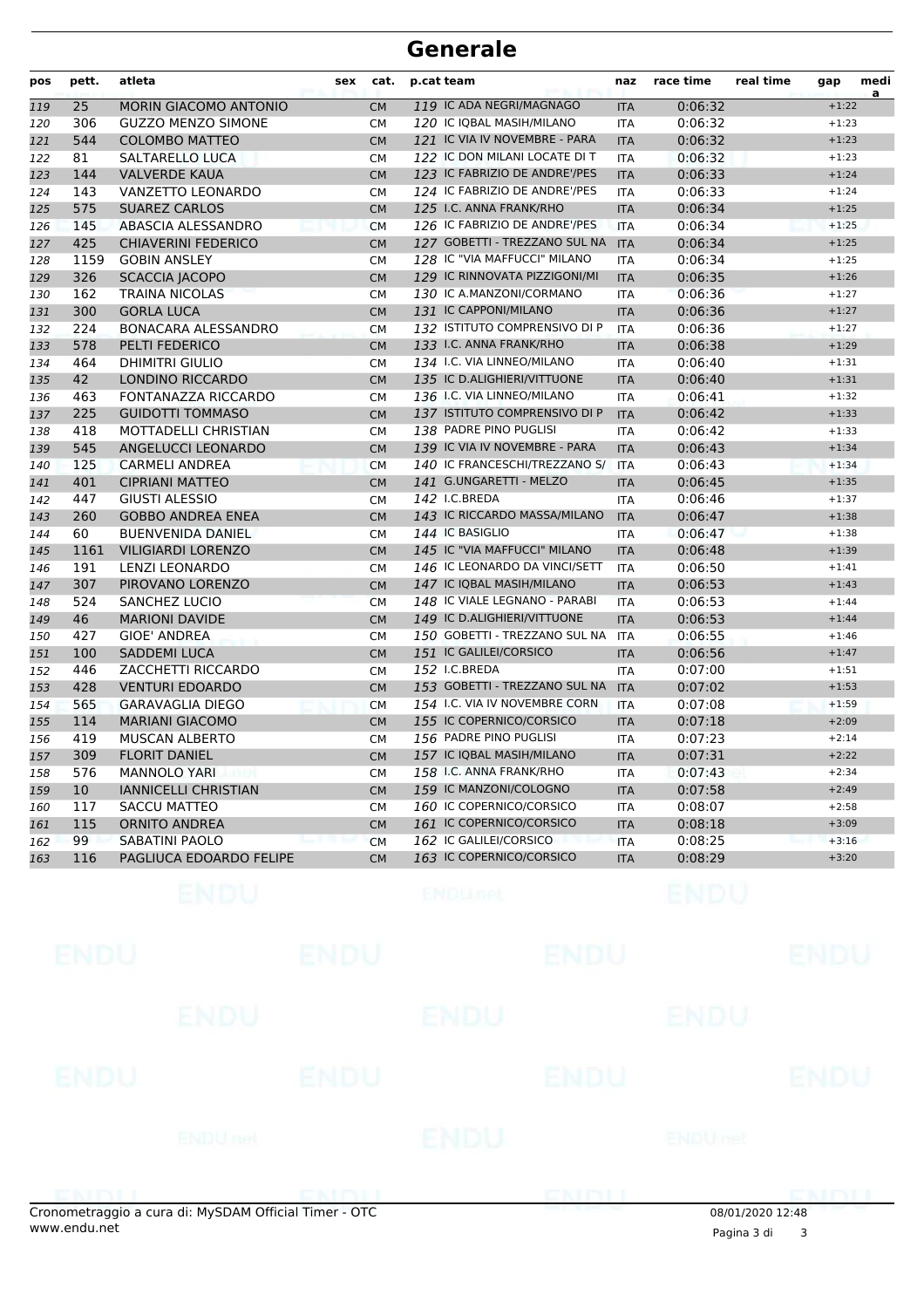*Data* **08/01/2020**

*Gara* **Staffetta Ragazzi RM**

|                          |       |                                      |     |           |                | <b>Generale</b>               |            |           |           |         |           |
|--------------------------|-------|--------------------------------------|-----|-----------|----------------|-------------------------------|------------|-----------|-----------|---------|-----------|
| pos                      | pett. | atleta                               | sex | cat.      |                | p.cat team                    | naz        | race time | real time | gap     | medi<br>a |
| $\overline{1}$           | 594   | I.C. VIA MOISE' LORIA.               |     | <b>RM</b> | $\mathbf{1}$   | I.C. VIA MOISE' LORIA         | <b>ITA</b> | 0:16:17   |           |         |           |
| $\overline{c}$           | 406   | G.UNGARETTI - MELZO.                 |     | <b>RM</b> | 2              | <b>G.UNGARETTI - MELZO</b>    | <b>ITA</b> | 0:16:38   |           | $+22$   |           |
| 3                        | 553   | IC VIA IV NOVEMBRE - PARA            |     | <b>RM</b> | 3              | IC VIA IV NOVEMBRE - PARA     | <b>ITA</b> | 0:16:40   |           | $+23$   |           |
| $\overline{\mathcal{A}}$ | 613   | SCUOLA SECONDARIA DI I<br>GR.        |     | <b>RM</b> | $\overline{4}$ | SCUOLA SECONDARIA DI I GR     | <b>ITA</b> | 0:16:46   |           | $+29$   |           |
| 5                        | 532   | IC VIALE LEGNANO - PARABI            |     | <b>RM</b> | 5              | IC VIALE LEGNANO - PARABI     | <b>ITA</b> | 0:16:54   |           | $+38$   |           |
| 6                        | 198   | IC LEONARDO DA<br>VINCI/SETT.        |     | <b>RM</b> | 6              | IC LEONARDO DA VINCI/SETT     | <b>ITA</b> | 0:17:02   |           | $+45$   |           |
| $\overline{7}$           | 362   | IC ALLENDE PADERNO<br>DUGNAN.        |     | <b>RM</b> | 7              | IC ALLENDE PADERNO            | <b>ITA</b> | 0:17:04   |           | $+48$   |           |
| 8                        | 1148  | IC "VIA MAFFUCCI" MILANO             |     | <b>RM</b> | 8              | IC "VIA MAFFUCCI" MILANO      | <b>ITA</b> | 0:17:11   |           | $+54$   |           |
| 9                        | 249   | IC G. BORSI/MILANO.                  |     | <b>RM</b> | 9              | IC G. BORSI/MILANO            | <b>ITA</b> | 0:17:12   |           | $+56$   |           |
| 10                       | 473   | I.C. VIA LINNEO/MILANO.              |     | <b>RM</b> | 10             | I.C. VIA LINNEO/MILANO        | <b>ITA</b> | 0:17:14   |           | $+58$   |           |
| 11                       | 381   | LEONE TOLSTOJ.                       |     | <b>RM</b> | 11             | <b>LEONE TOLSTOJ</b>          | <b>ITA</b> | 0:17:22   |           | $+1:05$ |           |
| 12                       | 333   | <b>IC RINNOVATA</b><br>PIZZIGONI/MI. |     | <b>RM</b> | 12             | IC RINNOVATA PIZZIGONI/MI     | <b>ITA</b> | 0:17:30   |           | $+1:13$ |           |
| 13                       | 452   | I.C.BREDA.                           |     | <b>RM</b> | 13             | I.C.BREDA                     | <b>ITA</b> | 0:17:31   |           | $+1:14$ |           |
| 14                       | 87    | IC DON MILANI LOCATE DI T            |     | <b>RM</b> | 14             | IC DON MILANI LOCATE DI T     | <b>ITA</b> | 0:17:33   |           | $+1:16$ |           |
| 15                       | 487   | DE MARCHI - PADERNO<br>DUGNA.        |     | <b>RM</b> | 15             | DE MARCHI - PADERNO           | <b>ITA</b> | 0:17:39   |           | $+1:22$ |           |
| 16                       | 507   | I.C. MARGHERITA HACK.                |     | <b>RM</b> | 16             | I.C. MARGHERITA HACK          | <b>ITA</b> | 0:18:05   |           | $+1:49$ |           |
| 17                       | 314   | IC IQBAL MASIH/MILANO.               |     | <b>RM</b> | 17             | IC IQBAL MASIH/MILANO         | <b>ITA</b> | 0:18:07   |           | $+1:50$ |           |
| 18                       | 1177  | IC CAPPONI/MILANO                    |     | <b>RM</b> |                | IC CAPPONI/MILANO             | <b>ITA</b> | 0:18:08   |           | $+1:51$ |           |
| 19                       | 150   | IC FABRIZIO DE ANDRE'/PES            |     | <b>RM</b> | 18             | IC FABRIZIO DE ANDRE'/PES     | <b>ITA</b> | 0:18:09   |           | $+1:52$ |           |
| 20                       | 288   | IC M.GANDHI/TREZZANO<br>ROSA.        |     | <b>RM</b> | 19             | IC M.GANDHI/TREZZANO          | <b>ITA</b> | 0:18:11   |           | $+1:55$ |           |
| 21                       | 435   | <b>GOBETTI - TREZZANO SUL</b><br>NA. |     | <b>RM</b> | 20             | GOBETTI - TREZZANO SUL NA ITA |            | 0:18:25   |           | $+2:08$ |           |
| 22                       | 69    | IC BASIGLIO.                         |     | <b>RM</b> | 21             | IC BASIGLIO                   | <b>ITA</b> | 0:18:29   |           | $+2:12$ |           |
| 23                       | 231   | <b>ISTITUTO COMPRENSIVO DI</b><br>Ρ. |     | <b>RM</b> | 22             | ISTITUTO COMPRENSIVO DI P     | <b>ITA</b> | 0:18:33   |           | $+2:16$ |           |
| 24                       | 53    | IC D.ALIGHIERI/VITTUONE.             |     | <b>RM</b> | 23             | IC D.ALIGHIERI/VITTUONE       | <b>ITA</b> | 0:18:48   |           | $+2:32$ |           |
| 25                       | 573   | I.C. VIA IV NOVEMBRE<br>CORN.        |     | <b>RM</b> | 24             | I.C. VIA IV NOVEMBRE CORN     | <b>ITA</b> | 0:19:05   |           | $+2:48$ |           |
| 26                       | 36    | IC ADA NEGRI/MAGNAGO.                |     | <b>RM</b> | 25             | IC ADA NEGRI/MAGNAGO          | <b>ITA</b> | 0:19:23   |           | $+3:06$ |           |
| 27                       | 269   | <b>IC RICCARDO</b><br>MASSA/MILANO.  |     | <b>RM</b> | 26             | IC RICCARDO MASSA/MILANO      | <b>ITA</b> | 0:19:45   |           | $+3:28$ |           |
| 28                       | 107   | IC GALILEI/CORSICO.                  |     | <b>RM</b> | 27             | IC GALILEI/CORSICO            | <b>ITA</b> | 0:19:55   |           | $+3:38$ |           |
| 29                       | 16    | IC MANZONI/COLOGNO<br>MONZES.        |     | <b>RM</b> | 28             | IC MANZONI/COLOGNO            | <b>ITA</b> | 0:19:56   |           | $+3:39$ |           |
| 30                       | 180   | IC A.B. SABIN/SEGRATE.               |     | <b>RM</b> | 29             | IC A.B. SABIN/SEGRATE         | <b>ITA</b> | 0:20:25   |           | $+4:09$ |           |
| 31                       | 133   | IC FRANCESCHI/TREZZANO<br>$5/$ .     |     | <b>RM</b> | 30.            | IC FRANCESCHI/TREZZANO S/     | <b>ITA</b> | 0:23:40   |           | $+7:24$ |           |

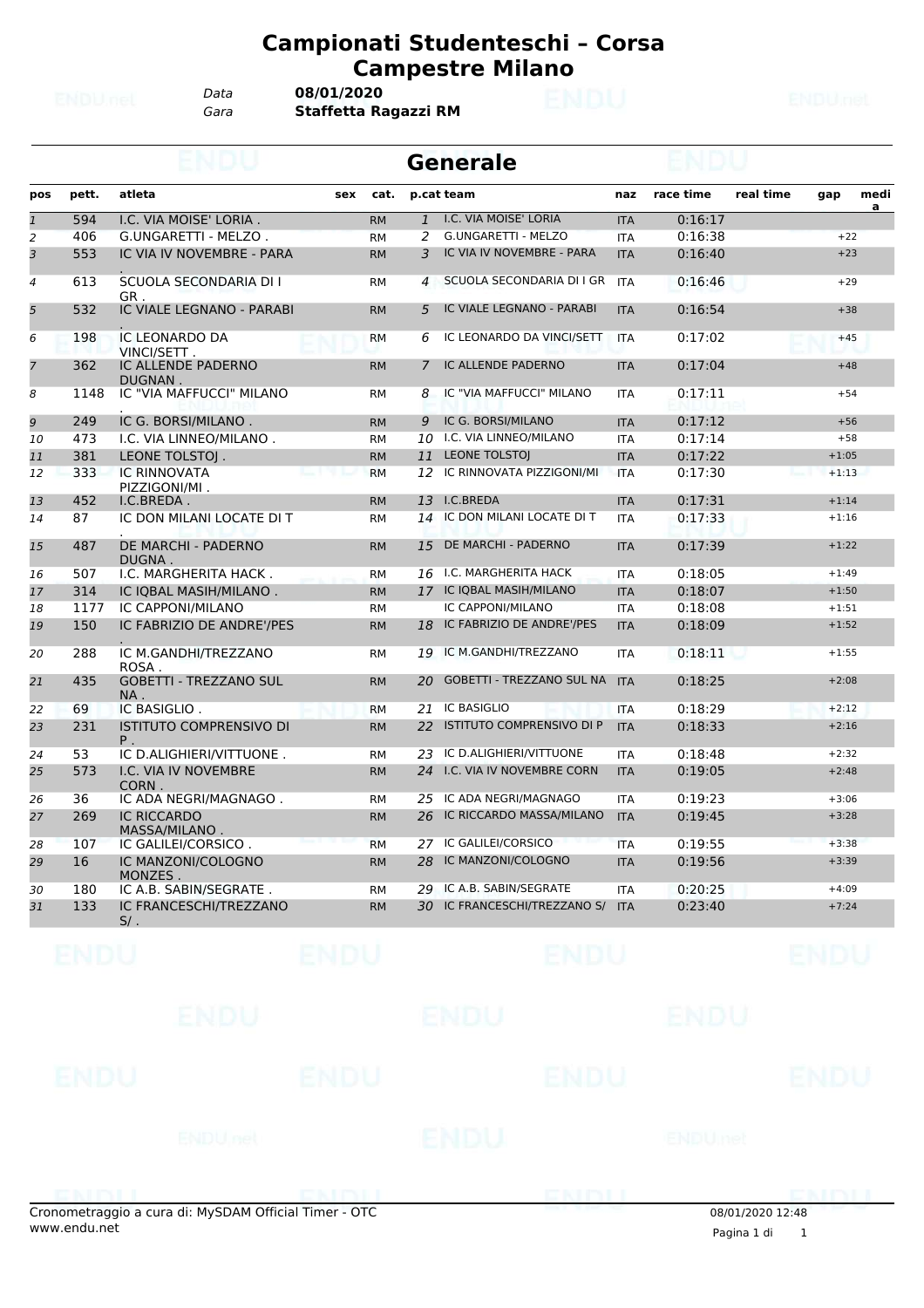*Data* **08/01/2020**

*Gara* **Staffetta Ragazze RF**

|                |       |                                         |             |                | <b>Generale</b>                  |            |           |           |         |                        |
|----------------|-------|-----------------------------------------|-------------|----------------|----------------------------------|------------|-----------|-----------|---------|------------------------|
| pos            | pett. | atleta                                  | cat.<br>sex |                | p.cat team                       | naz        | race time | real time | gap     | medi<br>$\overline{a}$ |
| $\overline{1}$ | 67    | IC BASIGLIO.                            | <b>RF</b>   | $\mathbf{1}$   | <b>IC BASIGLIO</b>               | <b>ITA</b> | 0:18:09   |           |         |                        |
| $\overline{a}$ | 589   | I.C. VIA MOISE' LORIA.                  | <b>RF</b>   | 2              | I.C. VIA MOISE' LORIA            | <b>ITA</b> | 0:18:09   |           |         | $+1$                   |
| 3              | 612   | SCUOLA SECONDARIA DI I<br>GR.           | <b>RF</b>   | 3              | SCUOLA SECONDARIA DI I GR        | <b>ITA</b> | 0:18:40   |           | $+32$   |                        |
| $\overline{4}$ | 405   | G.UNGARETTI - MELZO.                    | <b>RF</b>   | $\overline{4}$ | G.UNGARETTI - MELZO              | <b>ITA</b> | 0:18:42   |           | $+34$   |                        |
| 5              | 177   | IC A.B. SABIN/SEGRATE.                  | <b>RF</b>   | 5              | IC A.B. SABIN/SEGRATE            | <b>ITA</b> | 0:18:45   |           | $+37$   |                        |
| 6              | 1153  | IC "VIA MAFFUCCI" MILANO                | <b>RF</b>   | 6              | IC "VIA MAFFUCCI" MILANO         | <b>ITA</b> | 0:18:45   |           | $+37$   |                        |
| $\overline{7}$ | 245   | IC G. BORSI/MILANO FUORI<br><b>GARA</b> | <b>RF</b>   | 7              | IC G. BORSI/MILANO               | <b>ITA</b> | 0:18:56   |           | $+48$   |                        |
| 8              | 356   | IC ALLENDE PADERNO<br>DUGNAN.           | <b>RF</b>   | 8              | IC ALLENDE PADERNO               | <b>ITA</b> | 0:19:02   |           | $+54$   |                        |
| 9              | 83    | IC DON MILANI LOCATE DI T               | <b>RF</b>   | 9              | IC DON MILANI LOCATE DI T        | <b>ITA</b> | 0:19:05   |           | $+57$   |                        |
| 10             | 547   | IC VIA IV NOVEMBRE - PARA               | <b>RF</b>   | 10             | IC VIA IV NOVEMBRE - PARA        | <b>ITA</b> | 0:19:11   |           | $+1:03$ |                        |
| 11             | 529   | IC VIALE LEGNANO - PARABI               | <b>RF</b>   | 11             | IC VIALE LEGNANO - PARABI        | <b>ITA</b> | 0:19:12   |           | $+1:04$ |                        |
| 12             | 466   | I.C. VIA LINNEO/MILANO.                 | <b>RF</b>   | 12             | I.C. VIA LINNEO/MILANO           | <b>ITA</b> | 0:19:16   |           | $+1:07$ |                        |
| 13             | 50    | IC D.ALIGHIERI/VITTUONE.                | <b>RF</b>   | 13             | IC D.ALIGHIERI/VITTUONE          | <b>ITA</b> | 0:19:51   |           | $+1:42$ |                        |
| 14             | 482   | DE MARCHI - PADERNO<br>DUGNA.           | <b>RF</b>   | 14             | DE MARCHI - PADERNO              | <b>ITA</b> | 0:20:01   |           | $+1:53$ |                        |
| 15             | 503   | I.C. MARGHERITA HACK.                   | <b>RF</b>   | 15             | I.C. MARGHERITA HACK             | <b>ITA</b> | 0:20:05   |           | $+1:57$ |                        |
| 16             | 146   | IC FABRIZIO DE ANDRE'/PES               | <b>RF</b>   | 16             | IC FABRIZIO DE ANDRE'/PES        | <b>ITA</b> | 0:20:10   |           | $+2:02$ |                        |
| 17             | 568   | I.C. VIA IV NOVEMBRE<br>CORN.           | <b>RF</b>   | 17             | <b>I.C. VIA IV NOVEMBRE CORN</b> | <b>ITA</b> | 0:20:12   |           | $+2:04$ |                        |
| 18             | 266   | <b>IC RICCARDO</b><br>MASSA/MILANO.     | <b>RF</b>   | 18             | IC RICCARDO MASSA/MILANO         | <b>ITA</b> | 0:20:16   |           | $+2:08$ |                        |
| 19             | 282   | IC M.GANDHI/TREZZANO<br>ROSA.           | <b>RF</b>   | 19             | IC M.GANDHI/TREZZANO             | <b>ITA</b> | 0:20:19   |           | $+2:11$ |                        |
| 20             | 311   | IC IOBAL MASIH/MILANO.                  | <b>RF</b>   | 20             | IC IQBAL MASIH/MILANO            | <b>ITA</b> | 0:20:21   |           | $+2:12$ |                        |
| 21             | 32    | IC ADA NEGRI/MAGNAGO.                   | <b>RF</b>   | 21             | IC ADA NEGRI/MAGNAGO             | <b>ITA</b> | 0:20:23   |           | $+2:15$ |                        |
| 22             | 230   | <b>ISTITUTO COMPRENSIVO DI</b><br>Ρ.    | <b>RF</b>   | 22             | ISTITUTO COMPRENSIVO DI P        | <b>ITA</b> | 0:20:35   |           | $+2:27$ |                        |
| 23             | 619   | <b>IC RINNOVATA</b><br>PIZZIGONI/MI.    | <b>RF</b>   | 23             | IC RINNOVATA PIZZIGONI/MI        | <b>ITA</b> | 0:20:37   |           | $+2:29$ |                        |
| 24             | 1178  | IC CAPPONI/MILANO                       | <b>RF</b>   |                | IC CAPPONI/MILANO                | <b>ITA</b> | 0:21:07   |           | $+2:59$ |                        |
| 25             | 431   | <b>GOBETTI - TREZZANO SUL</b><br>NA.    | <b>RF</b>   | 24             | <b>GOBETTI - TREZZANO SUL NA</b> | <b>ITA</b> | 0:21:15   |           | $+3:07$ |                        |
| 26             | 194   | IC LEONARDO DA<br>VINCI/SETT.           | <b>RF</b>   | 25             | IC LEONARDO DA VINCI/SETT        | <b>ITA</b> | 0:21:35   |           | $+3:26$ |                        |
| 27             | 128   | IC FRANCESCHI/TREZZANO<br>S/L           | <b>RF</b>   | 26             | IC FRANCESCHI/TREZZANO S/        | <b>ITA</b> | 0:21:40   |           | $+3:32$ |                        |
| 28             | 376   | LEONE TOLSTOI.                          | <b>RF</b>   | 27             | <b>LEONE TOLSTOI</b>             | <b>ITA</b> | 0:22:24   |           | $+4:16$ |                        |
| 29             | 14    | IC MANZONI/COLOGNO<br>MONZES.           | <b>RF</b>   | 28             | IC MANZONI/COLOGNO               | <b>ITA</b> | 0:22:52   |           | $+4:44$ |                        |
| 30             | 448   | I.C.BREDA.                              | <b>RF</b>   | 29             | I.C.BREDA                        | <b>ITA</b> | 0:22:55   |           | $+4:47$ |                        |
| 31             | 105   | IC GALILEI/CORSICO.                     | <b>RF</b>   |                | 30 IC GALILEI/CORSICO            | <b>ITA</b> | 0:23:48   |           | $+5:40$ |                        |
|                |       |                                         |             |                |                                  |            |           |           |         |                        |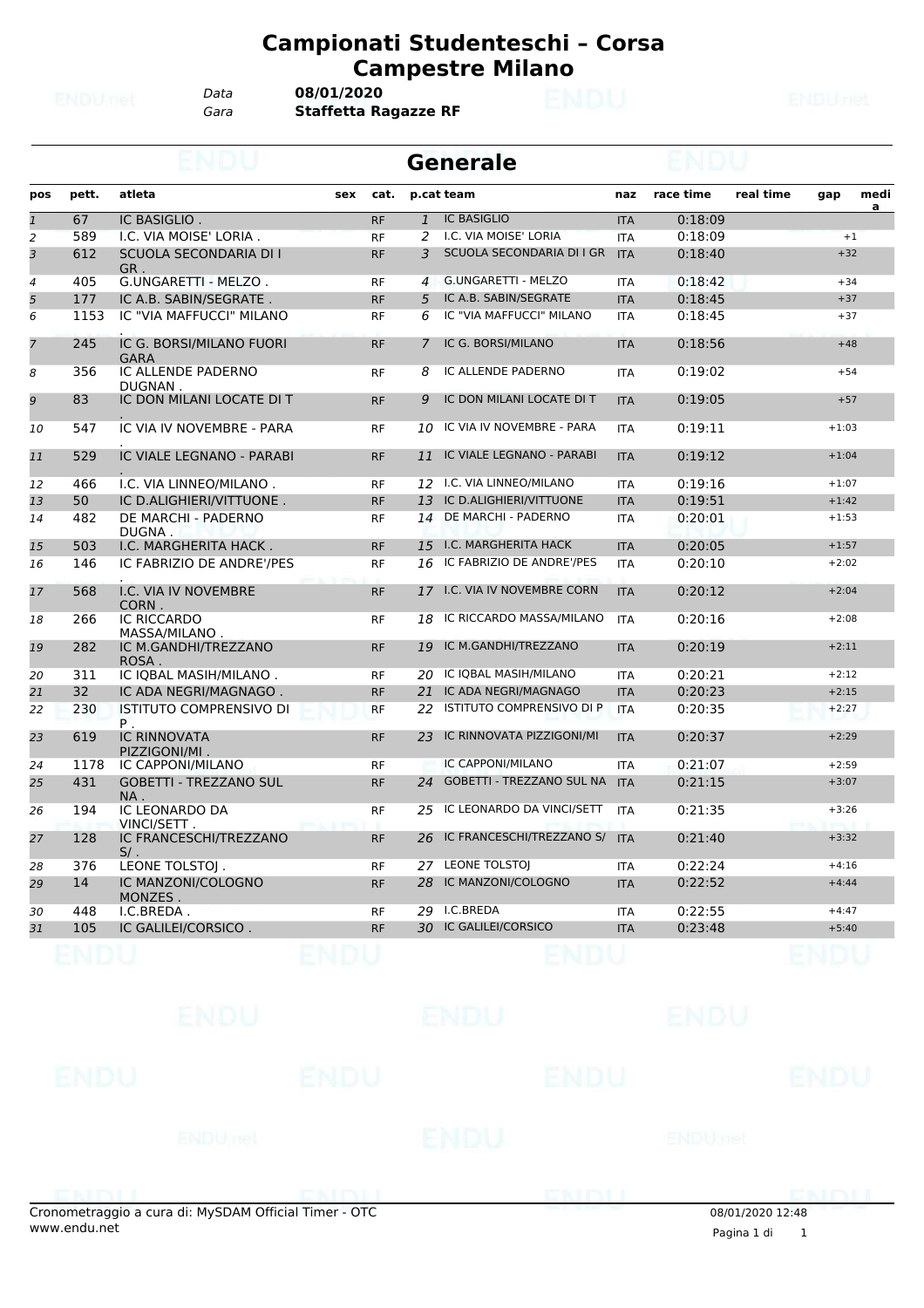|                |             |        | Data                   | 08/01/2020                 | Campionati Studenteschi - Corsa<br><b>Campestre Milano</b> | ENDU        |                           | <b>ENDU<sub>nel</sub></b> |               |           |  |  |
|----------------|-------------|--------|------------------------|----------------------------|------------------------------------------------------------|-------------|---------------------------|---------------------------|---------------|-----------|--|--|
|                | ENDUnet     |        | Gara                   | <b>Paralimpici Allievi</b> |                                                            |             |                           |                           |               |           |  |  |
|                |             |        | ENDU                   |                            | <b>Generale</b>                                            |             | nuu                       |                           |               |           |  |  |
| pos            | pett.       | atleta | <b>ASTOLFI TOMMASO</b> | cat.<br>sex                | p.cat team<br>leone xiii liceo                             | naz         | race time                 | real time                 | gap           | medi<br>a |  |  |
| $\overline{1}$ | 1146        |        |                        | <b>DIR</b>                 | $\mathbf{1}$                                               | <b>ITA</b>  | 0:10:32                   |                           |               |           |  |  |
|                |             |        | <b>ENDU</b>            |                            | ENDULTEL                                                   |             | ENDU                      |                           |               |           |  |  |
|                | ENDU        |        |                        | <b>ENDU</b>                |                                                            | ENDU        |                           |                           | ENDU          |           |  |  |
|                |             |        | ENDU.net               |                            | ENDU                                                       |             | <b>ENDUnet</b>            |                           |               |           |  |  |
|                | ENDU        |        |                        | ENDU                       |                                                            | ENDU        |                           |                           | ENDU          |           |  |  |
|                |             |        | ENDU                   |                            | <b>ENDU</b>                                                |             | ENDU                      |                           |               |           |  |  |
|                | ENDUMet     |        |                        | ENDU                       |                                                            | ENDU        |                           |                           | ENDUMet       |           |  |  |
|                |             |        | ENDU.                  |                            | ENDU                                                       |             | ENDU                      |                           |               |           |  |  |
|                | ENDU        |        |                        | ENDU                       |                                                            | ENDU        |                           |                           | ENDU          |           |  |  |
|                |             |        | <b>ENDUmet</b>         |                            | <b>ENDU</b>                                                |             | <b>ENDU<sub>CIO</sub></b> |                           |               |           |  |  |
|                | <b>ENDU</b> |        |                        | <b>ENDU</b>                |                                                            | <b>ENDU</b> |                           |                           | <b>ENDU</b>   |           |  |  |
|                |             |        | ENDU                   |                            | ENDUnet                                                    |             | <b>ENDU</b>               |                           |               |           |  |  |
|                | ENDU        |        |                        | <b>ENDU</b>                |                                                            | <b>ENDU</b> |                           |                           | <b>ENDU</b>   |           |  |  |
|                |             |        | ENDU                   |                            | ENDU                                                       |             | ENDU                      |                           |               |           |  |  |
|                | ENDU        |        |                        | <b>ENDU</b>                |                                                            | <b>ENDU</b> |                           |                           | <b>ENDU</b>   |           |  |  |
|                |             |        | <b>ENDUnet</b>         |                            | <b>ENDU</b>                                                |             | <b>ENDUmet</b>            |                           |               |           |  |  |
|                | ENTINIT     |        |                        | ENDIL                      |                                                            | ENDL        |                           |                           | <b>CKINLI</b> |           |  |  |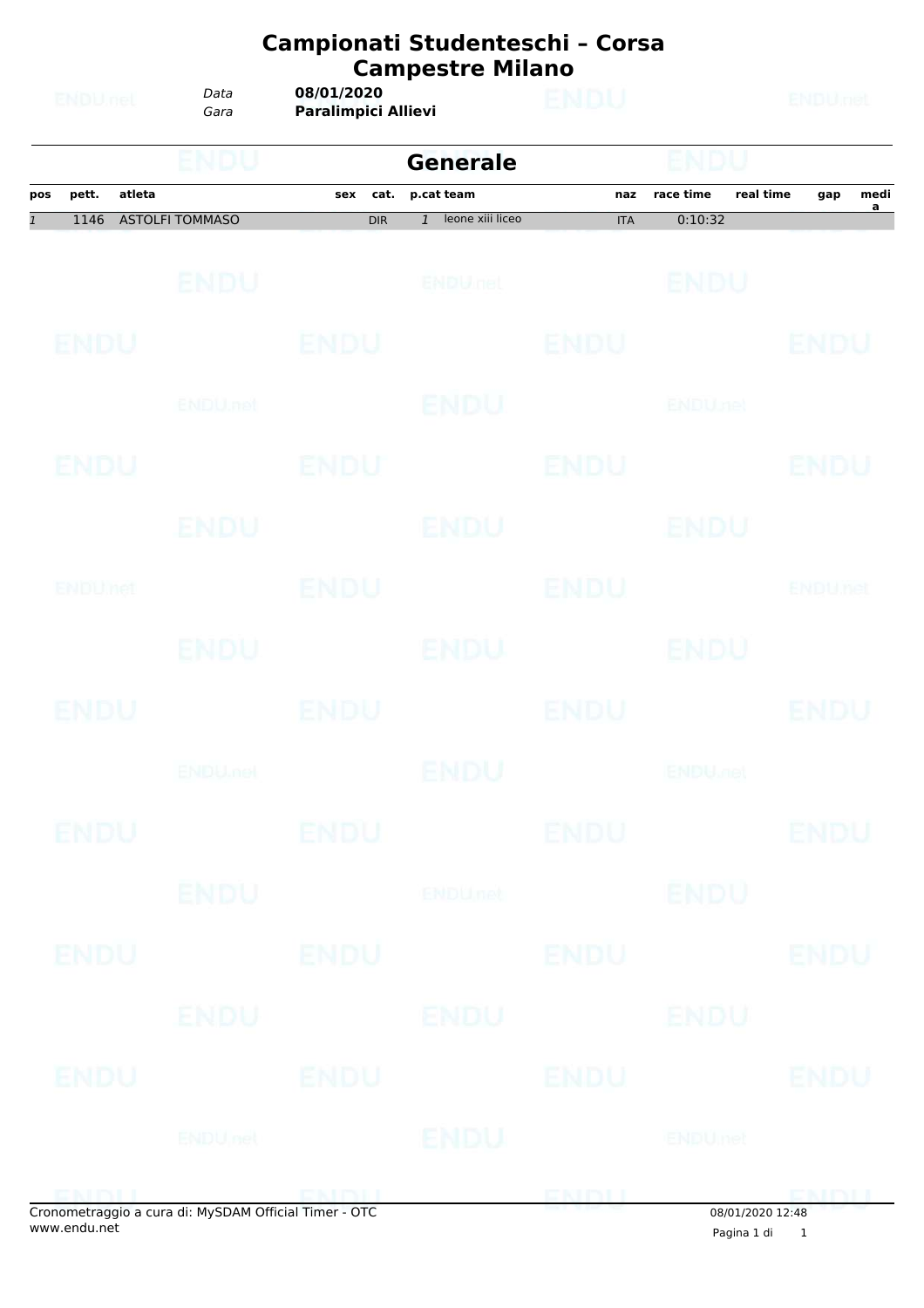|                       | ENDUnet      |        | Data                       | 08/01/2020                 | Campionati Studenteschi - Corsa<br><b>Campestre Milano</b> | <b>ENDU</b>       |                           |           | <b>ENDU<sub>nel</sub></b> |           |
|-----------------------|--------------|--------|----------------------------|----------------------------|------------------------------------------------------------|-------------------|---------------------------|-----------|---------------------------|-----------|
|                       |              |        | Gara                       | <b>Paralimpici Allieve</b> |                                                            |                   |                           |           |                           |           |
|                       |              |        | ENDU                       |                            | <b>Generale</b>                                            |                   | endu                      |           |                           |           |
| pos<br>$\overline{1}$ | pett.<br>627 | atleta | <b>SALVAGGIO MARY ANNE</b> | sex<br>cat.<br>AF          | p.cat team<br><b>PUECHER - OLIVETTI</b>                    | naz<br><b>ITA</b> | race time<br>0:07:50      | real time | gap                       | medi<br>a |
|                       |              |        | ENDU                       |                            | <b>ENDULIEL</b>                                            |                   | ENDU                      |           |                           |           |
|                       | ENDU         |        |                            | <b>ENDU</b>                |                                                            | ENDU              |                           |           | ENDU                      |           |
|                       |              |        | ENDU, nel                  |                            | ENDU                                                       |                   | <b>ENDUnet</b>            |           |                           |           |
|                       | ENDU         |        |                            | ENDU                       |                                                            | ENDU              |                           |           | ENDU                      |           |
|                       |              |        | ENDU                       |                            | ENDU                                                       |                   | ENDU                      |           |                           |           |
|                       | ENDUMet      |        |                            | ENDU                       |                                                            | ENDU              |                           |           | ENDUnet                   |           |
|                       |              |        | <b>ENDU</b>                |                            | ENDU                                                       |                   | ENDU                      |           |                           |           |
|                       | ENDU         |        |                            | ENDU                       |                                                            | ENDU              |                           |           | ENDU                      |           |
|                       |              |        | <b>ENDUmet</b>             |                            | ENDU                                                       |                   | <b>ENDU<sub>DER</sub></b> |           |                           |           |
|                       | <b>ENDU</b>  |        |                            | <b>ENDU</b>                |                                                            | <b>ENDU</b>       |                           |           | <b>ENDU</b>               |           |
|                       |              |        | <b>ENDU</b>                |                            | <b>ENDUnet</b>                                             |                   | <b>ENDU</b>               |           |                           |           |
|                       | ENDU         |        |                            | <b>ENDU</b>                |                                                            | <b>ENDU</b>       |                           |           | <b>ENDU</b>               |           |
|                       |              |        | ENDU                       |                            | ENDU                                                       |                   | ENDU                      |           |                           |           |
|                       | ENDU         |        |                            | <b>ENDU</b>                |                                                            | <b>ENDU</b>       |                           |           | <b>ENDU</b>               |           |
|                       |              |        | <b>ENDUnet</b>             |                            | ENDU                                                       |                   | <b>ENDUmet</b>            |           |                           |           |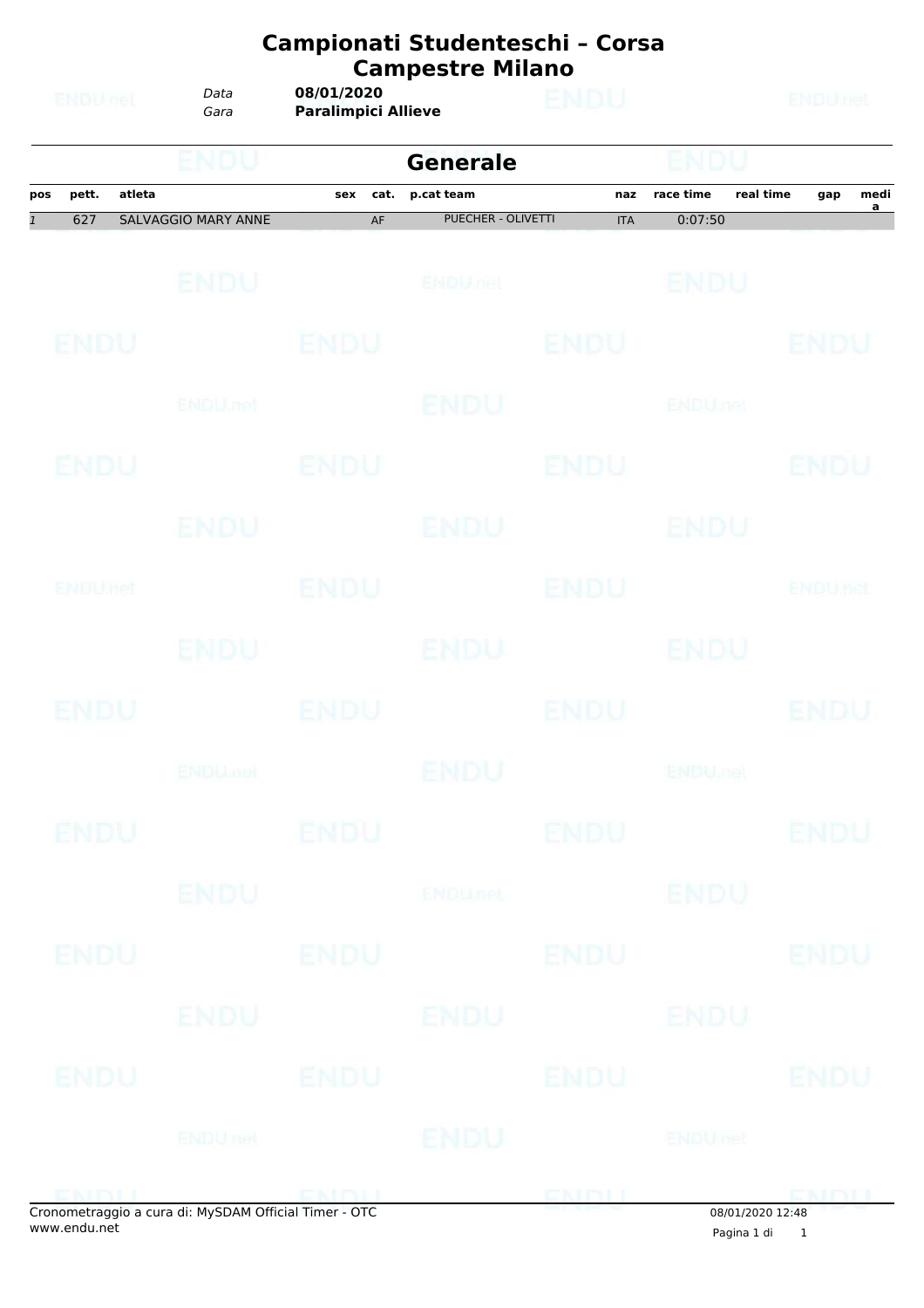|                |             |        |                          |             | Campionati Studenteschi - Corsa<br><b>Campestre Milano</b> |             |                           |           |                |                        |
|----------------|-------------|--------|--------------------------|-------------|------------------------------------------------------------|-------------|---------------------------|-----------|----------------|------------------------|
|                | ENDUnet     |        | Data<br>Gara             |             | <b>ENDU<sub>nel</sub></b>                                  |             |                           |           |                |                        |
|                |             |        | ENDU                     |             | <b>Generale</b>                                            |             | ENDU                      |           |                |                        |
| pos            | pett.       | atleta |                          | cat.<br>sex | p.cat team                                                 | naz         | race time                 | real time | gap            | medi<br>$\overline{a}$ |
| $\overline{1}$ | 618         |        | <b>FRATERNALE MATTEO</b> | <b>CM</b>   | <b>IC FABRIZIO DE ANDRE'/PES</b>                           | <b>ITA</b>  | 0:08:38                   |           |                |                        |
|                |             |        | ENDU                     |             | <b>ENDULIEL</b>                                            |             | ENDU                      |           |                |                        |
|                | ENDU        |        |                          | ENDU        |                                                            | ENDU        |                           |           | ENDU           |                        |
|                |             |        | ENDU.net                 |             | ENDU                                                       |             | <b>ENDUnet</b>            |           |                |                        |
|                | ENDU        |        |                          | ENDU        |                                                            | ENDU        |                           |           | ENDU           |                        |
|                |             |        | ENDU                     |             | ENDU                                                       |             | ENDU                      |           |                |                        |
|                | ENDUMet     |        |                          | ENDU        |                                                            | ENDU        |                           |           | <b>ENDUMet</b> |                        |
|                |             |        | <b>ENDU</b>              |             | ENDU                                                       |             | ENDU                      |           |                |                        |
|                | <b>ENDU</b> |        |                          | ENDU        |                                                            | ENDU        |                           |           | ENDU           |                        |
|                |             |        | <b>ENDUmet</b>           |             | ENDU                                                       |             | <b>ENDU<sub>DER</sub></b> |           |                |                        |
|                | <b>ENDU</b> |        |                          | <b>ENDU</b> |                                                            | <b>ENDU</b> |                           |           | <b>ENDU</b>    |                        |
|                |             |        | <b>ENDU</b>              |             | <b>ENDUnet</b>                                             |             | <b>ENDU</b>               |           |                |                        |
|                | ENDU        |        |                          | <b>ENDU</b> |                                                            | <b>ENDU</b> |                           |           | <b>ENDU</b>    |                        |
|                |             |        | ENDU                     |             | ENDU                                                       |             | ENDU                      |           |                |                        |
|                | ENDU        |        |                          | <b>ENDU</b> |                                                            | <b>ENDU</b> |                           |           | <b>ENDU</b>    |                        |
|                |             |        | <b>ENDUnet</b>           |             | <b>ENDU</b>                                                |             | <b>ENDUmet</b>            |           |                |                        |
|                |             |        |                          |             |                                                            |             |                           |           |                |                        |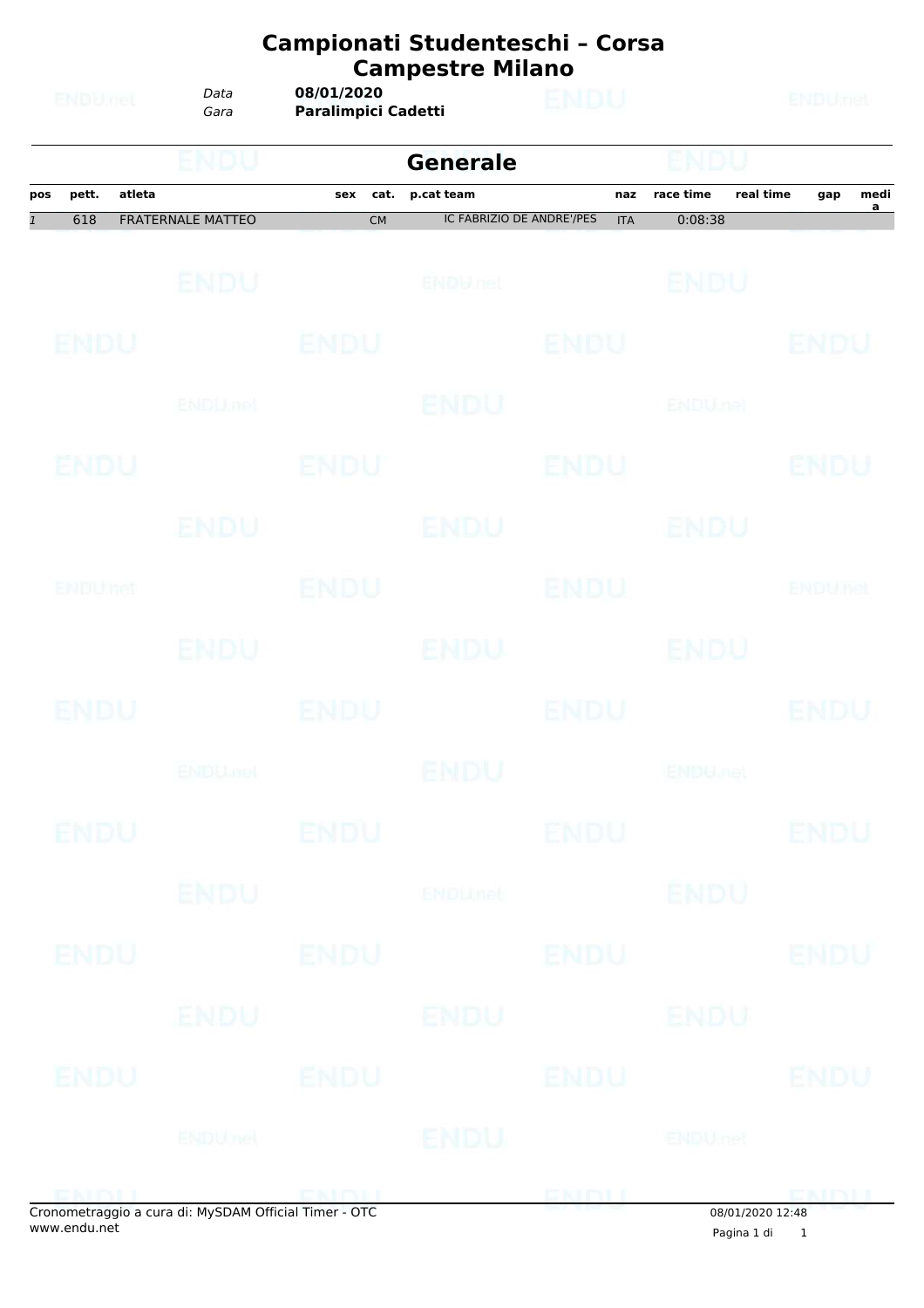|              |             |        | ENDU                                  |             | <b>Generale</b>           |             |                 |           |              |           |
|--------------|-------------|--------|---------------------------------------|-------------|---------------------------|-------------|-----------------|-----------|--------------|-----------|
| pos          | pett.       | atleta |                                       | cat.<br>sex | p.cat team                | naz         | race time       | real time | gap          | medi<br>a |
| $\mathbf{1}$ | 624         |        | <b>RAMOS GOMEZ</b><br>DANIELAJOLIBETH | CF          | <b>IC ALLENDE PADERNO</b> | <b>ITA</b>  | 0:10:00         |           |              |           |
|              |             |        | <b>ENDU</b>                           |             | ENDULTEL                  |             | ENDU            |           |              |           |
|              | <b>ENDU</b> |        |                                       | <b>ENDU</b> |                           | <b>ENDU</b> |                 |           | ENDU         |           |
|              |             |        | <b>ENDU</b> net                       |             | ENDU                      |             | <b>ENDUnet</b>  |           |              |           |
|              | ENDU        |        |                                       | ENDU        |                           | <b>ENDU</b> |                 |           | ENDU         |           |
|              |             |        | ENDU                                  |             | <b>ENDU</b>               |             | ENDU            |           |              |           |
|              | ENDUMet     |        |                                       | ENDU        |                           | <b>ENDU</b> |                 |           | ENDUnet      |           |
|              |             |        | ENDU.                                 |             | ENDU                      |             | ENDU            |           |              |           |
|              | <b>ENDU</b> |        |                                       | <b>ENDU</b> |                           | <b>ENDU</b> |                 |           | ENDU         |           |
|              |             |        | <b>ENDUmet</b>                        |             | <b>ENDU</b>               |             | <b>ENDULIBI</b> |           |              |           |
|              | ENDU        |        |                                       | ENDU        |                           | <b>ENDU</b> |                 |           | ENDU         |           |
|              |             |        | <b>ENDU</b>                           |             | ENDUnet                   |             | <b>ENDU</b>     |           |              |           |
|              | <b>ENDU</b> |        |                                       | <b>ENDU</b> |                           | <b>ENDU</b> |                 |           | <b>ENDU</b>  |           |
|              |             |        | ENDU                                  |             | ENDU                      |             | ENDU            |           |              |           |
|              | ENDU        |        |                                       | <b>ENDU</b> |                           | <b>ENDU</b> |                 |           | <b>ENDU</b>  |           |
|              |             |        | <b>ENDU</b> nel                       |             | ENDU                      |             | <b>ENDUmet</b>  |           |              |           |
|              | ENIBILI     |        |                                       | ENDIL       |                           | ENDIJ       |                 |           | <b>CMDII</b> |           |